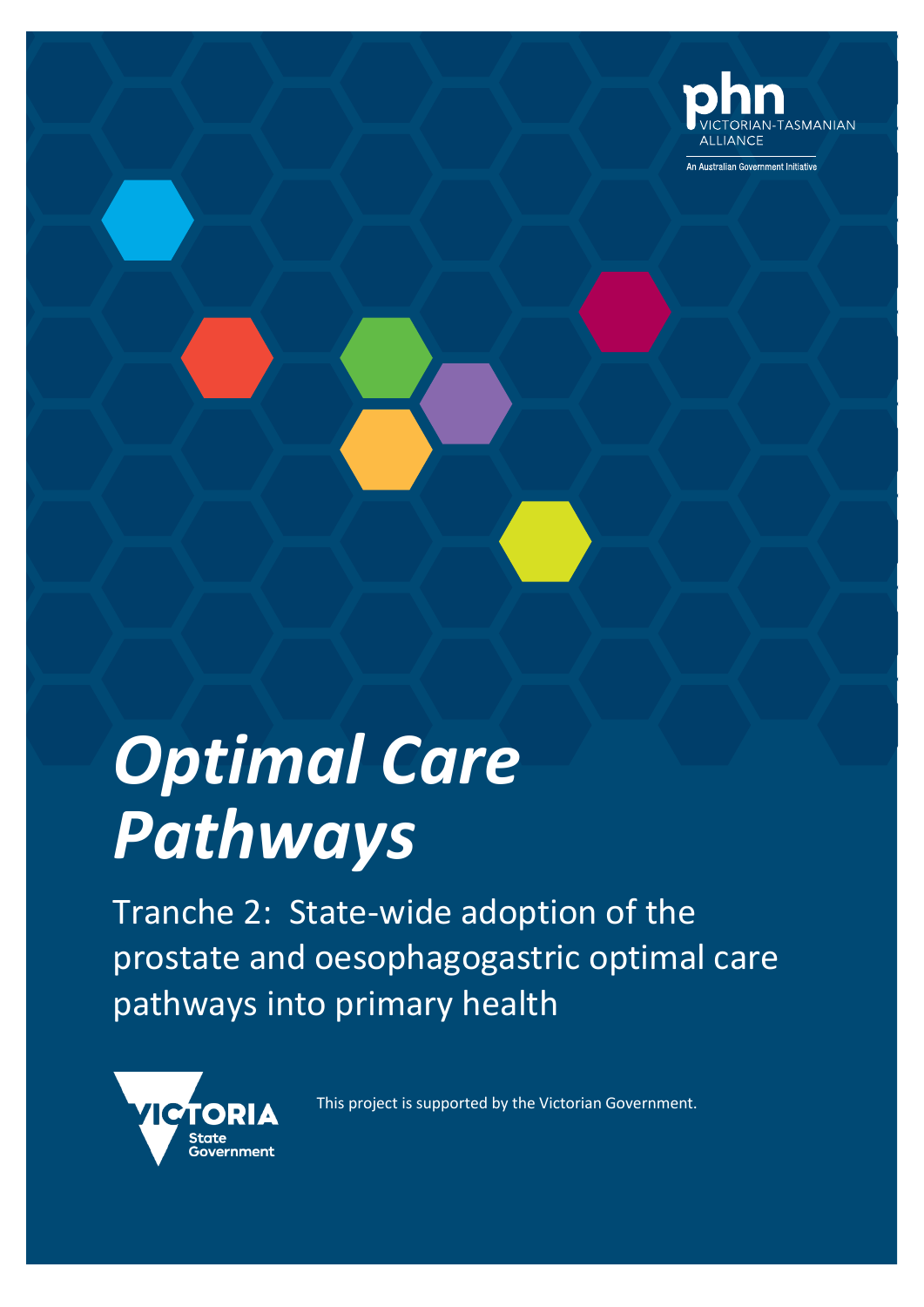# **Optimal Care Pathways**

## **Tranche 2: State-wide adoption of the prostate and oesophagogastric optimal care pathways into primary**

| <b>Document Status</b>     |                                   | <b>IN REVIEW</b>               | <b>FOR APPROVAL</b> | <b>APPROVED</b> |
|----------------------------|-----------------------------------|--------------------------------|---------------------|-----------------|
| <b>Report Author:</b>      | Sue Merritt                       |                                |                     |                 |
| <b>Business Area:</b>      | <b>Health Systems Integration</b> |                                |                     |                 |
| <b>Report Approved by:</b> | Janelle Devereux                  |                                |                     |                 |
| Date Approved:             | 12 December 2018                  |                                |                     |                 |
| <b>Modifications:</b>      |                                   | 8 Feb 2019, feedback from DHHS |                     |                 |

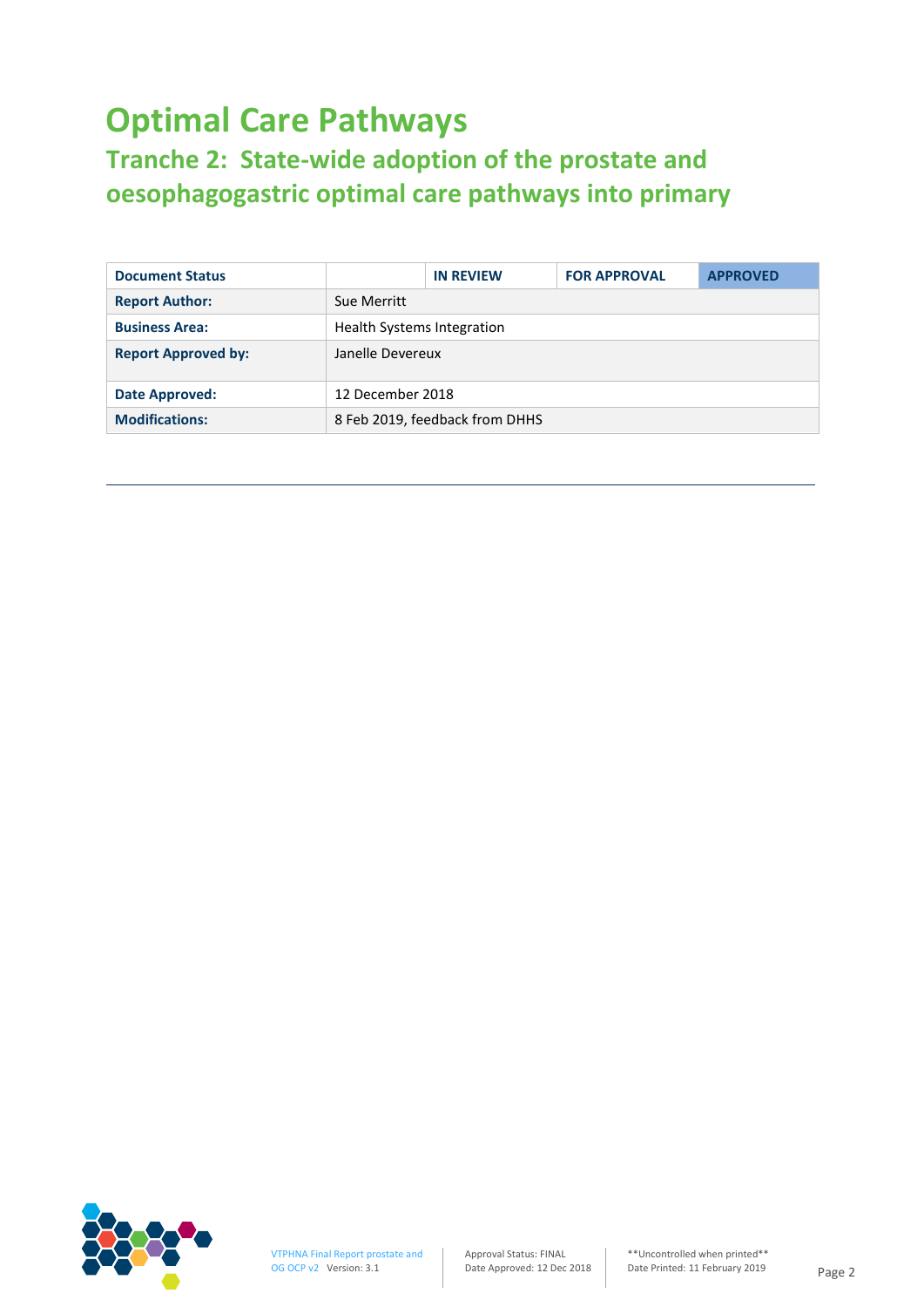## **TABLE OF CONTENTS**

| 1              | 1.1<br>1.2<br>1.3 |  |
|----------------|-------------------|--|
| $\overline{2}$ |                   |  |
| 3              | 3.1               |  |
| 4              |                   |  |
|                | 4.1               |  |
|                | 4.2               |  |
|                | 4.3               |  |
|                | 4.4               |  |
|                | 4.5               |  |
|                | 4.6               |  |
|                | 4.7               |  |
|                | 4.8               |  |
|                | 4.9               |  |
| 5              |                   |  |
|                | 5.1               |  |
|                | 5.2               |  |
|                | 5.3               |  |
| 6              |                   |  |
| $\overline{7}$ |                   |  |

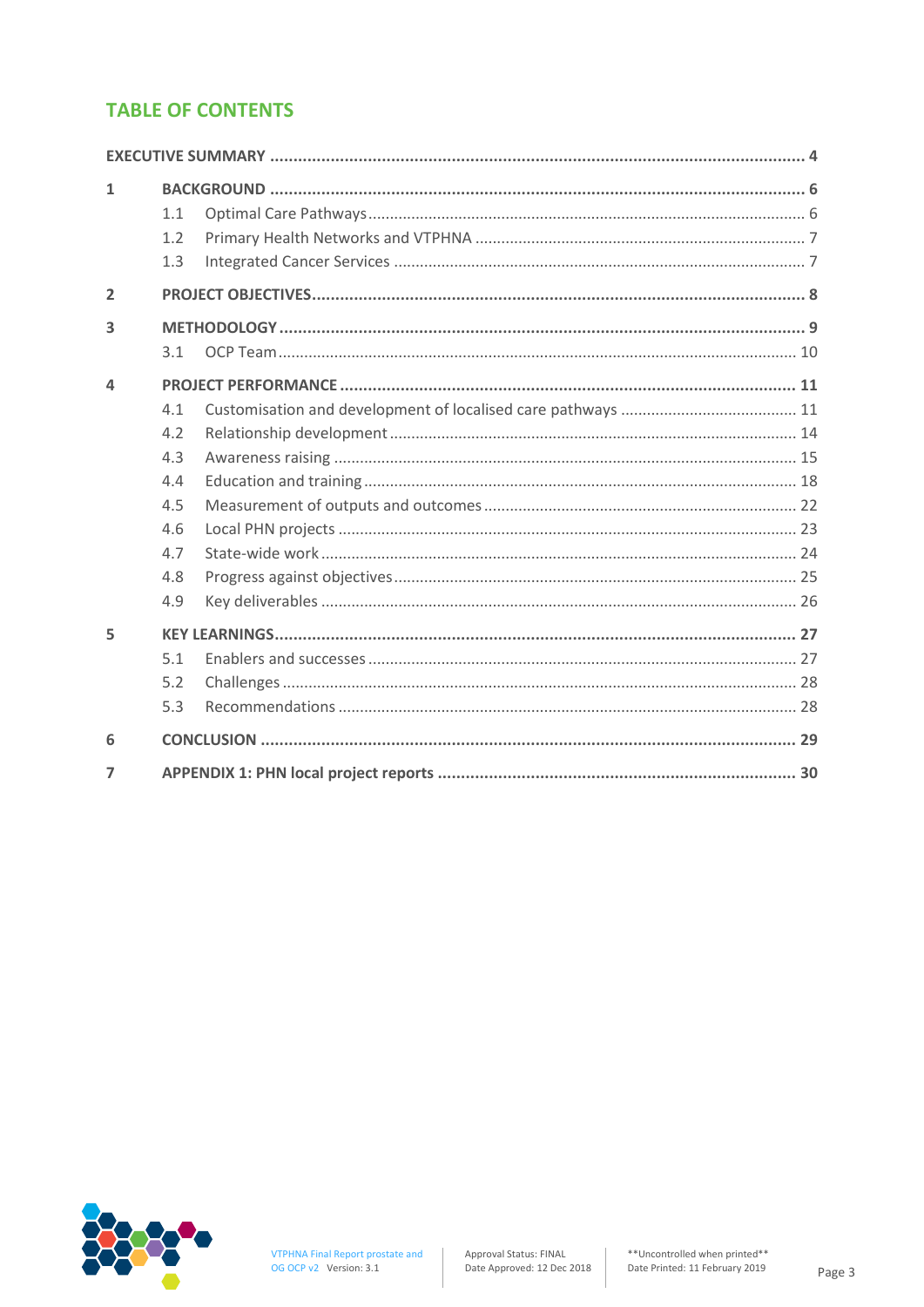## **EXECUTIVE SUMMARY**

Optimal Care Pathways (OCPs) are national guides developed by clinical experts that describe the best possible cancer care for patients with specific types of cancer. Each OCP describes seven key steps in a patient's cancer journey, from pre-diagnosis to survivorship or end-of-life care, and the expected optimal care at each stage to ensure all people diagnosed with cancer get the best care, regardless of where they live or have cancer treatment.

The Victorian and Tasmanian Primary Health Network Alliance (VTPHNA) was commissioned by the Victorian Department of Health and Human Services (DHHS) through 'An integrated Approach to Optimal Care Pathways' initiative to support an integrated approach to the adoption of the prostate and oesophagogastric OCPs for cancer into primary health.

Primary care is ideally placed to impact adoption of the OCPs through health professionals that work directly with patients across five of the seven steps of the OCPs delivering prevention messages, encouraging and undertaking screening, facilitating early diagnosis, enabling referral to appropriate specialists within optimal timeframes, and supporting patients through active treatment, survivorship and end of life. The VTPHNA provides a state-wide platform to drive primary care system strengthening.

The objectives of this project were to facilitate the adoption of the prostate and oesophagogastric OCPs into primary care through:

- building general practitioner awareness, knowledge and use of the OCPs
- improving collaboration between General Practitioners, cancer specialists and other health professionals
- driving better practice cancer care
- identifying areas for service improvement.

The approach to tranche 2 has been more structured from both DHHS outlining their required focus areas and from the VTPHNA through provision of a multi-layered approach to building awareness and use of OCPs in the state-wide project plan. Adoption strategies across all PHNs were planned as a team to build on resources developed throughout the tranche and planned engagement and communication activities.

A longer lead-in to the project and adequate planning time facilitated HealthPathways development and release earlier in the project period. The flow on effects of a structured and time-efficient approach ensured facilitated additional promotion capability, as PHNs promoted pathways and OCPs simultaneously and used and referenced them extensively in all general practice engagement and education.

PHNs reported excellent collaboration with a broad range of stakeholders that extended and enhanced linkages, which strengthened relationships. Alignment with other projects in the cancer field was again recognised as a crucial element of the OCP project officer role. The team approach and collaboration across PHNs with sharing of information and resources and opportunities to collaborate on education events was noted by all PHNs as an enabler of the project.

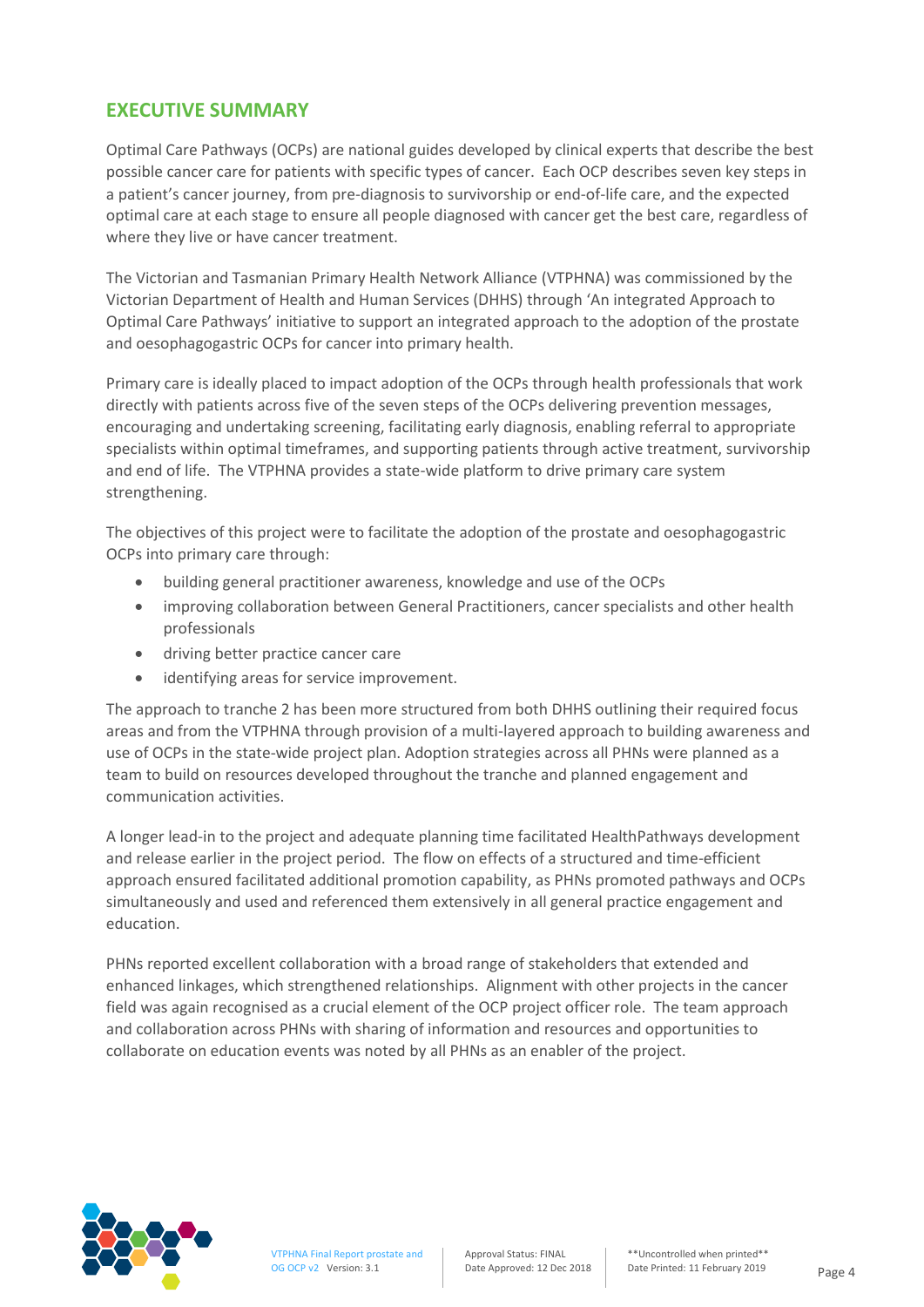Of note were the following results:

- A 57% increase in the number of education events (from 21 to 33) and a three-fold increase in the number of presentations to a diverse range of stakeholders (from 32 to 105) over the results achieved in tranche 1. This achievement points to the growing confidence and improved networks of the OCP team and the advantage of being able to leverage work done in the first tranche, freeing up valuable time for more project work and enabling a broad reach into the targeted audience;
- Five hundred more GP visits than in tranche 1 (1081 to 1544), achieved through in-kind contributions by other PHN teams such as My Health Record and cancer survivorship project staff, demonstrating the value of this work to PHNs;
- Distribution of resource packs to all Victorian general practices that contained OCP, HealthPathways and IPACED resources;
- Three times the number of communication activities (31 to 97) as in the previous tranche, reflecting a more stream-lined approach via provision of a state-wide communications toolkit for each cancer stream linked to promotion opportunities;
- The effective use of videos of GPs and specialists discussing aspects of prostate cancer decision making, treatment and care to enhance education opportunities and extend the reach beyond that of a traditional face to face education encounters; and
- The trial of several new approaches to engagement and education of general practice staff based on identified needs of the target audience providing valuable learnings as PHNs prepare for a third tranche of OCP adoption project work.

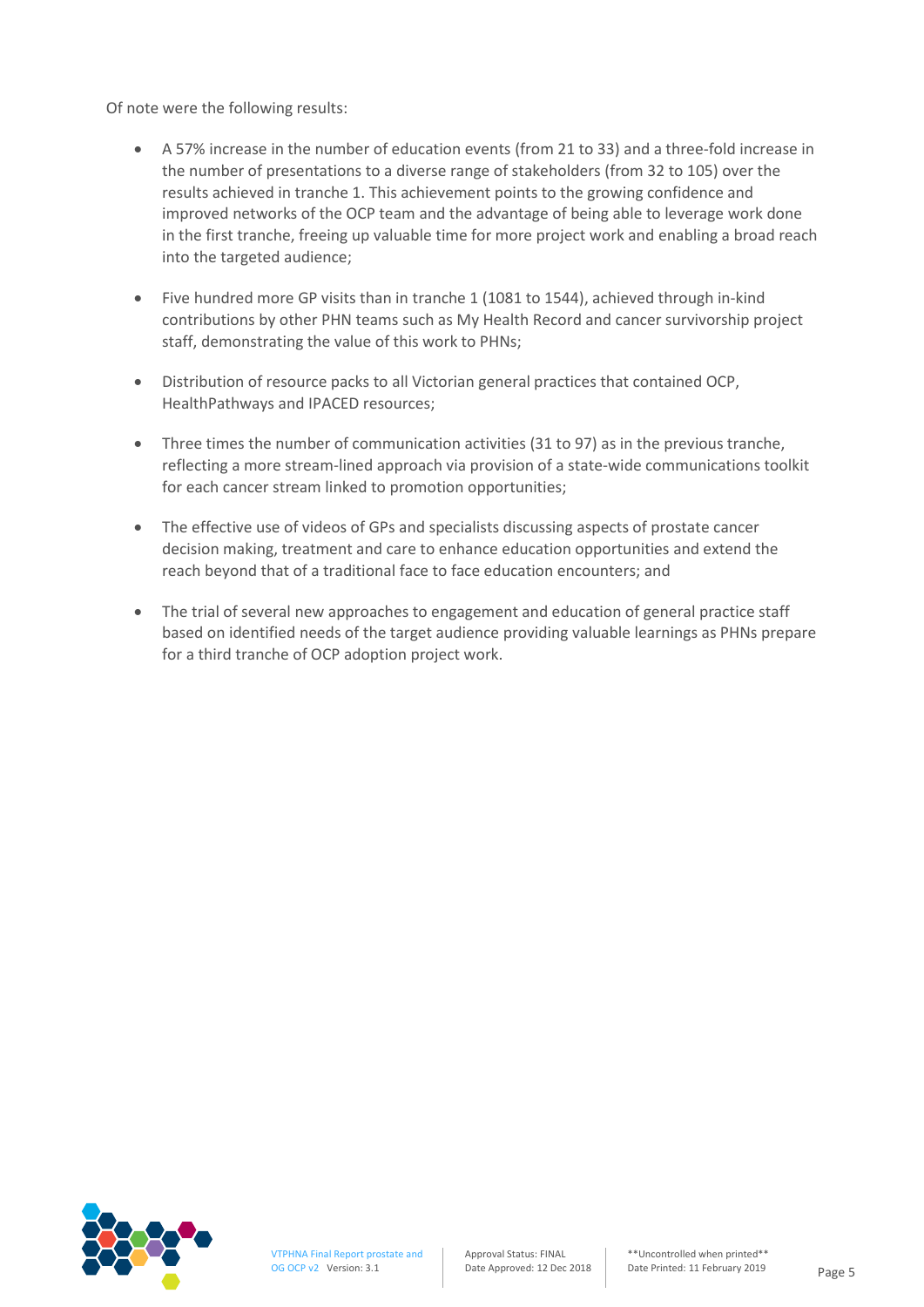## **1 BACKGROUND**

The Victorian Cancer Plan 2016-2020 identifies the provision of consistent quality care through the Optimal Care Pathways (OCPs) as a priority area of focus for the Victorian Department of Health and Human Services (DHHS).

The successful engagement of primary care is a vital component of the successful adoption of OCPs. Primary care professionals work directly with patients across five of the seven steps of the OCPs delivering prevention messages, encouraging and undertaking screening, facilitating early diagnosis, enabling referral to appropriate specialists within optimal timeframes, and supporting patients through active treatment, survivorship and end of life.

The Victorian and Tasmanian PHN Alliance (VTPHNA) was commissioned by DHHS through 'An integrated Approach to Optimal Care Pathways' initiative to support an integrated approach to the implementation of the prostate and oesophagogastric OCPs for cancer into primary health. VTPHNA was provided with a one-off grant for this purpose.

The VTPHNA has entered into agreements with all six Victorian Primary Health Networks (PHNs): Eastern Melbourne PHN (EMPHN), Gippsland PHN (GPHN), Murray PHN (MPHN), North Western Melbourne PHN (NWMPHN), South Eastern Melbourne PHN (SEMPHN) and Western Victoria PHN (WVPHN). NWMPHN are the designated lead and fund-holder for this project on behalf of VTPHNA.

This initiative aligns with key PHN activities and interests in a range of ways, including:

- The PHN national headline indicators to improve cancer screening rates and to reduce avoidable hospitalisation
- PHN priorities including population health, supporting the health workforce, eHealth, and Aboriginal and Torres Strait Islander Health
- PHN roles in relation to General Practice engagement, HealthPathways development, and integration of care for catchments and communities.

#### **1.1 Optimal Care Pathways**

Optimal Care Pathways are national guides that describe the best possible cancer care for patients with specific types of cancer. The pathways describe the key stages in a patient's cancer journey, from diagnosis to survivorship or end-of-life care, and the expected optimal care at each stage to ensure all people diagnosed with cancer get the best care, regardless of where they live or have cancer treatment.

As at October 2018, there are sixteen OCPs for different cancers that have either been released or are in the process of being revised, under the auspices of the National Cancer Expert Reference Group. This includes the OCP developed to support Aboriginal and Torres Strait Islanders.

The primary purpose of the OCPs is to improve patient outcomes by facilitating an understanding of the whole cancer pathway and its distinct components, to promote quality cancer care and patient experiences.

Developed by clinical experts in collaboration with consumers, the OCPs have been endorsed by the National Cancer Expert Reference Group, Cancer Australia, Cancer Council Australia, and the

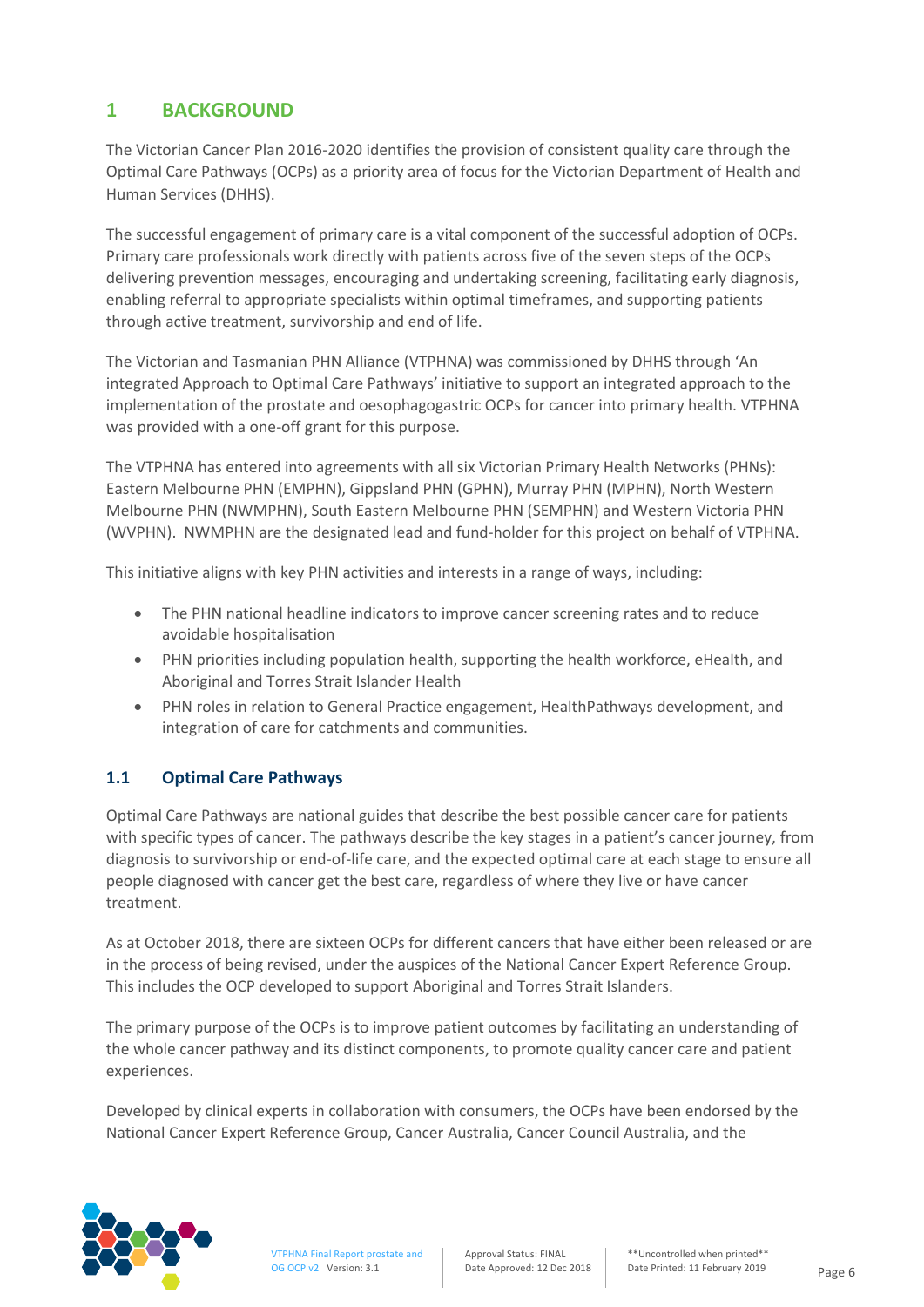Australian Health Ministers Advisory Council. OCPs provide clinicians and health administrators with an agreed consistent nationwide approach to care that is based on current best practice including clinical guidelines, consensus statements, standards and research.

The OCPs:

- Provide a mandate for service improvement
- Are useful in deciding how best to organise service delivery to achieve the best outcomes for patients
- Can drive service improvement priorities such as reducing unwanted variations in practice
- Are relevant across all jurisdictions and have been adopted nationally
- Are not intended to be or replace detailed clinical practice guidelines.

Key project members and stakeholders involved in the adoption of OCPs into primary care include PHNs and Integrated Cancer Services (ICS).

#### **1.2 Primary Health Networks and VTPHNA**

Australian PHNs seek to increase the efficiency and effectiveness of medical services for patients, particularly those at risk of poor health outcomes, and improve coordination of care to ensure patients receive the right care in the right place at the right time.

The VTPHNA provides a state-wide platform to drive primary care system strengthening by working together to achieve collective outcomes for communities and organisations through leadership, collaboration and synergy. The VTPHNA provided state-wide project management and provision of key documentation.

Each individual PHN was responsible for planning and implementing project activities within the PHN catchment, considering the specific needs and demographics of resident populations identified through their local Health Needs Assessment and the overarching state-wide project plan.

#### **1.3 Integrated Cancer Services**

The eight, adult focussed, geographically based ICS across Victoria were engaged by DHHS to implement the prostate and oesophagogastric OCPs into acute care settings. As part of their work, ICS were responsible for auditing existing acute care processes against the OCPs and monitoring and assessing the patient experience of their cancer care. The PHNs and ICS worked together at the intersections of primary and acute care to implement OCPs and improve outcomes for patients.

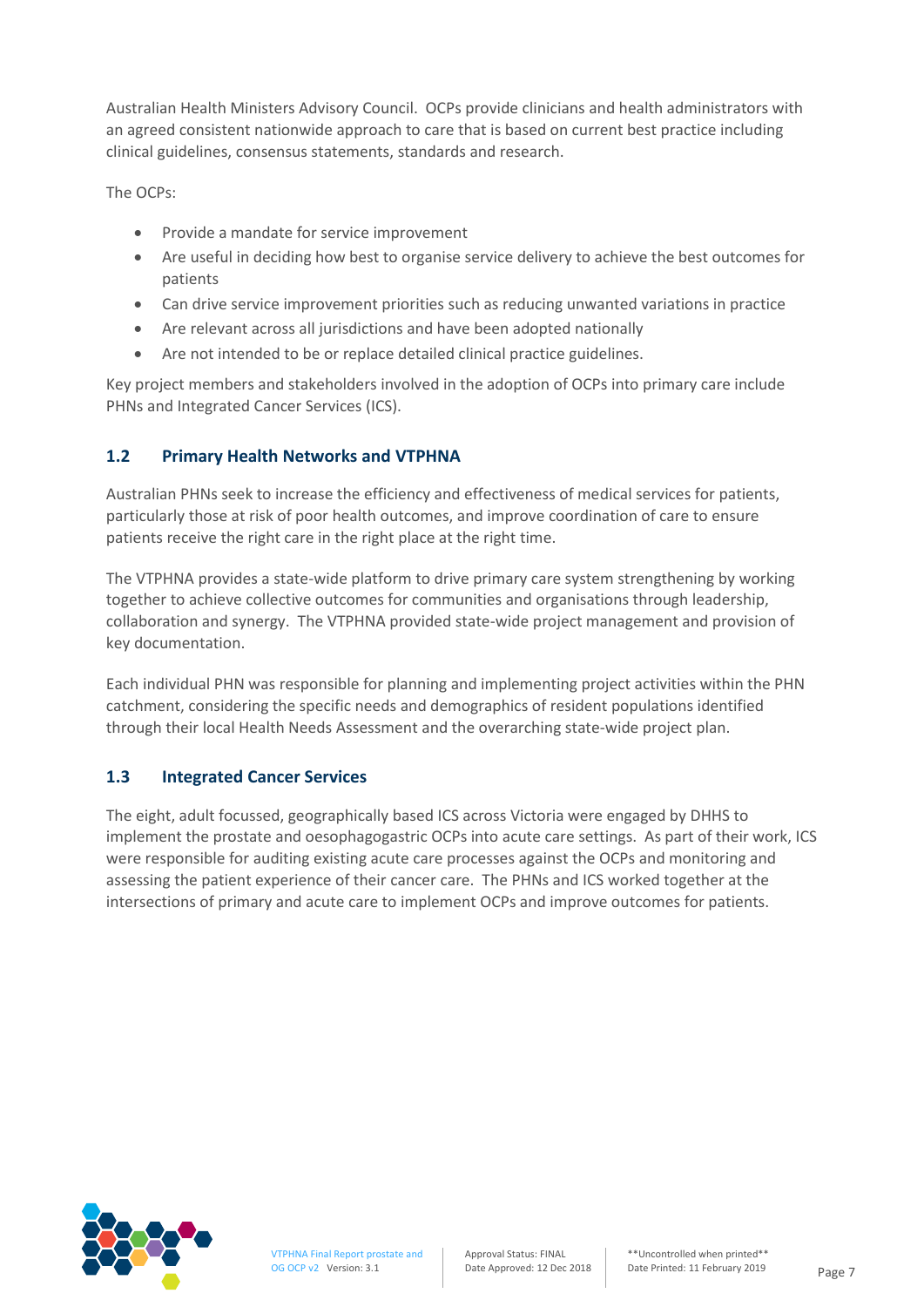## **2 PROJECT OBJECTIVES**

The purpose of this project was to facilitate adoption of the prostate and oesophagogastric cancer Optimal Care Pathways into primary care in Victoria. The objectives were to:

- Build general practitioner awareness, knowledge and use of the prostate and oesophagogastric cancer Optimal Care Pathways
- Improve collaboration between General Practitioners, cancer specialists and health professionals working in the acute sector
- Drive best practice cancer care through the adoption of the OCPs
- Identify areas for service improvement through data collection and monitoring.

The PHN objectives were framed with a focus on working with general practice staff on prevention and screening, diagnosis and investigations, referral to cancer specialists and acute care, and primary care treatment and support for prostate and oesophagogastric cancer patients post-acute care. This equated to the following steps of the OCPs:

- Step 1: prevention and early detection
- Step 2: presentation, initial investigations and referral
- Step 5: care after initial treatment and recovery
- Step 6: managing recurrent, residual, or metastatic disease and
- Step 7: end-of-life care

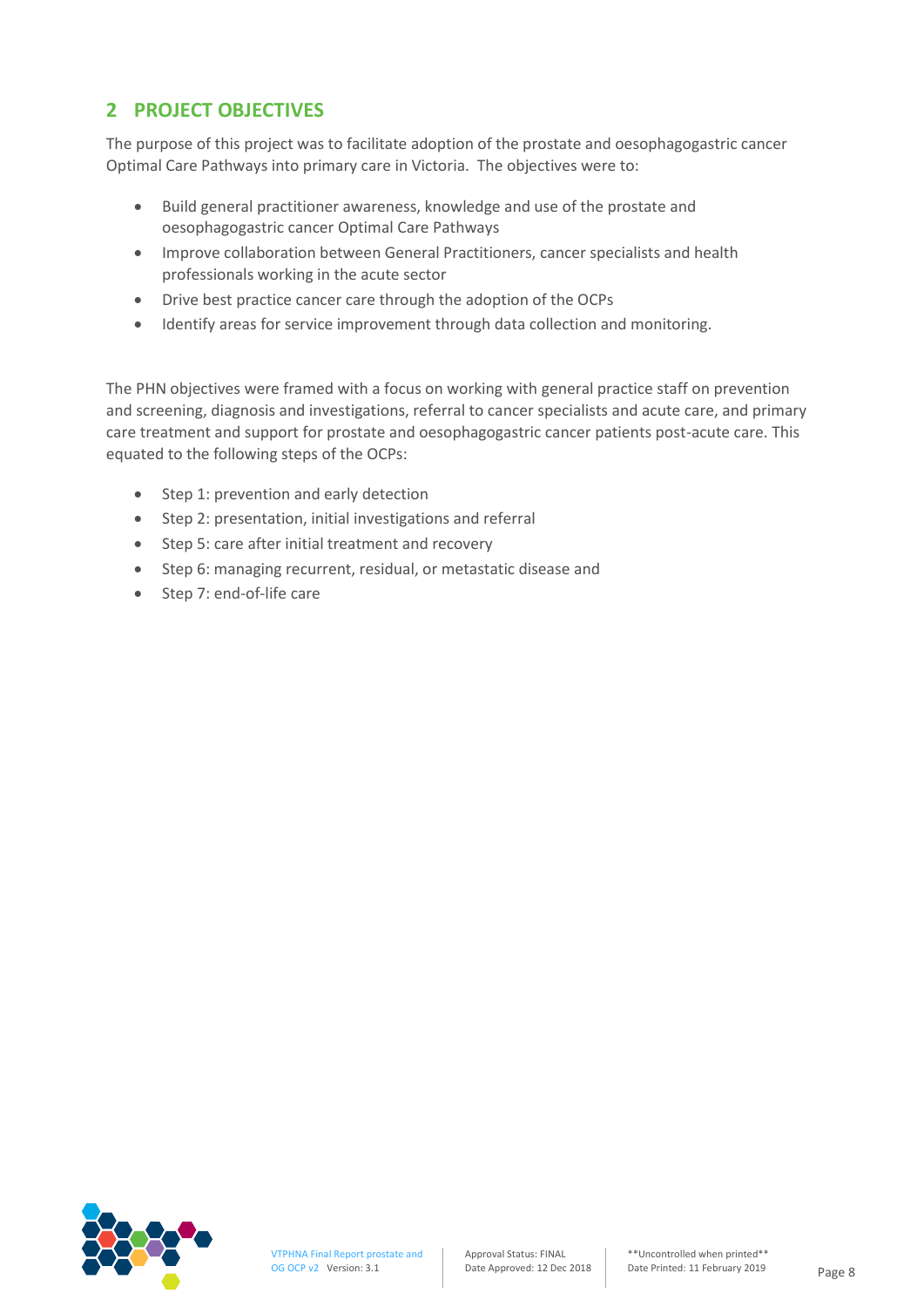## **3 METHODOLOGY**

This project took a systematic approach across multiple levels to support the adoption of prostate and oesophagogastric OCPs in Victoria. At the state-wide level, this has involved project management to build a consistent approach, develop state-wide resources, facilitate a team environment of collaboration and information sharing, and ensure efficiency of approach.

At the catchment-based level, a part-time project officer was identified in each of the six PHNs with portfolio responsibility to facilitate adoption and implementation of the OCPs through six common activities:

- 1) Customisation and development of localised care pathways (HealthPathways and SEMPHN equivalent) to align with the prostate and oesophagogastric OCPs. Care pathways provide GPs with access to up-to-date information, resources and referral pathways for each cancer type via on online tool accessed at the point of care.
- 2) Relationship development both within and external to the PHN including being a central liaison point for all cancer-related work activities within a PHN.
- 3) Awareness raising of content of OCPs to general practice staff, PHN staff and other stakeholders.
- 4) Education and training of GPs and general practice staff to build use of OCPs as a cancer framework in primary care.
- 5) Measurement of outputs and outcomes to provide evidence of the effectiveness of different strategies to implement OCPs and effect change in processes that impact OCP, such as referral quality.
- 6) Development of a tailored, locally relevant project on an element of the prostate cancer OCP, looking at either PSA testing based on national guidelines or survivorship issues.

Oesophagogastric cancer is rarely seen in general practice, with the majority of GPs likely to see only a couple of cases in their entire career as it is diagnosed and treated by specialists in the acute sector. The project work for the oesophagogastric OCP was therefore designed as a state-wide approach that focussed on building GP awareness of risk factors, signs and symptoms of oesophagogastric cancer for earlier detection and referral, and the promotion of recommended referral pathways. A state-wide communications toolkit was developed for individual PHNs to implement in catchments.

As a guide, PHNs were expected to focus approximately 30% of their effort on the oesophagogastric cancer OCP and 70% on the prostate cancer OCP, which offered greater opportunities for GPs to impact change at screening, point of diagnosis and care of men post treatment.

Work on the prostate cancer OCP ranged across all six activity areas outlined above including the development of a prostate cancer project tailored to each local area that focussed on targeted interventions with practices to either improve GP awareness and use of new PSA testing guidelines or to improve the support of men with prostate cancer post-treatment.

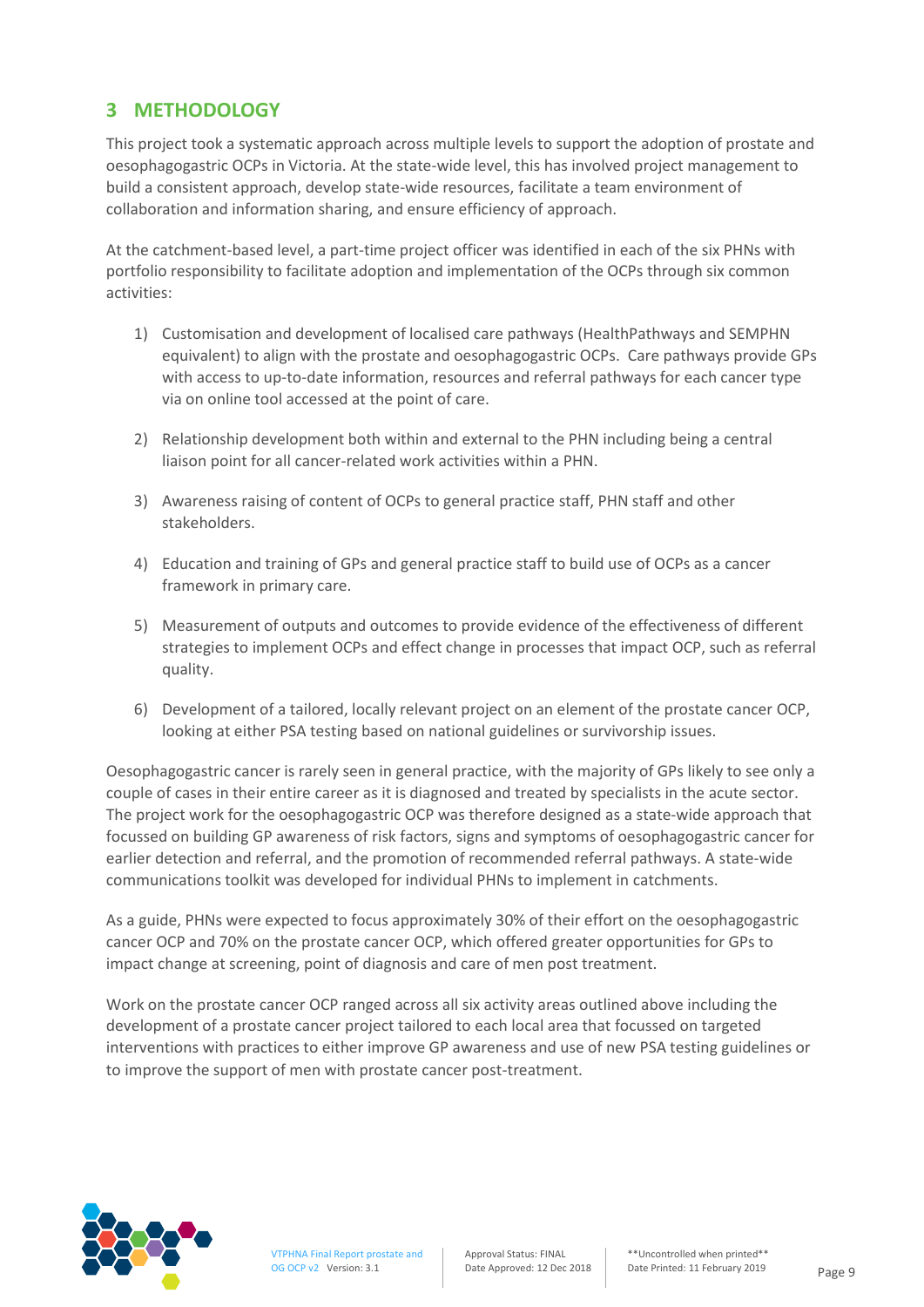All the PHNs utilised other teams within the PHN, such as GP engagement teams to undertake GP visiting and communications teams to help with web and social media engagement and to build awareness of OCPs more generally.

#### **3.1 OCP Team**

State-wide foundations were established to underpin the project as a team approach and to allow a clear focus for individual PHNs to work to agreed outputs, outcomes and timelines for completion. State-wide resources included a project plan, data collection framework, monthly data collection report templates, a communications strategy, agreed learning outcomes, a pool of evaluation questions for education and awareness raising events, communications toolkits for both prostate and oesophagogastric cancers and a suite of videos on PSA testing.

Regular team communication was established with use of Basecamp, group email, quarterly face-toface state-wide team working days and regular monthly individual telephone catch-ups between the state-wide project manager and PHN OCP project officers. The state-wide project manager provided advice and support to the team collectively and individually, utilising a strengths-based approach.

Communications content was provided at strategic points linked to a calendar of national and international cancer awareness days.

Monthly data reports were provided to the state-wide project manager to monitor progress against objectives and milestones. Feedback was collected from project officers and from PHN senior managers at the completion of the project through the final report.

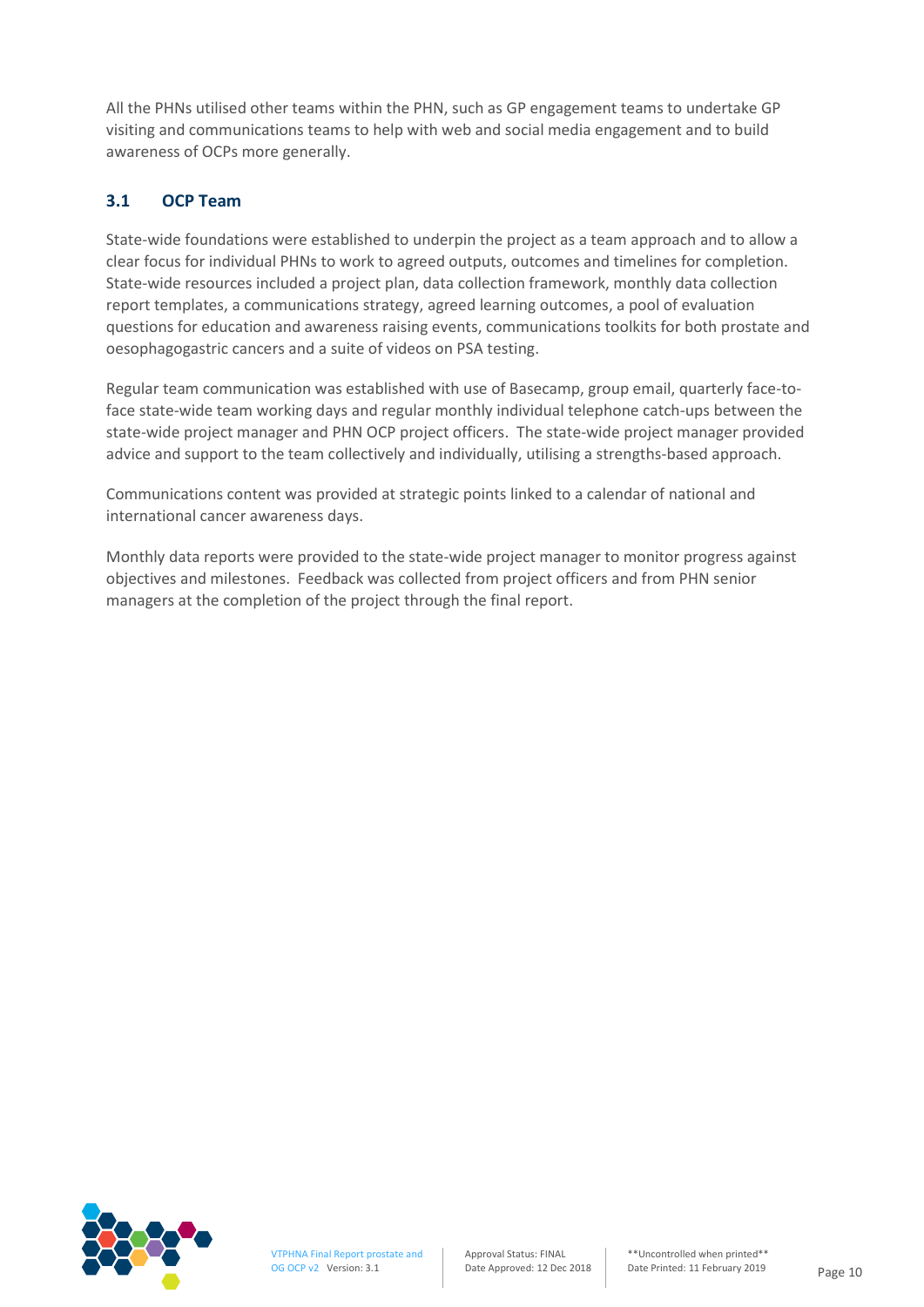## **4 PROJECT PERFORMANCE**

Performance of the Victorian PHNs against the six common activity areas are discussed below.

#### **4.1 Customisation and development of localised care pathways**

Localised care pathways are online tools that provide clinicians with a centralised hub of evidencedbased, relevant information for use at the point of care. The pathways include guidance for assessing and managing a patient and agreed, localised referral pathways. The key purposes of care pathways are to reduce unwarranted variation and ensure better and safer care and referral of patients. Care pathways include:

- HealthPathways used by five of the six Victorian PHNs over four HealthPathways sites Melbourne, Western Victoria, Murray and Gippsland.
- Web based documents detailing equivalent clinical and referral information hosted on the SEMPHN website.

One of the strengths of the HealthPathways approach is that GPs, hospital specialists and community clinicians all work together to develop, agree and localise the pathways. Hence, there are benefits derived from the process of developing localised care pathways, such as cross-sector communication and engagement, in addition to the final products. This approach to development also requires a significant amount of time for consultation, communication and reaching consensus such that care pathway development can occur over several months.

Care pathways are a core way in which sustainability of OCP adoption is promoted as PHNs are committed to maintaining all existing pathways through regular revision cycles.

Scheduled for completion by the end of April and June of 2018 respectively, the majority of the prostate and oesophagogastric cancer care pathways were completed on time. The table below details the care pathways developed or revised for the prostate and oesophagogastric OCPs.

|                | <b>PROSTATE CANCER OCP</b>         | <b>OESOPHAGOGASTRIC CANCER OCP</b>                            |
|----------------|------------------------------------|---------------------------------------------------------------|
| Clinical pages | Prostate cancer screening          | <b>Dysphagia</b>                                              |
|                | Prostate cancer diagnosis          | Gastro-oesophageal cancer - established                       |
|                | Prostate cancer established        | Dyspepsia and Heartburn                                       |
|                | Prostate cancer management         | <b>Reflux and GORD in Adults</b>                              |
|                | Prostate cancer follow-up          | Gastro-Oesophageal Cancer Established                         |
|                | Benign prostatic hyperplasia       |                                                               |
|                |                                    |                                                               |
| Referral pages | Acute / urgent urology referral or | Gastroenterology referral suite – Acute, Non-acute and Advice |
|                | admission                          | <b>General Surgery Referral Suite</b>                         |
|                | Routine urology referral           | Urgent or routine hepatobiliary and upper GI surgery referral |
|                | Adult continence Referral          | Urgent or routine head and neck including ENT referral        |
|                | Continence products and funding    | Immediate hepatobiliary and upper GI surgery referral         |
|                | schemes (adults)                   | Urgent or routine gastroenterology referrals                  |
|                |                                    | Adult speech pathology referral                               |

#### *Table 1: Range of HealthPathways developed or revised for prostate and oesophagogastric OCPs*

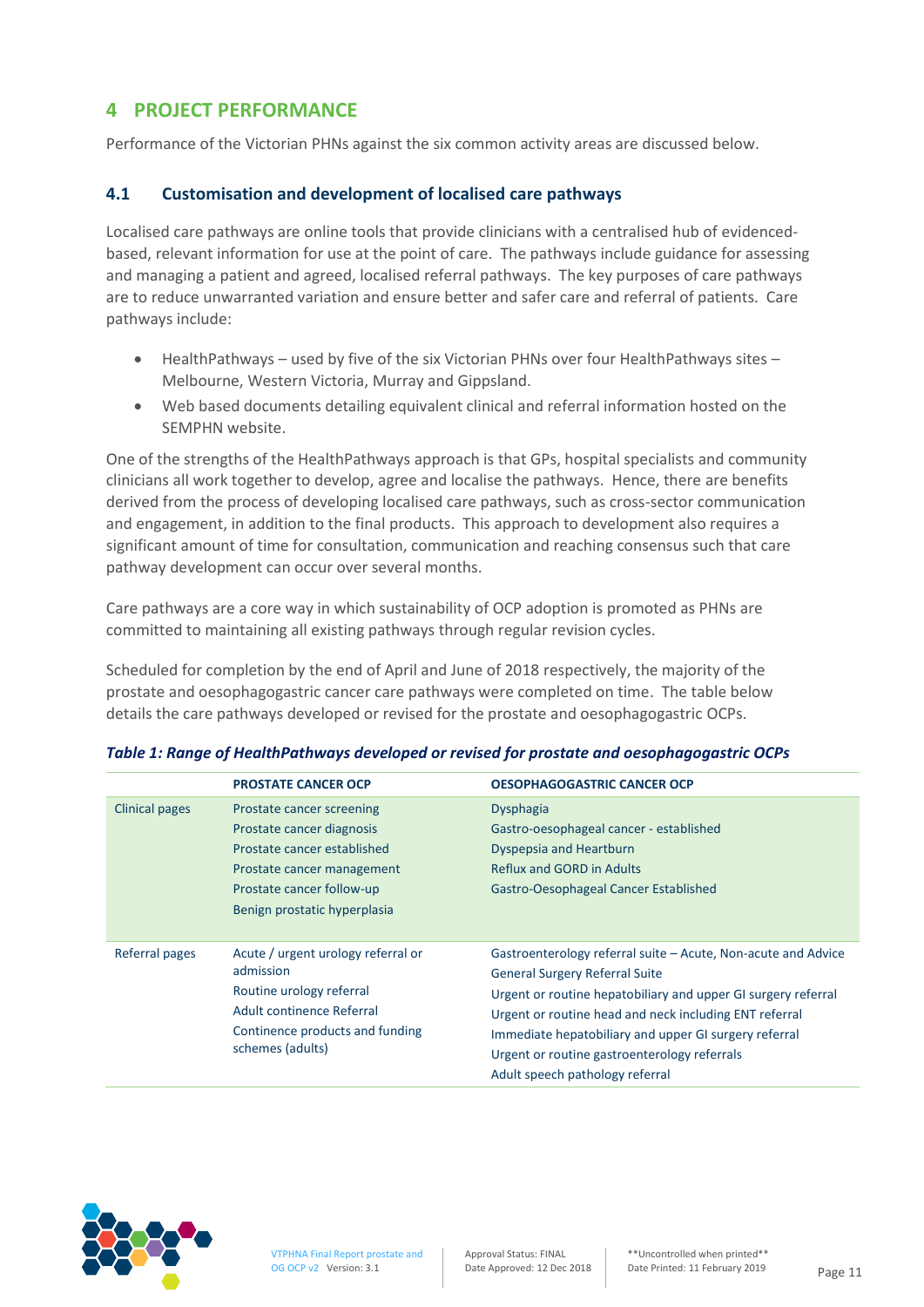Due to the localised nature of care pathways, the titles of local pathways can differ slightly (but cover the same content) and some PHNs have chosen to develop more pathways than others. In regional areas for example, GPs may need to manage a broader range of symptoms and therefore these PHNs may have prioritised different pathways for development.

By the end of tranche 2, all PHNs had a full complement of prostate care pathways live on websites. Four of the six PHNs had oesophagogastric care pathways live; the two remaining PHNs have oesophagogastric pathways completed and approved, pending release. This delay was caused by external factors beyond the control of the PHNs. Streamliners (the owner of HealthPathways) mandated a new template for all HealthPathway pages that resulted in pages not yet published needing to be re-developed and re-formatted prior to publishing. This resulting backlog of pages further exacerbated the delay.

#### **4.1.1 Measurement of HealthPathways use**

PHNs measure page views as an indicator of use of each specific HealthPathways page. For simplicity, all page views of the different pathways have been summed to provide a total number of page views for each of the two suites of pathways.

Across the four HealthPathways sites, the suite of prostate clinical and referral pages had 4614 views since going live and the suite of oesophagogastric pages had 3232 views. SEMPHN was unable to count views of their web-based care pathways.

The most viewed pages in the prostate cancer suite were:

- Prostate cancer screening
- Benign prostatic hyperplasia
- Urgent or routine urology referral
- Adult continence referral

The most viewed pages in the oesophagogastric cancer suite were:

- Dysphagia
- Dyspepsia and Heartburn / GORD
- Urgent or routine gastroenterology referral
- Urgent or routine ENT, Head and neck surgery referral

The order of most viewed pages was different for each HealthPathways site, however the top 4 or 5 pages were largely consistent. The high number of views of referral pages demonstrates the importance of these pages to the primary care audience.

Analysis of monthly HealthPathway Melbourne statistics showed a spike around the UroGP conference, where OCP teams had a stand providing information on OCPs and demonstrations of HealthPathways to GPs in attendance. There was a 32% increase in the page views of the HealthPathways Melbourne prostate pathways and 19% increase in the oesophagogastric pathways in the month of the conference. The conference attracted over 300 GPs and the team of PHN project officers attending estimated they spoke to over 100 GPs and practice nurses over the course of the morning. For more detail on UroGP, see the case study on page 17.

In contrast, the page views of the oesophagogastric suite are shown to be rising at 2 of the 4 HealthPathways sites and decreasing at the other two sites. Rising page views are usually associated with new pages; falling views with established pages, as familiarity with a pathway can be expected to result in decreased use of pages as they are adopted into standard practice. This pattern does fit with

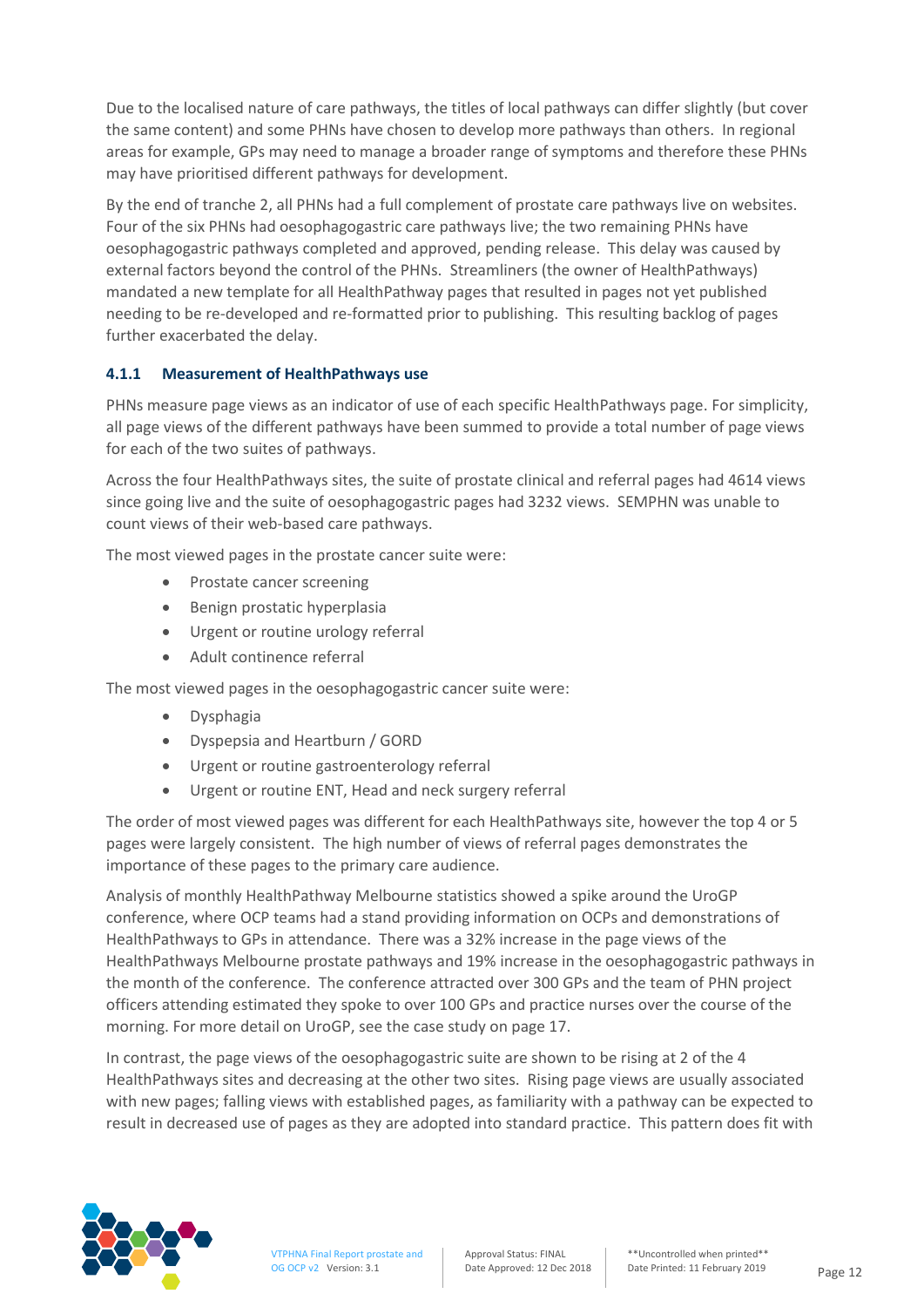both WVPHN and EMPHN achieving an earlier release of oesophagogastric pages than the other HealthPathways sites.

Figure 1 depicts HealthPathways use across the four sites for the months of June to September 2018 for prostate pathways and July to September for oesophagogastric pathways. HealthPathways views are higher in the PHNs with greater number of practices such as NWMPHN (547 practices) and EMPHN (390 practices). Of interest, WVPHN (223 practices) has a much higher per practice use of HealthPathways, most likely reflecting Western Victoria's early adoption of HealthPathways and the number of pathways available, making it an increasingly useful tool for GPs. Gippsland (82 practices) is the most recent adopter of HealthPathways and has the fewest pathways and users.



*Figure 1: HealthPathways page views by month*





VTPHNA Final Report prostate and OG OCP v2 Version: 3.1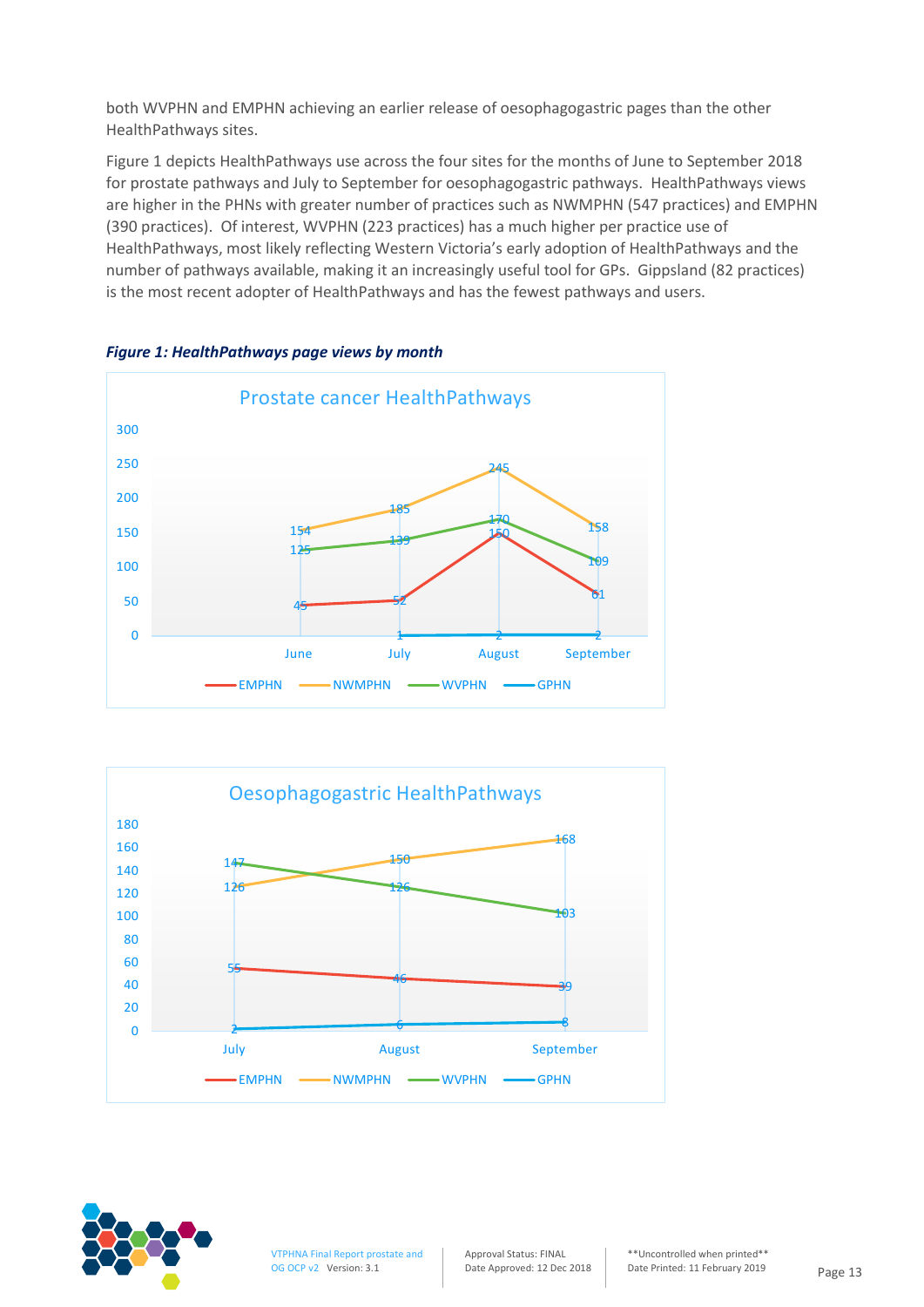#### **4.2 Relationship development**

#### **RELATIONSHIP DEVELOPMENT SNAPSHOT**

- **▪ 56 meetings with Integrated Cancer Services**
- **▪ 82 meetings or presentations to other PHN teams, reaching 175 people**
- **▪ 105 meetings with or presentations to other stakeholders**
- **▪ 25 partnerships developed with a broad range of organisations**

PHN project officers have an important role in the dissemination of information on OCPs within their PHN and as a key liaison point for ICS and other teams or organisations that work in areas of relevance to OCP implementation, such as clinical or service re-design initiatives, survivorship projects, palliative care, and advanced care planning.

A key component of the OCP PHN project officer role is to engage with a range of stakeholders, networks, local special interest groups, communities of practice, ICS and other partners to facilitate the adoption of OCPs into primary care and improve communication between primary and acute care.

Establishing networks encourages a multidisciplinary approach and builds understanding of the different roles of the many health professionals that work across the breadth of the OCPs. PHNs have worked to establish or enhance networks within PHNs and between PHNs and ICS and/or health services and individual clinicians. Networks help to recognise and access people who act as facilitators into other teams or work programs.

PHNs met with their ICS colleagues at 56 meetings, equating to an almost monthly meeting for each of the PHN teams. These meetings are a proxy measure of the ongoing collaboration and knowledge transfer across these organisations. Project officers and senior PHN managers reported a mutual benefit to PHNs and ICS in developing a greater understanding of the complexity of primary and acute care roles and responsibilities in cancer, sharing of data and information, cross-promotion of OCP educational activities, and opportunities to work together and build capacity in the sector.

Relationships with ICS were universally positive and described as a key success and enabler of the adoption of OCPs into primary health.

The six PHNs presented extensively on OCPs within their own workplaces ( $n = 82$ ), including general OCP presentations as well as PHN-specific project updates. The purposes of these presentations and meetings were to plan OCP related activities, help disseminate information, build cross PHN capability, ensure knowledge transfer across linked projects and build consistent key messaging across multiple teams within a PHN that can all be working on cancer-related work. These have included presentations to HealthPathways teams, cancer screening teams, primary care/GP engagement teams, practice nurse networks, groups working on survivorship projects and grants, palliative care teams, and meetings with regional teams. Meetings to seek advice from GPs, medical advisers and clinical editors are also included in this section.

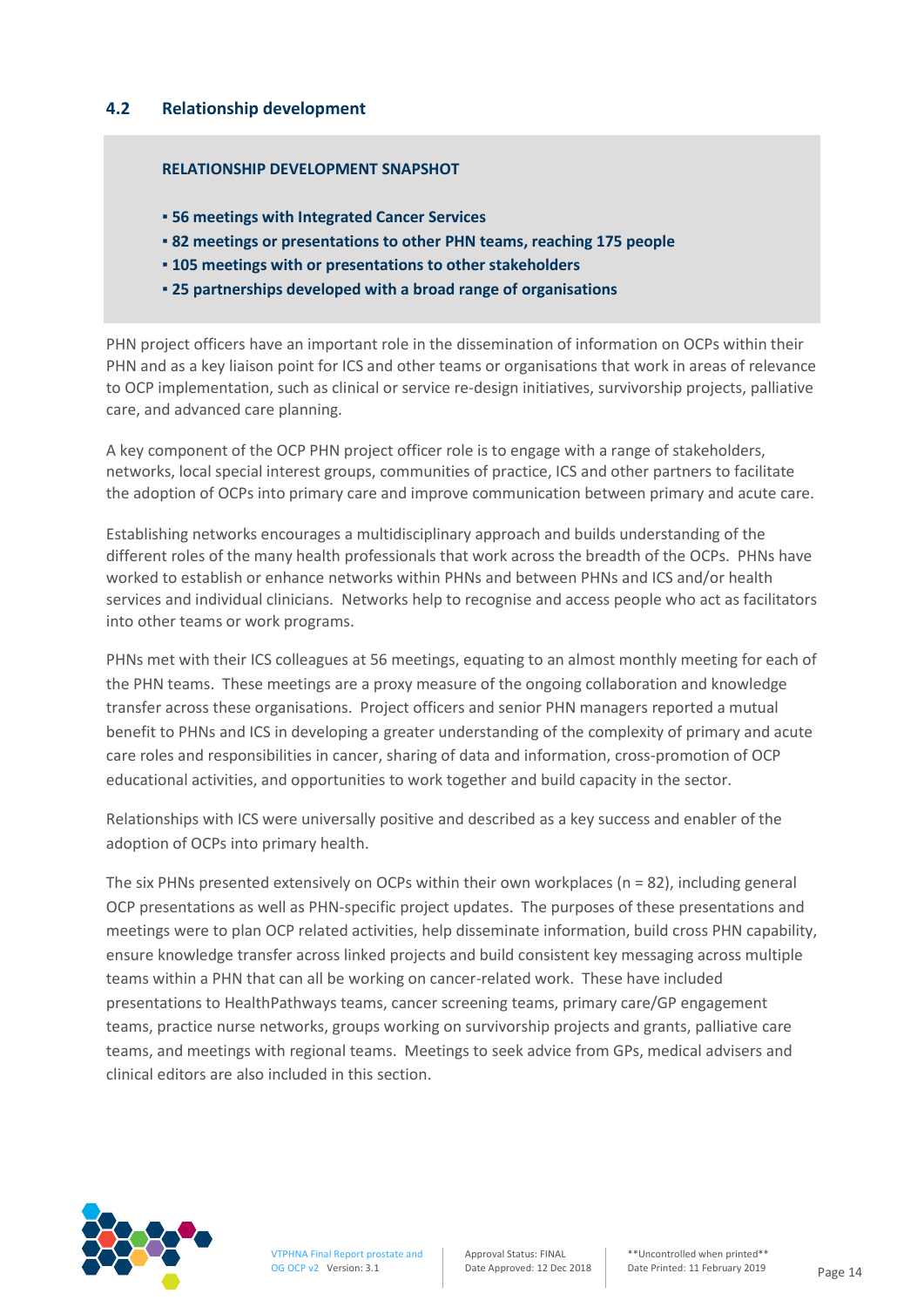The number of meetings and presentations to other stakeholders increased by almost three-fold this tranche compared with tranche 1 (from 35 to 105), reflecting the growing confidence of the project officers and their focus on building a collaborative approach to foster and facilitate information exchange across the many different teams that work on OCP-related projects within a PHN and externally. PHNs described these meetings as opportunities to inform, increase awareness or educate stakeholders on OCP related content, or to monitor and review OCP activities.

Partnerships were developed with other PHNs, health services, clinicians, cancer support nurses, specialist prostate cancer nurses, the Australian Cancer Survivorship Centre, local Primary Care Partnerships, CCV, The Australian Prostate Centre, TrueNorth and Integrated Cancer Services.

## Case study - Australia's Biggest Morning Tea, NWMPHN

**NWMPHN held an internal event for Australia's Biggest Morning Tea on 24 May 2018 that attracted 30 NWMPHN staff. The well-attended event started with an overview of all cancer programs currently being delivered at NWMPHN, an outline of the OCP work, a fun cancer quiz and competition and of course, food. The event garnered very positive feedback with many participants mentioning they had learned something new about cancer and NWMPHN's work on OCPs.**

#### **4.3 Awareness raising**

#### **AWARENESS RAISING SNAPSHOT**

- **▪ 22 awareness raising events, reaching 868 people**
- **▪ 27 articles posted to practice nurse and practice manager Basecamps**
- **▪ 97 communication activities with a potential reach of >30,000**

PHNs were tasked with developing a communications plan that outlined a schedule to raise awareness of the content of OCPs through provision of resources and developing and circulating content in newsletters, Basecamps, on PHN websites and via social media.

Over 2018, there were 22 general awareness raising events held across Victorian PHNs, reaching over 868 attendees. The three PHNs with access to practice nurse and practice manager Basecamps posted 27 articles, with a potential reach of 1172 members for each article. In addition, 97 communication activities were broadcast including articles for newsletters, letters, emails to general practices, websites and online collaboration portal posts, with a potential reach of well over 30,000 people.

The level of communication activity was up three-fold over last year (31 communication activities in tranche 1), largely due to the provision of a state-wide communications toolkit with template letters,

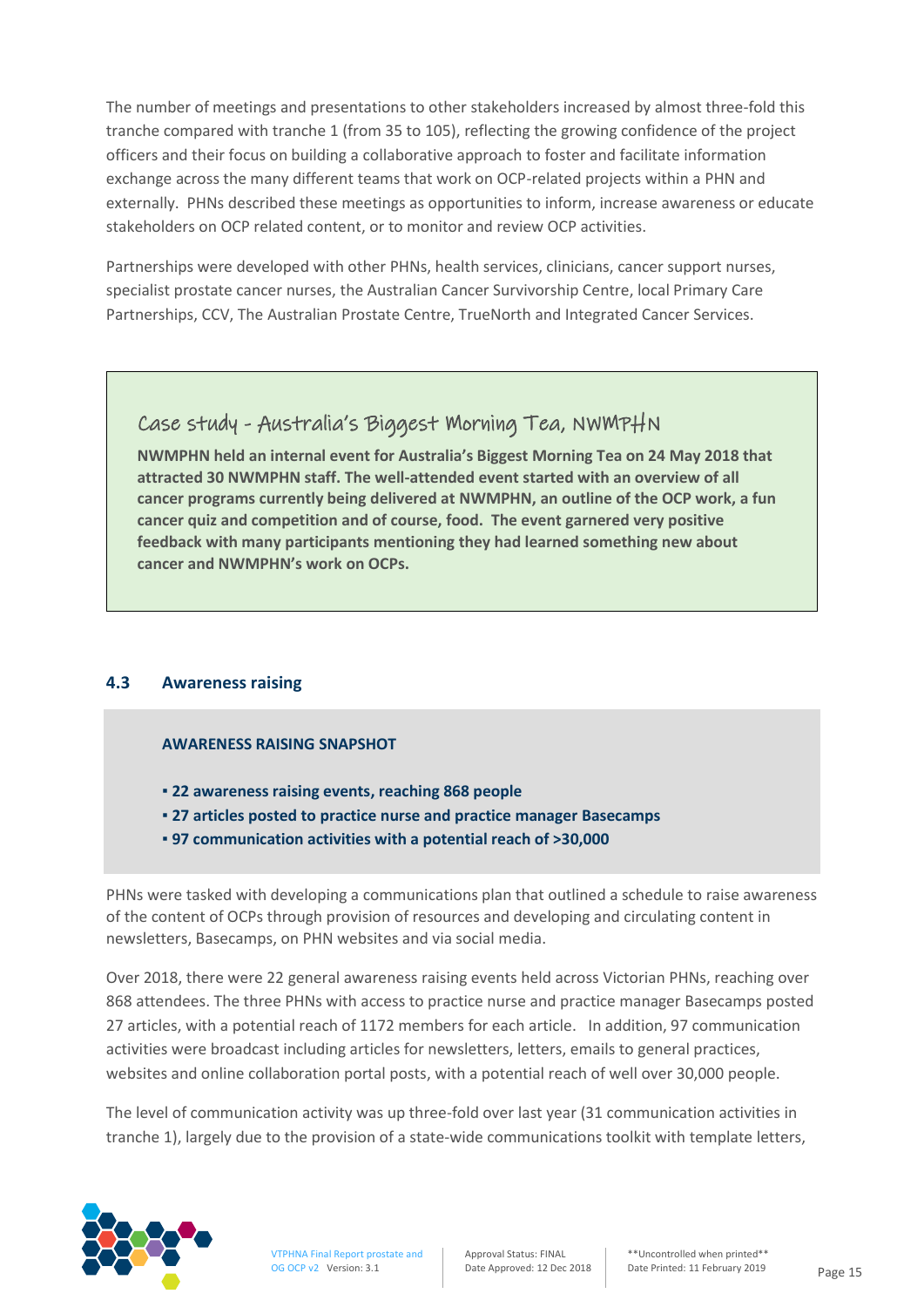articles, fact sheets, posters and resources for distribution linked to cancer awareness days. PHNs targeted communications around World Cancer Day (4 Feb), Oesophageal Cancer Awareness month (April), Australia's Biggest Morning Tea (26 May), World No Tobacco Day (31 May) and Men's Health Week (11-18 June).

WVPHN was able to monitor open rates for their e-newsletters. PSA testing and best practice care for prostate cancer had the highest open rates, with 63 and 30 opens respectively. This is 10 times the number of opens generated by the article on the oesophagogastric cancer OCP.



In tranche 2 there was a specific requirement to raise awareness of the new PSA testing guidelines for prostate cancer. The state-wide resources budget was used to develop a set of three videos of a GP discussing the pros and cons of PSA testing with different types of patients and modelling shared decision making. These videos are housed on the VTPHNA website but were accessible to all PHNs to promote and use. The videos can be accessed by scanning the QR code on the left.

As at 1 November 2018, these three videos had attracted 193 views since being launched in June, with 112 of those watching the full-length video including all patient scenarios. The average view duration was just under 6 minutes, demonstrating the willingness of viewers to engage with this medium. Of all 193 views, 71 occurred on the VTPHNA website (37%) and the remainder (63%) were linked to the YouTube video from other PHN sites.

The VTPHNA website was updated in June 2018 to provide access to fact sheets, posters, the videos above and other information on the prostate and oesophagogastric OCPs. The oesophagogastric OCP webpage had been viewed 133 times between June and November 2018 with an average time on page of 2 minutes 39 seconds (2:39). The prostate OCP webpage attracted 447 views in the same time period, 377 of which were on the PSA testing page with an average view time of 11:23. This is significantly higher than the average time on the VTPHNA website as a whole of just over 3 minutes, suggesting that viewers were particularly engaged with this topic and that they were willing to spend a significant period of time on site, reading information and watching videos.

Murray PHN were highly active on social media, producing a stream of tweets on OCP related events and information. MPHN also developed an email signature banner to build awareness of the OCPs both internally and externally. The banner was present on 100 staff email signatures for a 6-week period, which was a simple yet innovative communication strategy to increase awareness internally and externally.

## Case study – Engagement, GPHN

**GPHN used a variety of e-newsletters and a general practice support weekly email to maximise reach as well as including OCP or iPACED resources in three of their quarterly practice visits to all 82 practices in the Gippsland region. An update to the GPHN website to include OCP specific information in mid-May 2018 resulted in 92 views over the subsequent 4 months from a region with only 82 general practices.** 

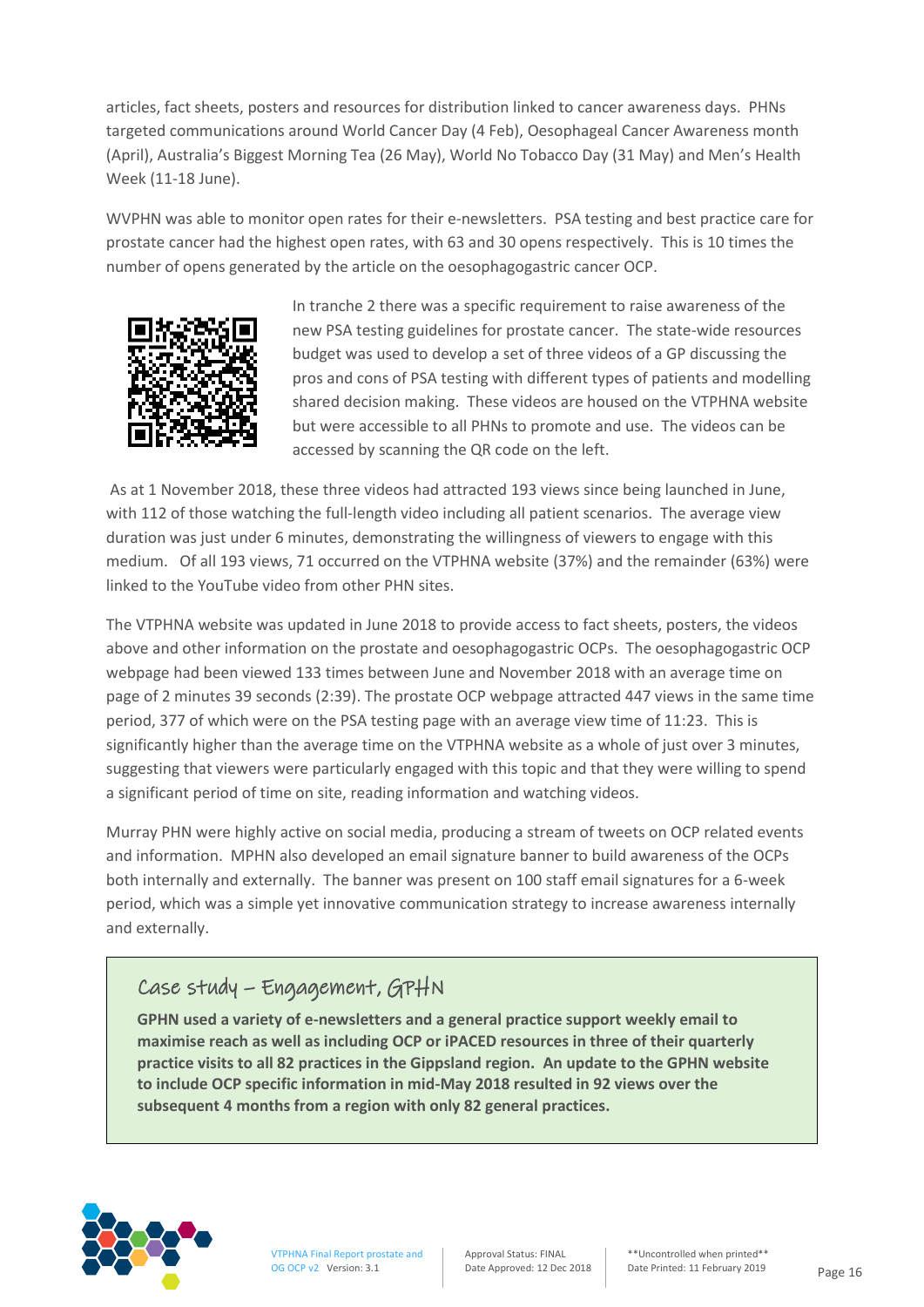## Case study – GoShare education platform, WVPHN

**WVPHN have invested in a digital education platform for patients called GoShare. The platform enables health practitioners to share health and wellness information with patients via email or SMS to complement face-to-face interactions and empower patients to play a more active role in their healthcare. The platform enables information to be staggered over several months at appropriate time points. GoShare resource bundles were developed for prostate cancer (advanced), prostate cancer (localised) and oesophagogastric cancer. Bundles included information sheets, links to patient stories, animations such as taking medications or preparing to go to hospital, information on making an informed choice, treatment and potential side-effects as well as support and life after cancer.**

#### **4.3.1 Awareness raising events**

PHNs provided OCP information at 22 awareness raising events reaching 868 people. These included:

- Primary care and cancer survivorship Community of Practice
- Breast cancer survivorship GP update
- GP refresher event, Geelong
- Cancer screening updates
- Practice Manager and Practice Nurse masterclasses
- Exercise is medicine
- Practice software updates
- Consumer forums

In addition, PHN teams made information and resources on prostate and oesophagogastric OCPs available at most PHN events attracting a GP audience between July and September 2018.

## Case study – UroGP conference 18 August 2018

**EMPHN and NWMPHN OCP and HealthPathways teams joined forces to provide an information stand at the UroGP conference on 18 August 2018 to raise awareness of prostate and oesophagogastric cancer OCPs and associated HealthPathways. The conference attracted over 300 GPs and interest in the OCP stand was strong. Team members spoke to health professionals, mainly GPs, about how they could use OCP and iPACED resources in their practices and were able to demonstrate HealthPathways live. Each of the 5 staff attending estimate they spoke with and provided resources to at least 20 health professionals across the state. It was a very effective way of reaching the target audience face-to-face and resulted in an increase in the prostate cancer HealthPathways views of for the month of August.**

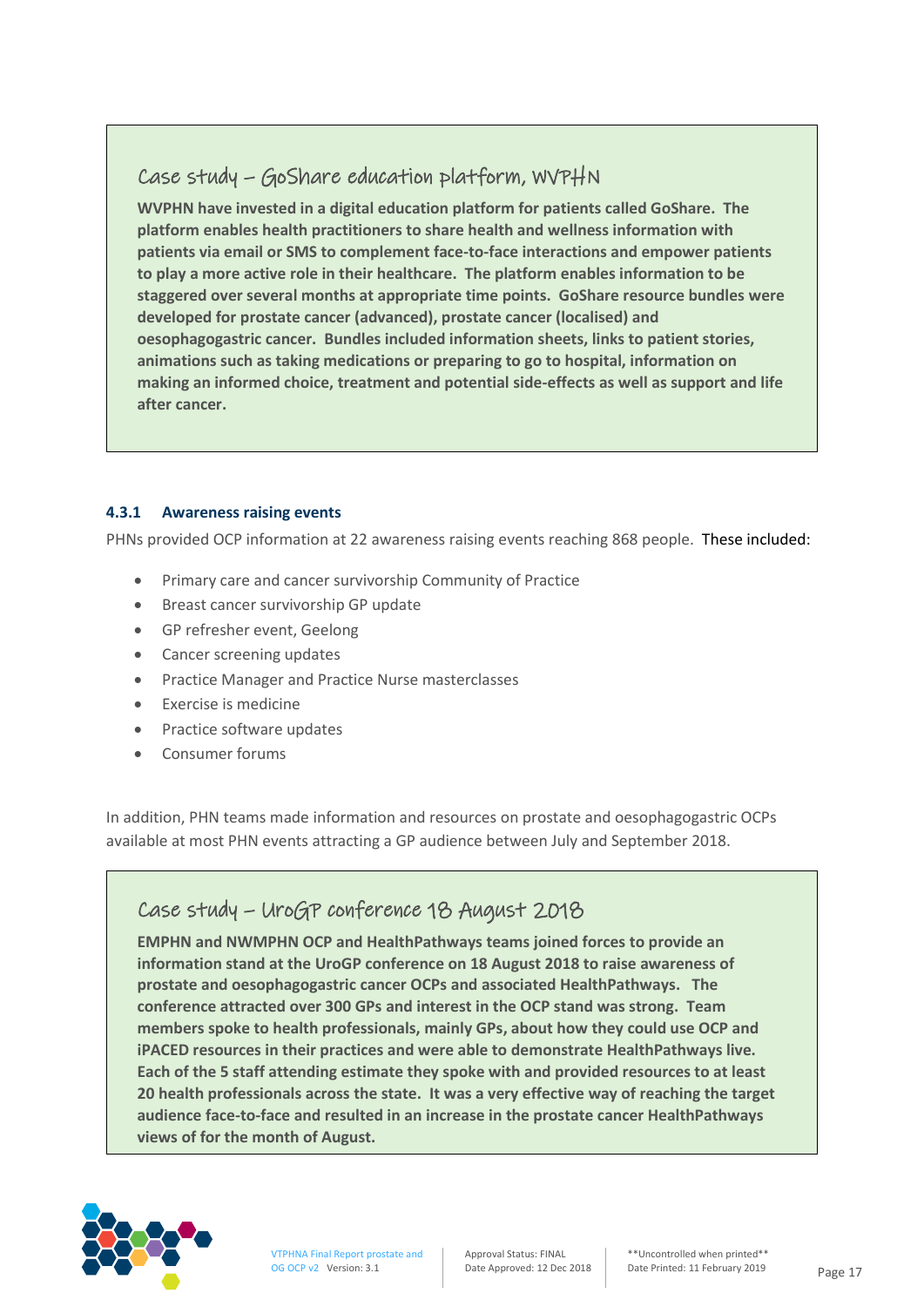#### **4.4 Education and training**

#### **EDUCATION SNAPSHOT**

- **▪ 33 education events where OCPs were the primary focus**
- **▪ 21 education events where a presentation on OCP was provided**
- **▪ 5 education events cancelled due to low registration numbers**
- **▪ 8 further education events planned in Nov/Dec 2018**
- **▪ 1544 visits to general practices**
- **▪ 455 views of EMPHN's prostate cancer treatment videos**

Provision and promotion of OCP education events to primary care across each PHN region were widely used to build awareness and use of the OCPs. Audiences were predominantly GPs, practice nurses (PNs), practice managers (PMs) and allied health. GP visiting programs to disseminate OCP and iPACED resources were an expected part of the education component of this project.

#### **4.4.1 Education events**

PHN teams organised 33 education events where OCPs were the primary focus, reaching over 986 attendees (GPs, PM, PN, other). This is a 57% increase over tranche 1. Some examples included:

- The power of primary care in prostate cancer (NWMPHN)
- Managing prostate and oesophagogastric cancers in the primary care setting (EMPHN, NWMPHN, SEMPHN and CCV)
- Prostate cancer, Shepparton (MPHN)
- Prostate and oesophagogastric cancer and the OCPs, Bendigo (MPHN)
- When cancer joins you in the bedroom, Horsham, Ararat and Ballarat (WVPHN)
- Prostate cancer update on screening and management, SEMPHN
- Management of prostate and oesophagogastric cancers in primary care (SEMPHN)
- Urology update for GPs (EMPHN)
- Stall at GRICS Prostate cancer conference, Sale (GPHN)
- Prostate and oesophagogastric cancer OCPs, iPACED forum (GPHN and CCV)

Evaluations of education events were highly positive on measures such as meeting learning objectives, relevance to practice, improved understanding/knowledge of presentation, investigation and management of patients, ability of presenters to communicate effectively, and usefulness of education content. There were no areas of poor performance identified on evaluations.

As evaluation results are difficult to pool and to compare across different events that often use different measures, two case studies are provided as examples of the effectiveness of education events in PHNs.

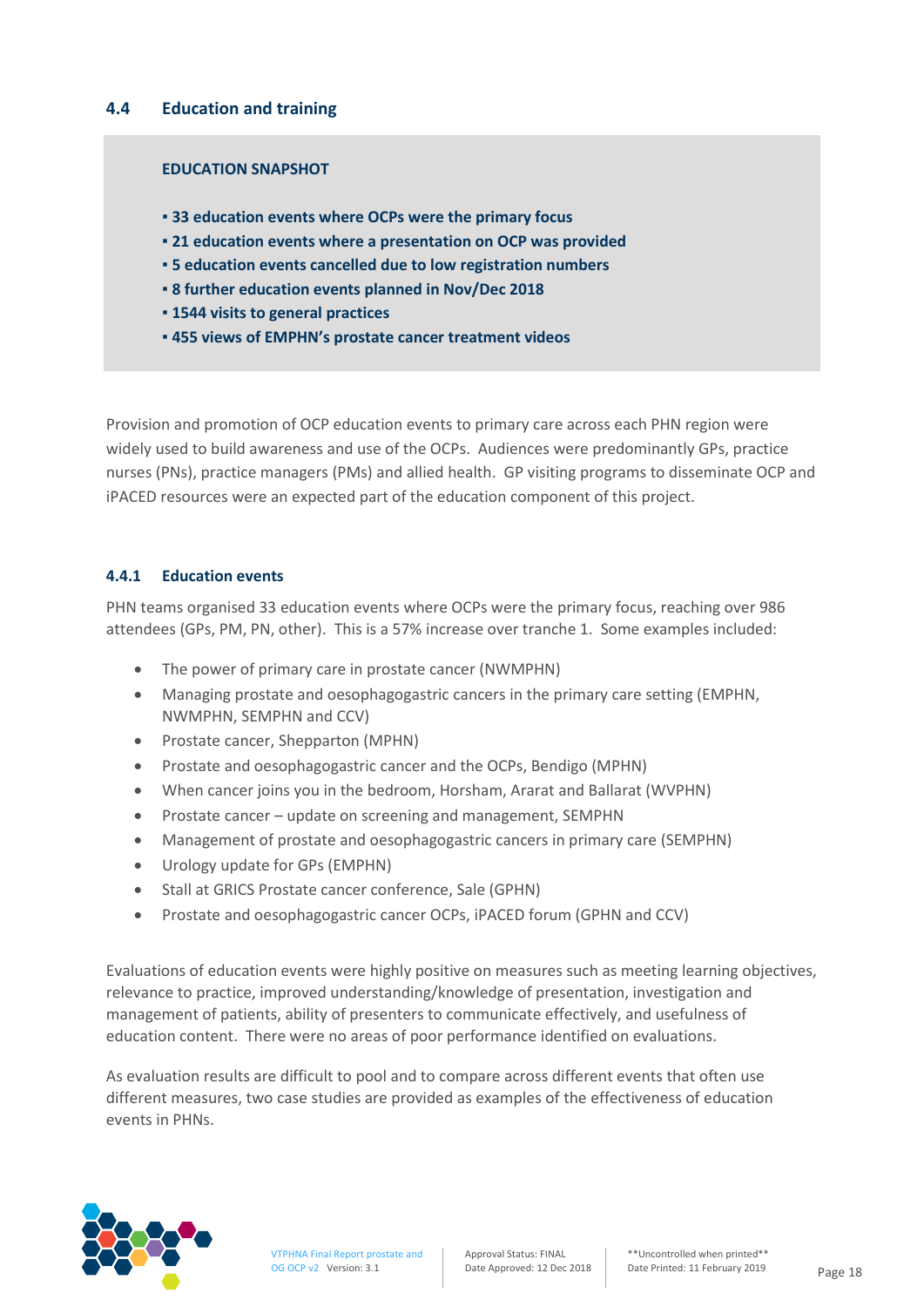## Case study – Evaluation of the prostate & oesophagogastric cancer optimal care pathways event, MPHN

**Evaluation of learning outcomes:**

- ❖ **Describe the current evidence related to prevention, early detection, presentation, initial investigations and referral for prostate and oesophagogastric cancers: 100% entirely met.**
- ❖ **Use evidence-based tools and resources to determine patients' risk of oesophagogastric/prostate cancer AND to help asymptomatic prostate patients decide whether to proceed with PSA testing: 100% entirely met.**
- ❖ **Access local diagnostic imaging and specialist appointment referral pathways for patients presenting with signs and symptoms of prostate and oesophagogastric cancer: 100% entirely met.**
- ❖ **Describe the current management and common side effects related to the treatment of prostate and oesophagogastric cancer: 100% entirely met**

**Session evaluation:**

- ❖ **Did the session meet your learning requirements? 77% entirely, 22% partially.**
- ❖ **Did the presenters deliver the session to your expectations? 100% met**
- ❖ **Did this session provide you with useful information? 88% entirely, 12% partially**
- ❖ **Rate the degree to which this activity is relevant to your practice? 77% entirely, 22% partially.**

## Case study – Evaluation of Prostate Cancer Forum, SEMPHN

**Topics included PSA screening and diagnosis, the role of radiotherapy in prostate cancer, is prostate cancer hereditary, systemic therapy for prostate cancer, sexual and incontinence issues in prostate cancer survivors.**

**Evaluation of learning needs**

- ❖ **Identify issues relating to PSA screening and prostate cancer diagnosis – 59% entirely, 41% partially**
- ❖ **Identify treatment options for prostate cancer and common side effects – 70% entirely, 30% partially**
- ❖ **Use Optimal Care Pathways to support and advise patients – 59% entirely, 41% partially**
- ❖ **Recognise common survivorship issues – 75% entirely, 25% partially**

**When asked an open question about changes they would make to their practice following the forum, the majority that responded replied that they would 'change approach of screening discussions,' be 'more willing to discuss PSA screening' and feel 'more enabled to have discussions with patients.'**

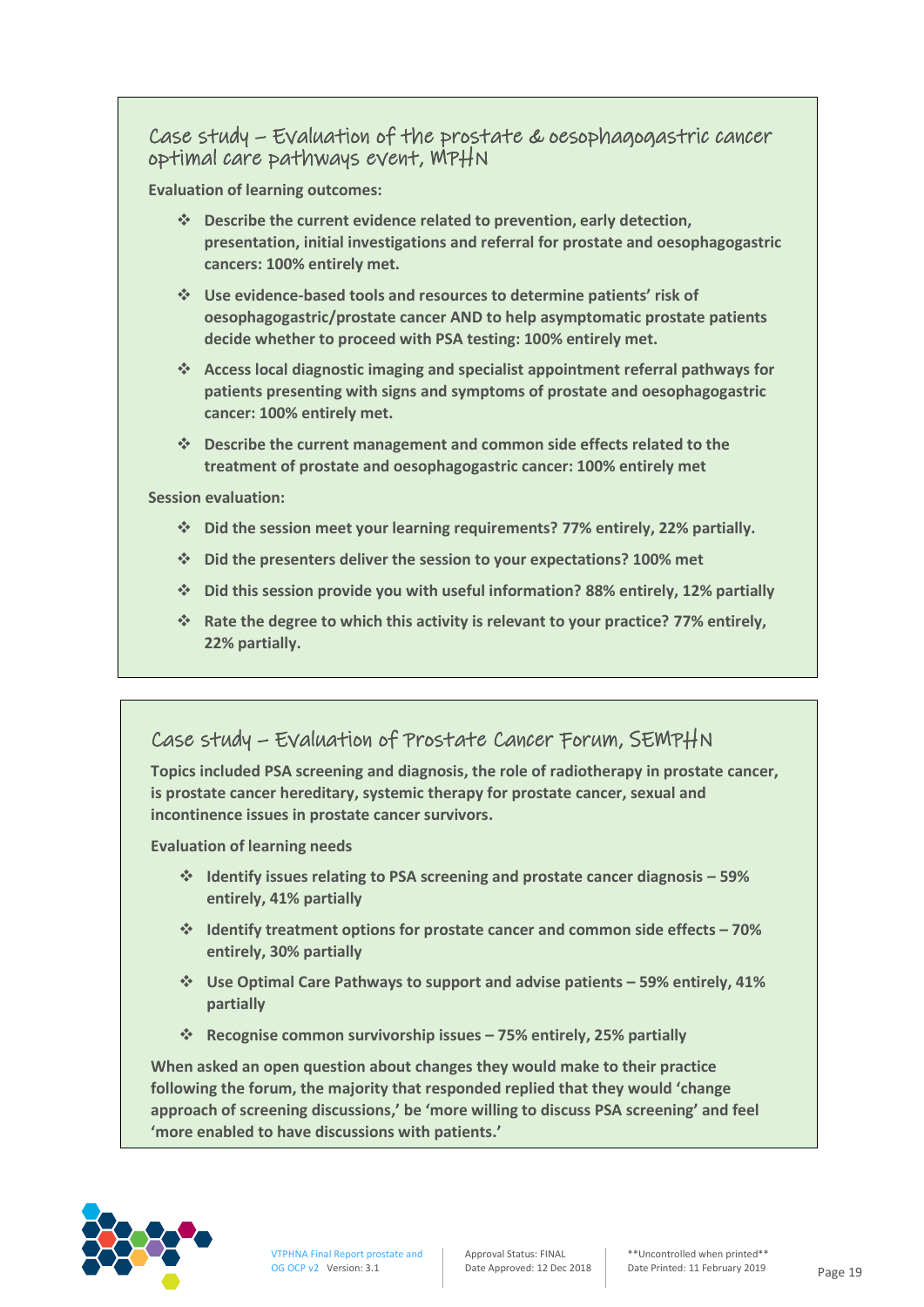NWMPHN videoed 'The power of primary care in prostate cancer' event held in February 2018 and web statistics show that these videos have continued to be accessed over the year, with a total of 182 views. The event itself was well received with 28 attendees; the use of video has enabled a significant expansion of that audience for relatively low cost.

PHN teams also utilised other events that had a different primary focus but where the clinician's area of interest often overlapped with cancer or the specific OCP. PHNs provided a presentation on OCPs at 21 of these events, reaching over 638 attendees. Interestingly, this is about same number of events as in tranche 1, but the events reached 3 times as many people. This may indicate a growing familiarity with OCPs and willingness to have them on the agenda of larger events, or the growing networks of OCP project officers. Examples of events included:

- Recall and reminder information sessions
- National cervical screening event
- Breast cancer update
- Prescribed drugs of dependence, GP annual learning meeting
- Cancer survivorship events (multiple)
- Radiation therapy and the primary care provider
- Immunisation updates (multiple)
- Chronic disease management updates
- GP forums

Education events were supported by resource packs, developed and distributed at all GP visits and at education events. Contents included OCP flyers, prostate and oesophagogastric OCP Quick Reference Guides, patient 'what to expect' guides, information on local care pathways and other resources as appropriate for the event.

PHNs reported low interest from the sector in some events and too many cancer-related events, particularly later in the year, leading to the cancellation of 5 events due to low registration numbers. This can be frustrating, given the level of resources needed to plan and develop education events. A further 8 education events were planned on prostate and oesophagogastric OCPs in the next 2 months following submission of the final report.

## Case study – prostate cancer videos, EMPHN

**EMPHN produced 8 videos (1 full length and 7 short topic videos) on 'What's new in prostate cancer treatment for GPs narrated by Professor Jeremy Millar and Professor Shomik Sengupta. Topics included [current issues in prostate cancer,](https://vimeo.com/288289539) [active surveillance,](https://vimeo.com/288287427) [what's new](https://vimeo.com/288289827) in surgery, what's new in [radiation therapy,](https://vimeo.com/288288990) [deciding on a](https://vimeo.com/288282769) treatment pathway, [side effects and supportive care,](https://vimeo.com/288280368) an[d hormone therapy.](https://vimeo.com/288285282)**

**The videos had been viewed over 220 times at the end of October, having been live on the website for only 2 months. Videos can be accessed at the following link:** 

**<https://www.emphn.org.au/what-we-do/general-practice-support/cancer-screening-1>**

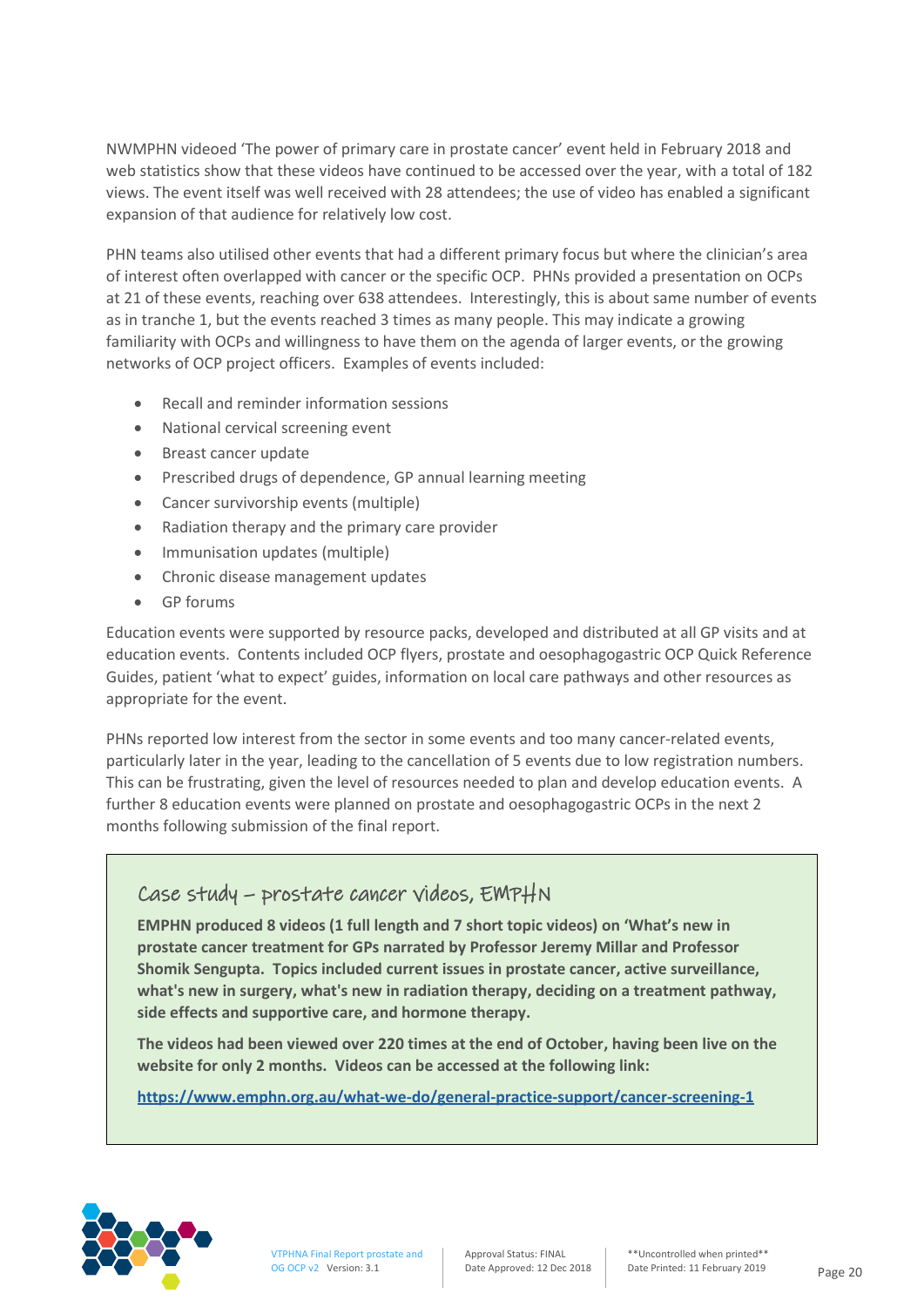#### **4.4.2 GP visiting programs**

GP engagement programs have been a core feature of PHN work and their communication with GPs, PNs and PMs. At September 2018, there were 1904 general practices with approximately 7710 GPs across Victoria. GP engagement is usually undertaken by a practice support or GP engagement team within the PHN, of whom the majority are generalists, and some have nursing or other clinical backgrounds. This team works with practices across a wide range of topics reflecting the breadth of the GP workload and they may spend time with GPs, PNs and PMs to cover information, resources, processes, data, quality improvement and business aspects of the practice.

PHN approach and capacity for GP visiting varied, as can be seen in Table 2 below. NWMPHN utilised the My Health Record team to take key messages, iPACED resources and OCP packs out to practices. In most cases these were delivered to practice managers. NWMPHN's specialist cancer screening team member also undertook visits where the audience was predominantly GPs and there was an opportunity for discussion. Murray PHN combined some visits for the cancer survivorship program with OCP key messages and resources, which was an effective strategy to increase the number of possible visits. SEMPHN and GPHN practice visits routinely engage the practice manager and not the GPs or nurses; the success is therefore dependent on the practice manager passing on the material. Letters were included addressed to GPs to explain how to use the resources. At WVPHN, iPACED visiting was not able to commence until August 2018 and most of the iPACED and OCP resource packs were posted to GP practices.

| <b>PHN</b>    | No of general<br>practices | <b>OCP</b> visits to<br>general practice | <b>Additional iPACED</b><br>visits | % of practices<br>reached | <b>iPACED</b> resources<br>distributed |
|---------------|----------------------------|------------------------------------------|------------------------------------|---------------------------|----------------------------------------|
| <b>EMPHN</b>  | 390                        | 205                                      | 11                                 | 55%                       | 1996                                   |
| <b>GPHN</b>   | 82                         | 164                                      | 82                                 | 300%                      | 1000                                   |
| <b>MPHN</b>   | 191                        | 70                                       | 73                                 | 75%                       | 1313                                   |
| <b>NWMPHN</b> | 547                        | 70                                       | 549                                | 113%                      | 4150                                   |
| <b>SEMPHN</b> | 471                        | 146                                      | 139                                | 61%                       | 900                                    |
| <b>WVPHN</b>  | 223                        | 0                                        | 35                                 | 16%                       | 1138                                   |
| <b>TOTAL</b>  | 1904                       | 655                                      | 889                                | 81%                       | 10,497                                 |

#### *Table 2: General practice visiting programs*

Changes to national funding of PHNs during 2018 impacted GP engagement and administrative staff at PHNs, particularly the capacity of PHN staff at WVPHN and EMPHN to undertake general practice visiting programs with OCP and iPACED resources. Even at other PHNs that were able to implement visiting programs, the focus of visits shifted from engagement with health professionals on key messages to dissemination of resources, often to the practice manager. National funding impacts the delivery of the project as this component is provided as an in-kind expense by the PHNs, not through project funding. Despite these changes, there were approximately 500 more GP visits during tranche 2 compared with tranche 1 last year (from 1081 to 1544), mainly due to being able to start visiting programs earlier in the project cycle before funding changes impacted, or through other PHN teams such as My Health Record and cancer survivorship project teams.

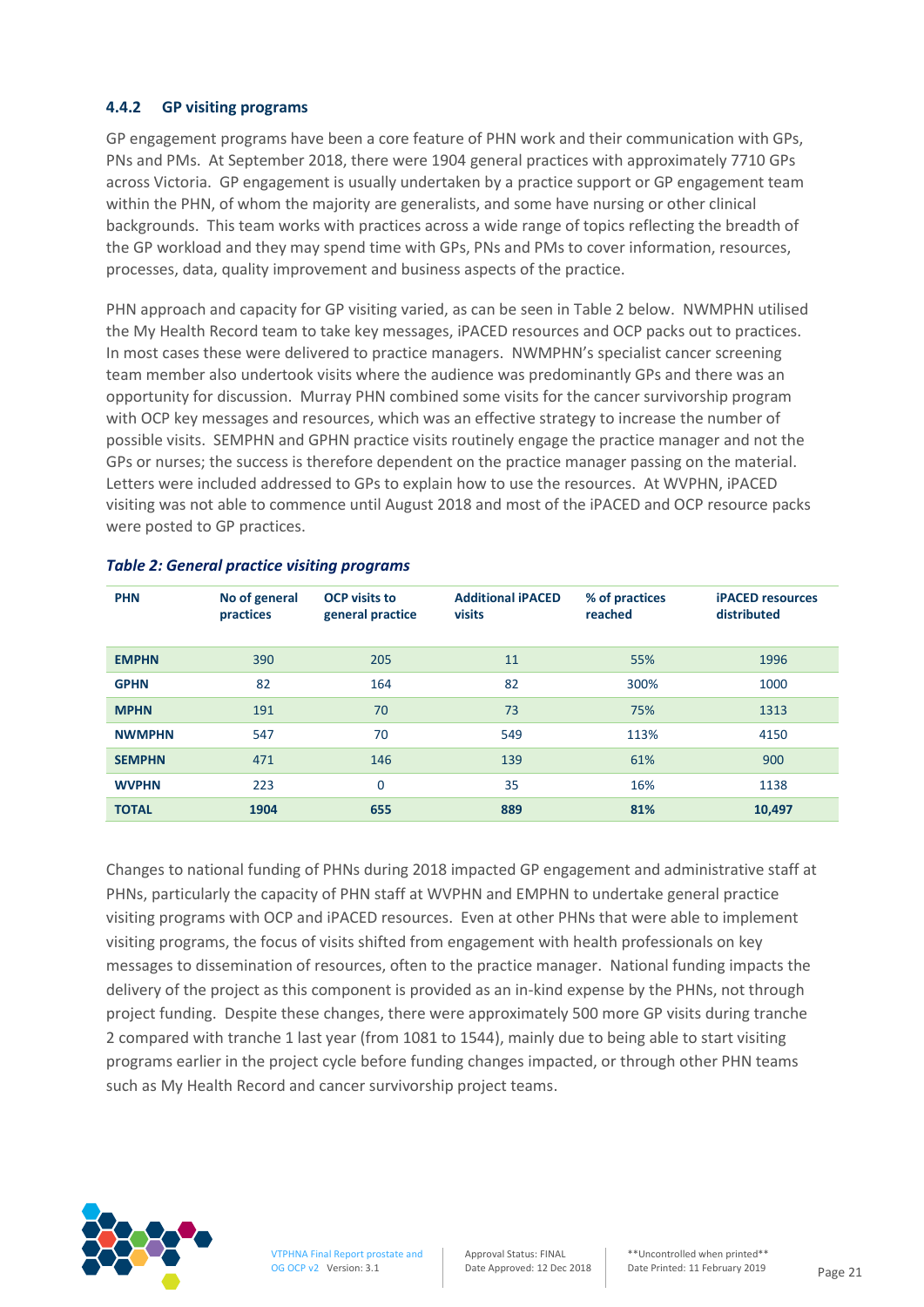#### **4.5 Measurement of outputs and outcomes**

Data was collected from PHNs monthly on a range of measures to gauge activity and reach, and monitor progress against objectives and key deliverables. This information has been used to inform data in sections 4.1 to 4.4.

Data collected included:

- OCP-related GP visits
- iPACED OCP visits
- HealthPathways page views
- Education and training events
- Networking and awareness raising events
- Internal PHN communication and information sharing events
- Engagement with Integrated Cancer Services
- Communication activities
- Other engagement activities
- Updates on local projects

Three of the PHNs have reported on surveys or on evaluation of events that included questions about participants' awareness of OCPs.

EMPHN asked 230 participants from 3 immunisation events 'Have you previously heard of Optimal Care Pathways for Cancer?' The evaluation completion rate was excellent at 94%. GPs answered yes 42% and practice nurses and managers answered yes in 43% of evaluations collected.

NWMPHN asked about awareness of OCPs at three different events. At a prostate cancer event attended primarily by GPs, responses to awareness of OCPs was 35% yes and 65% no. At two further events targeted at practice managers and nurses where OCPs were not the main focus, awareness of OCPs was rated on a sliding scale. At the first event 53% of participants rated their awareness of OCPs as excellent or good and only 27% rated their awareness as poor. At a second event, 24% of participants rated their awareness of OCPs as excellent or good and 40% rated their awareness as poor. Given the events were not about OCPs this shows a pleasing and increasing awareness of OCPs amongst GPs, practice nurses and practice managers.

Although results vary, they all show an increase compared with awareness of OCPs measured via survey in March 2017 where respondents rated their awareness of the OCPs in general as poor or none in 86% of responses received. A GP survey on awareness and use of OCPs is planned for tranche 3 to measure change in awareness and use over the three-year period of OCP adoption into primary health.

Feedback on the OCP project was collected from project officers and senior managers through the final report and has been included within the relevant areas of this report.

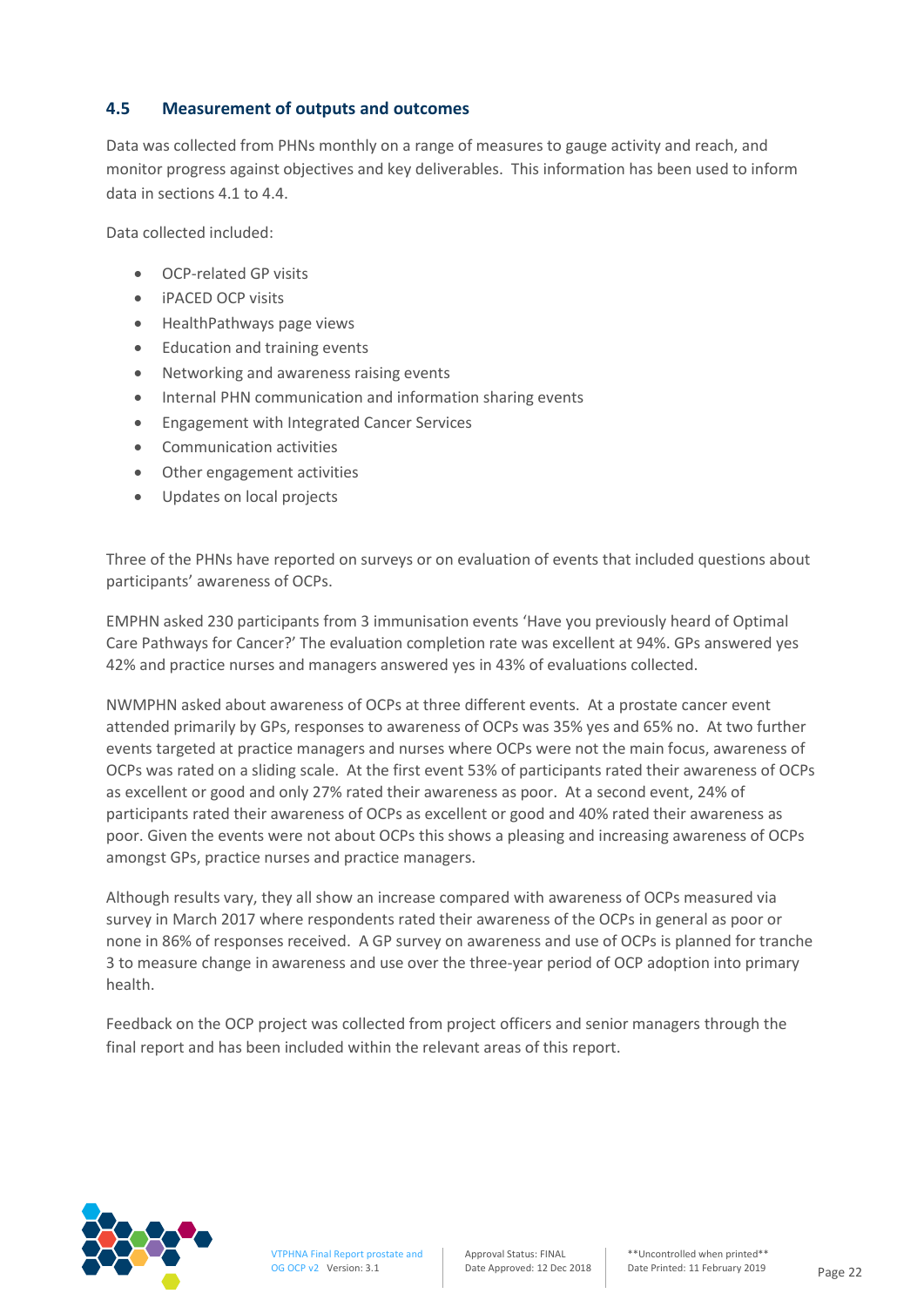#### **4.6 Local PHN projects**

Work on the first tranche of OCPs showed that development of small local projects was a valuable way of addressing local needs, priorities and gaps in service and also a way of encouraging collaboration with other stakeholders. In tranche 2, projects were required to focus on one of two areas:

- Improving GP awareness and use of new PSA testing guidelines, including the opportunity to discuss with men the benefits and harms of PSA testing before making the decision; or
- Improving the support of men with prostate cancer post-treatment in the primary care space.

A brief summary of each PHN's project is included below and the full project reports are available at Appendix 1.

EMPHN undertook a prostate cancer education visiting program with a specialist prostate cancer nurse. The project focussed on academic detailing visits to general practice to increase GP awareness and use of the prostate cancer OCP and to improve their understanding of survivorship issues for men who undergo treatment for prostate cancer. By the end of October, there had been 11 visits reaching 21 GPs. EMPHN reported robust and varied discussions on a range of treatment and survivorship issues. Use of a specialist nurse increased ease of booking an appointment directly with GPs and gave GPs the flexibility to explore their informational needs with a clinical expert.

GPHN undertook a project to improve shared decision making and informed consent around PSA testing by analysing a range of information and decision support tools, videos and other resources and providing a package of resources for GPs with health literacy ratings. Participating GPs reported an increase in confidence that there was shared decision-making with patients. Two thirds of participating GPs reported that the readability ratings on the resources helped them decide which ones to give to particular patients. In addition, all patients who responded to the anonymous survey reported that they found at least some of the information and resources in the pack useful in assisting them to decide whether to have a PSA test.

MPHN undertook a survey of current practice around PSA testing in general practice to inform a quality improvement approach to embedding discussion in routine practice. The survey identified that only 61% of participants were aware of the PSA testing guidelines, only 67% were confident in interpreting PSA test results and 78% were interested in attending professional development on the guidelines. There was also a stated need for education of practice nurses on prostate cancer and PSA testing to enable more detailed discussions with patients. Education events for GPs and practice nurses were organised to align with the areas highlighted in the survey.

NWMPHN developed a GP-driven, small group learning education program to build capacity in general practice around PSA testing and prostate cancer survivorship issues. The education was delivered over five sessions, all facilitated by GPs with a special interest in prostate cancer and supported by a range of other clinicians and health professionals. The program was flexible to accommodate individual GP learning needs. The format allowed GPs to share knowledge and do deep dives into specific issues they face in their practice. It was time and resource intensive, but participants reported a high rate of intent to change practice and improved knowledge and confidence.

SEMPHN developed a practice coaching module for a well-utilised, online e-learning platform targeting practice nurses, GPs and allied health. The module focussed on identification and management of prostate cancer as well as understanding survivorship needs of men post prostate cancer treatment. Six lessons have been developed to make up the module and they use a range of

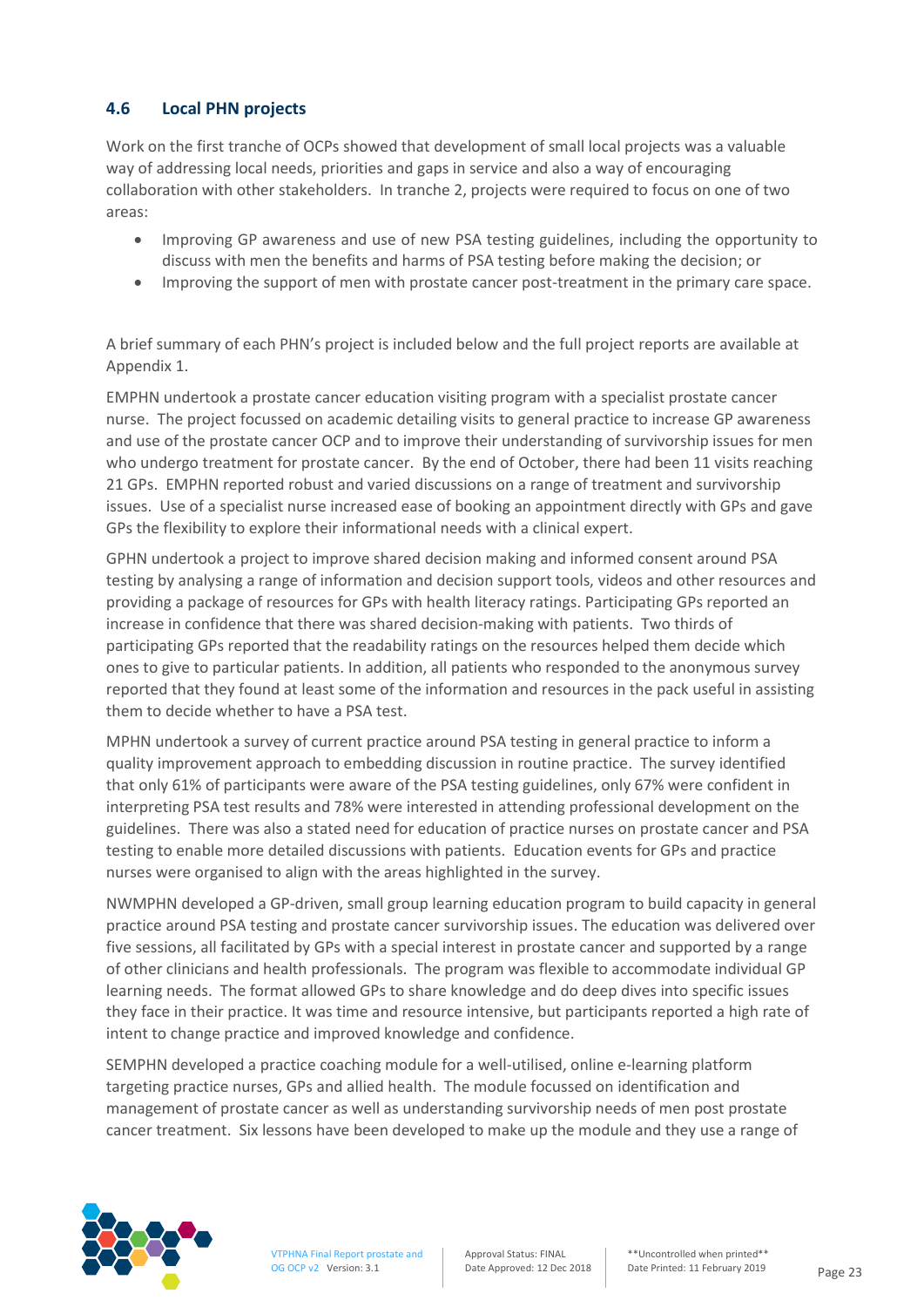mediums including video, voice over slides and animation. GPs, practice nurses, prostate cancer nurses and the Australian Cancer Survivorship Centre had input into the content.

WVPHN undertook a project to upskill GPs in the use of a clinician-led decision tool that identifies supportive care needs for men after prostate cancer treatment. Concurrently, referral pathways for supportive care for urinary, bowel and sexual health were mapped for additional HealthPathways. Professional development workshops were held focussing on the prostate cancer OCP, the EPIC-CP QoL tool, urinary bowel and sexual health issues post prostate cancer treatment and WV HealthPathways.

#### **4.7 State-wide work**

The work of the state-wide project manager includes oversight and monitoring of the work in the six Victorian PHNs on OCPs by six part-time project officers. Individual site visits to all PHNs were conducted in December 2017 and October/November 2018 for planning purposes, and for any new project officer appointments. Team planning days were held on 21 November 2017, 15 February 2018, 22 May 2018 and 24 July 2018 to enable information sharing and planning of work against each key activity area. Individual teleconferences between the state-wide project manager and the project officers were scheduled monthly.

In addition to the state-wide project plan, communications strategy, learning outcomes and evaluation questions a number of other resources, new to tranche 2, were developed:

- State-wide OCP communications toolkits for prostate and oesophagogastric OCPs including a letter to GPs, articles, fact sheets, social media posts and two oesophagogastric cancer posters for GP waiting rooms
- Calendar of health awareness days
- Short videos of a GP modelling shared decision making and discussing the pros and cons of PSA testing with patients. These were developed as a state-wide resource for webinars, education events or during GP visits.

The state-wide project manager regularly presented updates on the OCP project to a variety of forums, including other cancer project working groups, PHN staff, GPLOs, Communities of Practice and poster presentations at a number of conferences – VICS, HealthPathways and COSA.



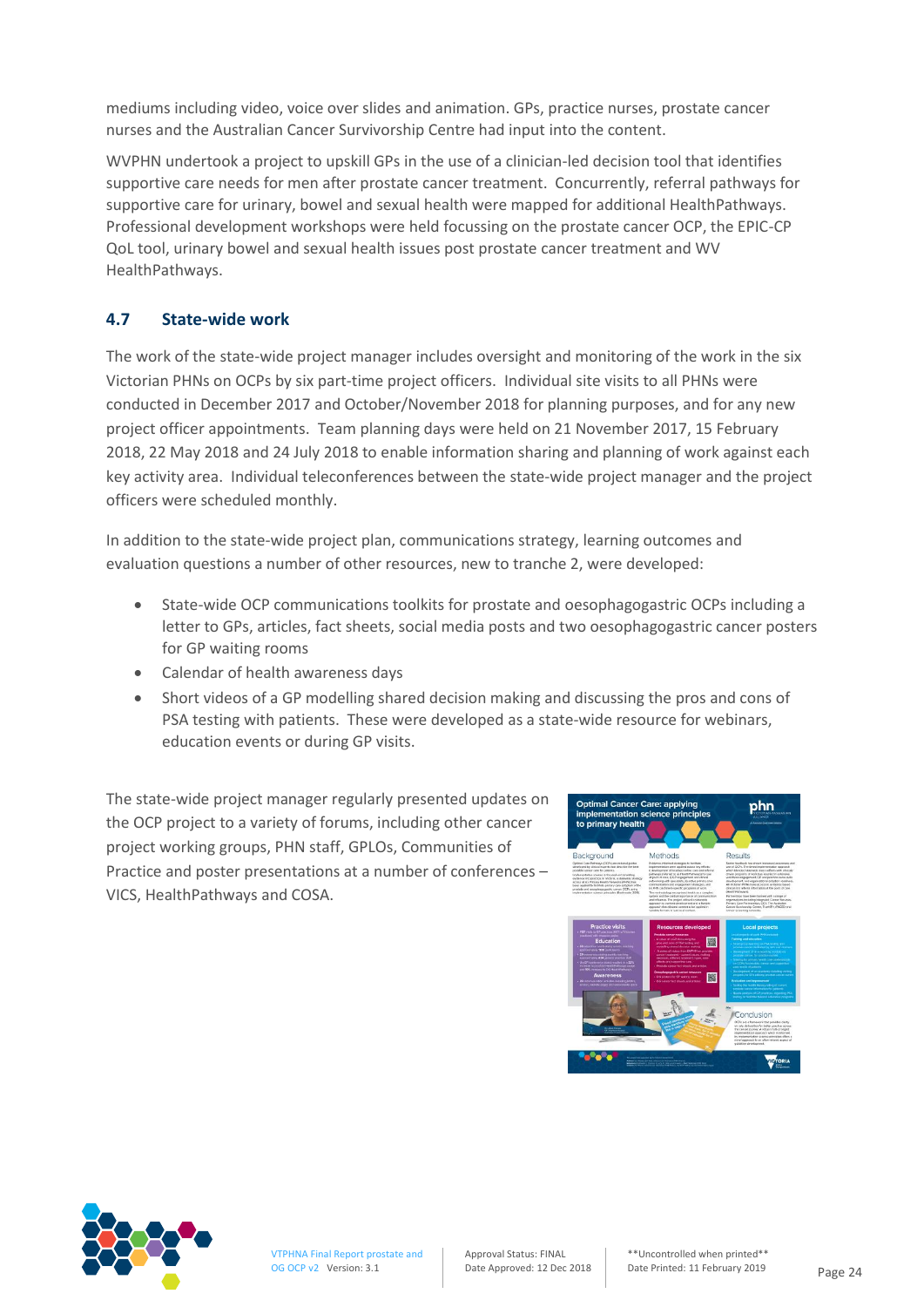The state-wide project manager represents VTPHNA and all PHNs at several meetings and provides feedback to all PHNs on aspects relevant to OCPs. These include:

- Victorian Cancer Plan Monitoring and Evaluation Framework Steering Group (DHHS)
- Steering Committee: Developing educational resources for high-risk women and health care professionals around risk reducing bilateral salpingo-oophorectomy (Royal Women's Hospital)
- iPACED-ME Steering Group (CCV, University of Melbourne)
- Victorian Cancer Survivorship Program Phase II Advisory Group (DHHS)
- Clinical placement program in cancer survivorship advisory committee (VCCC)
- Supportive care in Cancer Refresh Expert Reference Group
- VICS OCP Working Group (DHHS, ICS, PHN)

In addition, the state-wide project manager role often involves representing PHNs and OCP work on many other cancer-related projects, including:

- Victorian Population Health Survey review of cancer screening questions
- Promotion of the DHHS colonoscopy guidelines to PHNs
- 'Let's Talk about cancer' pop up shop
- Screening, Early Detection and Immunisation team at Cancer Council Victoria regarding potential collaboration and information sharing
- Head and Neck Tumour Summit

#### **4.8 Progress against objectives**

Building awareness, knowledge and use of the OCPs is challenging to accurately measure but is an ongoing process delivered via a multi-pronged approach consisting of a general practice engagement program, education and training events, awareness raising events, and communication activities.

An increase in awareness is supported by the breadth of activities undertaken which have shown substantial reach into general practice, the activity reported on HealthPathways sites, and evaluations post education events. Available statistics on website use shows that GP staff are engaging with information, resources and media on both VTPHNA and individual PHN websites. The addition of several different videos to the resource pool through NWMPHN, EMPHN and VTPHNA has enabled increased access over time rather than limited to people attending one event. Videos also offer ongoing information after the immediate project period.

Collaboration was achieved through regular meetings between PHNs and ICS, meetings with a broad range of PHN teams and other stakeholders. PHN senior managers noted that implementation of OCPs had enabled access to and collaboration with health services and clinicians that had not been available previously.

Targeted projects demonstrated success at facilitating increased knowledge, adoption and use through intensive quality improvement and education interventions.

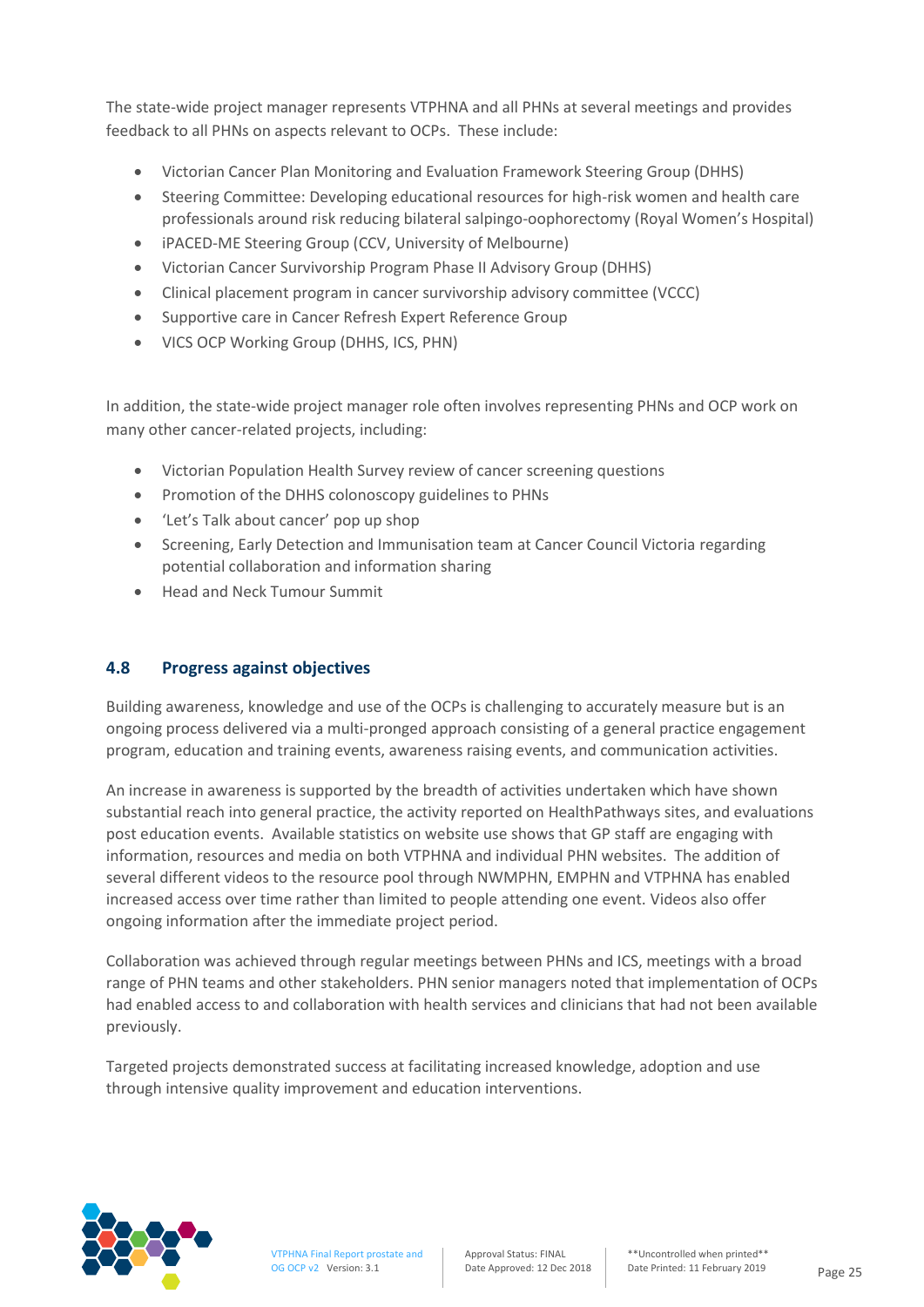#### **4.9 Key deliverables**

#### *Table 3: Key deliverables*

| <b>DELIVERABLE</b>                                                                                                                | <b>TIMING</b>          | <b>STATUS</b>           |
|-----------------------------------------------------------------------------------------------------------------------------------|------------------------|-------------------------|
| State-wide project plan finalised and submitted to DHHS                                                                           | <b>31 January 2018</b> | Complete                |
| Individual PHN project plans developed and submitted to state-wide project<br>manager                                             | 31 January 2018        | Complete                |
| Development of state-wide OG OCP communications toolkit                                                                           | 30 March 2018          | Complete                |
| Development of state-wide prostate OCP communications toolkit                                                                     | 30 March 2018          | Complete                |
| Health Pathways development and localisation                                                                                      |                        |                         |
| Determine which pathways will be developed                                                                                        | <b>31 January 2018</b> | Complete                |
| Prostate pathways live                                                                                                            | 30 April 2018          | Complete                |
| OG pathways live                                                                                                                  | 30 June 2018           | Complete for 4<br>PHNs* |
| Attendance of PHN staff at iPACED education workshop. PHN staff will<br>include those who will implement the GP visiting program. | 30 April 2018          | Complete                |
| <b>General Practice staff awareness raising</b>                                                                                   |                        |                         |
| <b>State-wide PHN communications strategy</b>                                                                                     | 28 February 2018       | Complete                |
| PHN general practice visiting programs implemented using and distributing<br><b>iPACED</b> resources                              | May - Sept 2018        | Complete                |
| Forums / networking events                                                                                                        | May - Sept 2018        | Complete                |
| Development of education and training programs for general practice staff<br>Agreed state-wide learning outcomes                  |                        |                         |
| Organisation of PHN education events                                                                                              | 30 March 2018          | Complete                |
|                                                                                                                                   | May - Sept 2018        | Complete                |
| Implementation of PHN specific projects for prostate cancer                                                                       | Feb - Sept 2018        | Complete                |
| Data collection & analysis                                                                                                        | Jan - Oct 2018         | Complete                |
| PHN progress reports to State-wide project manager                                                                                |                        |                         |
| Interim report                                                                                                                    | 8 June 2018            | Complete                |
| <b>Final report</b>                                                                                                               | 31 October 2018        | Complete                |
| Financial acquittal tranche 2                                                                                                     | 10 December 2018       | On track                |
| State-wide progress reports to DHHS                                                                                               |                        |                         |
| <b>Milestone</b>                                                                                                                  | 28 June 2018           | Complete                |
| Final report, including financial acquittal                                                                                       | 15 Dec 2018            | Complete                |

\*In two PHNs the OG HealthPathways / care pathways have been finalised and approved but are not yet live on websites pending Streamliner system updates.

PHNs will continue to work on some aspects of prostate and oesophagogastric OCP adoption. This includes where HealthPathways are not yet finalised or live on websites and some education events that were scheduled later in the year.

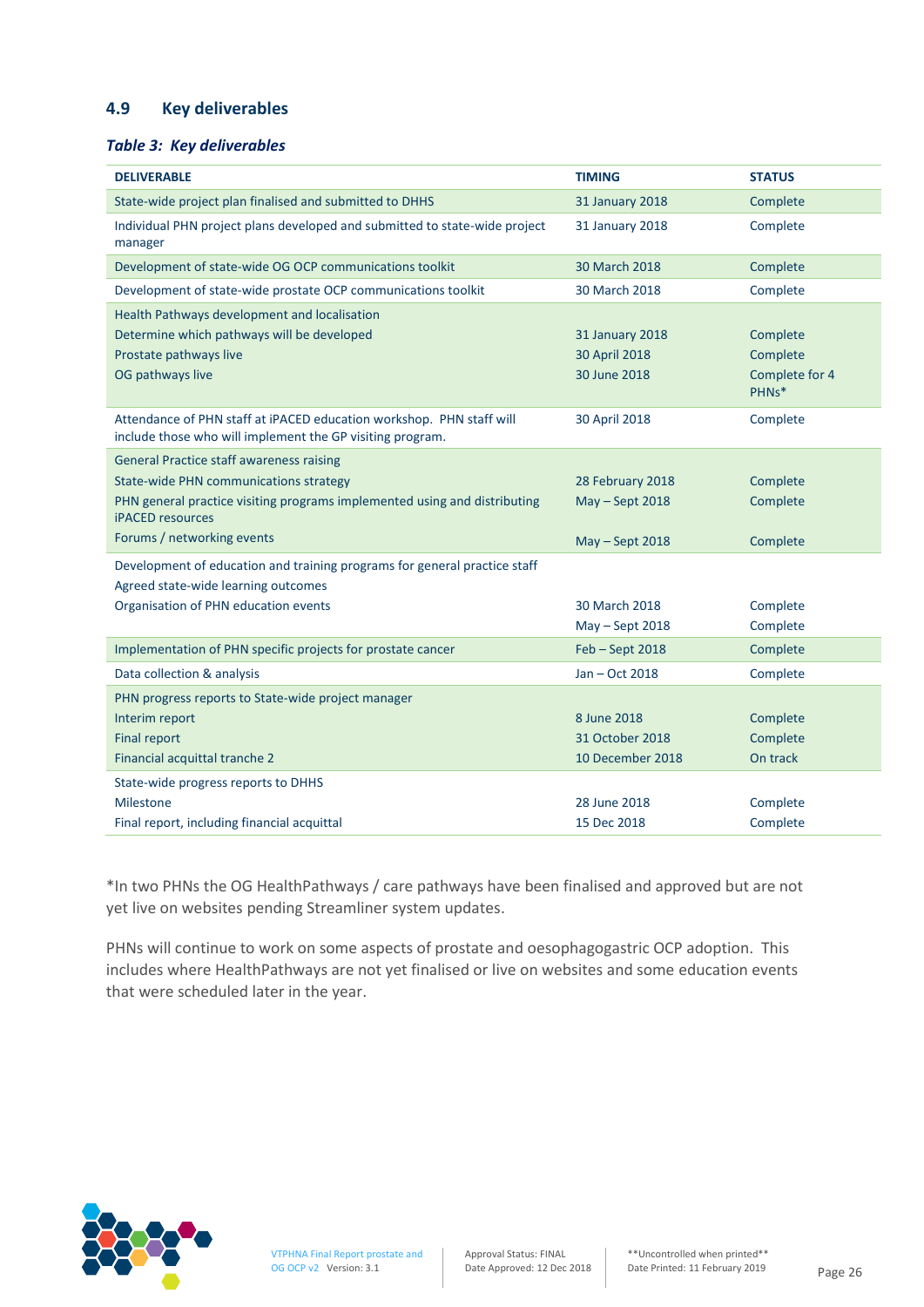## **5 KEY LEARNINGS**

#### **5.1 Enablers and successes**

There were several significant successes this tranche worth noting.

#### **5.1.1 Collaboration and networking**

All PHNs reported excellent collaboration with ICS and with other PHNs that extended and enhanced linkages, leading to stronger relationships. The team approach and collaboration across PHNs with sharing of information and resources and opportunities to collaborate on education events was noted by all PHNs as an enabler of the project.

The notable growth of profile of the OCP team was particularly evident in the enhanced networking and relationship building demonstrated. PHN project officers presented OCP work to three times the number of stakeholders as the previous year and showed a significant increase in the number of presentations within PHNs. The range of partnerships developed with other cancer-based organisations was striking and enabled some very successful and interesting project opportunities, such as providing an information stand at the UroGP conference, developing videos and e-learning content and accessing specialists for education events.

As with tranche 1, it was found that alignment with other cancer work within the PHN was essential and when this was done well it augmented both projects.

#### **5.1.2 Structured approach**

A more structured, multi-layered approach was used from the commencement of the project, with different mechanisms of building awareness and use of OCPs building on each other over the project period. The development of a state-wide communications toolkit with template letters, articles and other resources and a suggested schedule based on community health awareness days freed up project officer time and led to both greater consistency of key messages and three times the number of communication activities over the project period in comparison to the previous tranche.

Providing a more structured approach to HealthPathways development and deadlines for completion enabled pathways to be completed and available much earlier in the project period for the majority of PHNs. This has a flow on effect on all other work areas as education events, GP visiting programs and communications all benefit from referencing HealthPathways as much as possible and are such an important aspect of the sustainability of the project over time.

#### **5.1.3 General practice engagement**

Several new and innovative forms of engagement were trialled in tranche 2 with great success. The UroGP conference facilitated face-to-face engagement with GPs on key OCP and HealthPathways messages in a concentrated burst that could be seen to have an impact on HealthPathways use. Several videos were produced that have allowed access to information to a greater audience than available through traditional education modes and that will be available for years to come. Small group learning, academic detailing and practice nurse specific education were all successfully trialled.

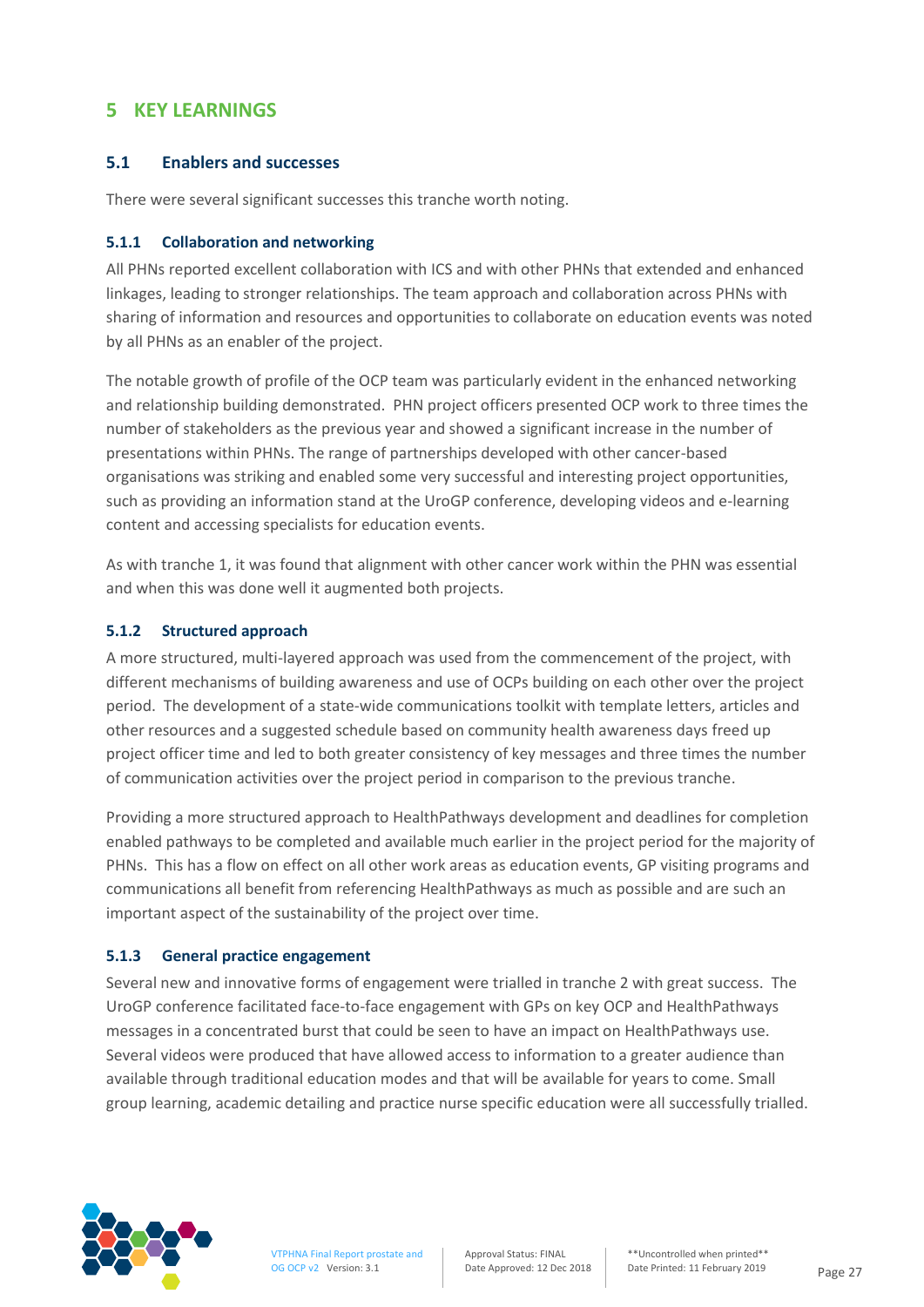Importantly, PHNs surveyed their key audience of GPs, PN and PM prior to project development and used the feedback received to shape the direction and content of work. PHNs reported positive feedback from general practice on resources and education delivered over the course of the project.

## **5.2 Challenges**

Meaningful engagement with time poor GPs remains a consideration for the PHN approach. Conflicting priorities for GPs with such a broad range of work areas and the perceived low prevalence of cancer related GP visits continue to impact GP engagement.

While PHN staff changes are not inconsistent with industry standard, staff changes during tranche 2 have had an impact on project work undertaken and timelines for PHNs where the project officer has changed mid-project. Staff changes and leave provisions are considered as part of local PHN project planning.

The collaboration with iPACED provided access to useful and well-received resources and yet was challenging for most PHNs, mainly due to the increased workload and the challenge of meaningful engagement with GPs. The iPACED academic detailing style of approach works best when delivered by clinical staff whereas PHN GP engagement teams are predominantly staffed by generalists without specialist clinical knowledge. Unfortunately, the iPACED training and key messages were not adapted to a generalist audience, resulting in some frustration within PHN teams and a greater workload for PHN project officers. There were also communication challenges around the iPACED forums, which also added to the PHN workload.

## **5.3 Recommendations**

PHNs will continue to build on the successes of tranche 2, especially in the relationships and partnerships formed with other PHNs, ICS and health services, and in trialling new approaches to engagement and education.

PHNs are being encouraged to reduce the number of education events for tranche 3 and to schedule them for the second half of the project, to leverage resource and HealthPathways development and to avoid desensitisation to cancer messaging within the general practice staff audience.

Early engagement of other PHN teams, in particular HealthPathways teams, are being encouraged to align timelines and projects as much as possible.

Once the iPACED project work for tranche 3 is known, it will be important to align priorities and dates and seek clarity regarding any potential PHN involvement in dissemination of resources.

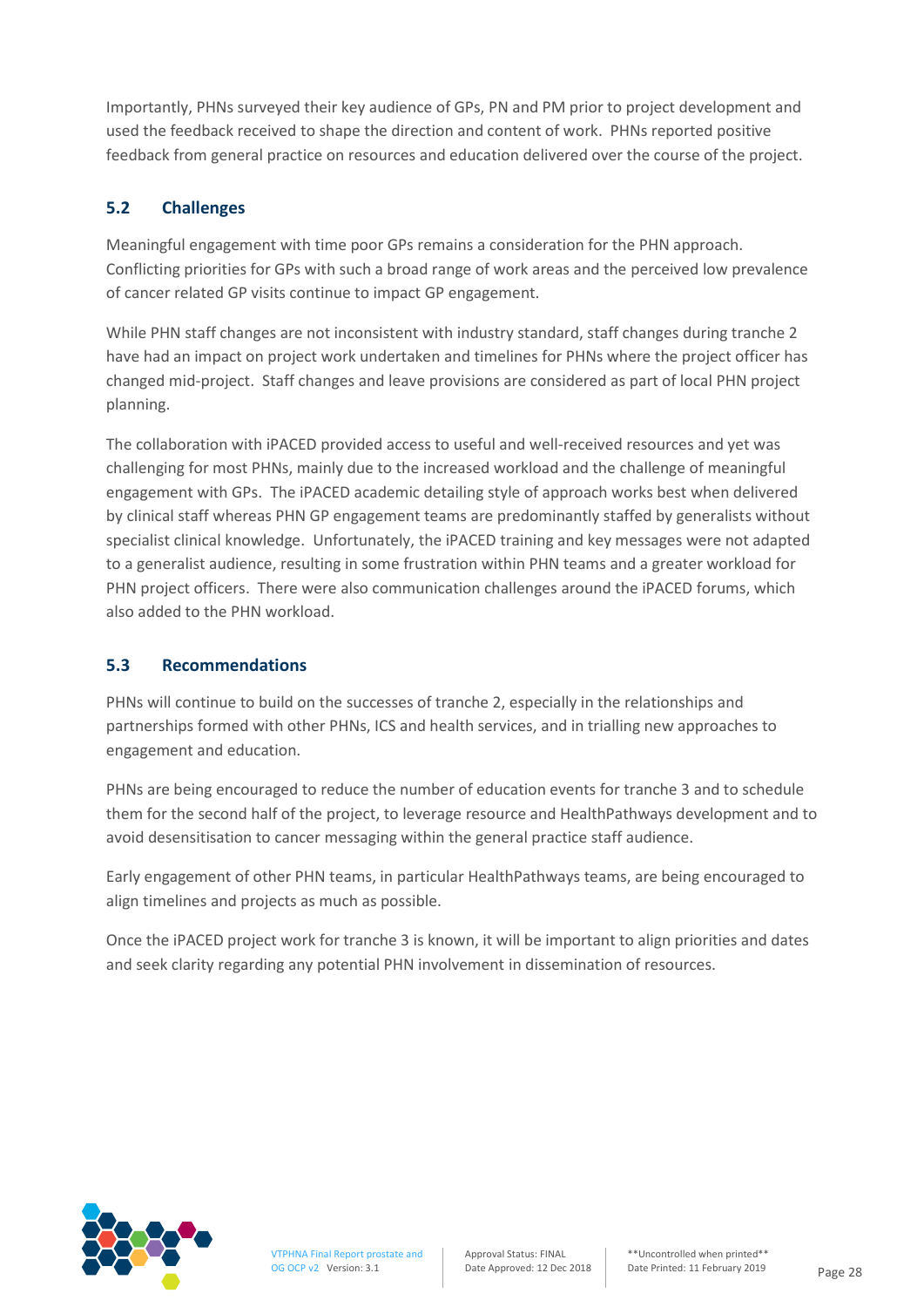## **6 CONCLUSION**

OCPs are a framework that provides clarity on the breadth of the patient journey, role delineation for better practice across services and an ideal standard against which gaps in service can be mapped.

This project has offered a joined-up approach to the adoption of optimal care pathways across primary care in Victoria, blending state-wide coordination, local efforts, and meaningful partnerships. The mixed method approach to adoption of the OCPs has proven effective. Common activities have allowed the building of a consistent state-wide foundation of knowledge and encouraged information and resource sharing. The six PHNs have worked collaboratively, with metropolitan PHNs joining together for education and training events and all team working days being attended by representatives from each PHN. Individual PHN projects have allowed flexibility to develop tailored solutions based on local gaps, needs and priorities as well as skill sets of team members.

Meaningful and sustainable partnerships have been formed with a range of organisations including Integrated Cancer Services, health services, Primary Care Partnerships, CCV, the Australian Cancer Survivorship Centre, the Australian Prostate Centre, TrueNorth, iPACED and cancer screening networks.

Sector feedback has shown increased awareness and use of OCPs. The tiered implementation approach which blended state-wide efforts with clinically driven programs of work has resulted in extensive workforce engagement, GP and practice nurse skills development, and organisational adoption readiness. All Victorian PHNs now have access to evidence based clinical and referral information at the point of care for all optimal care pathways delivered through this project.

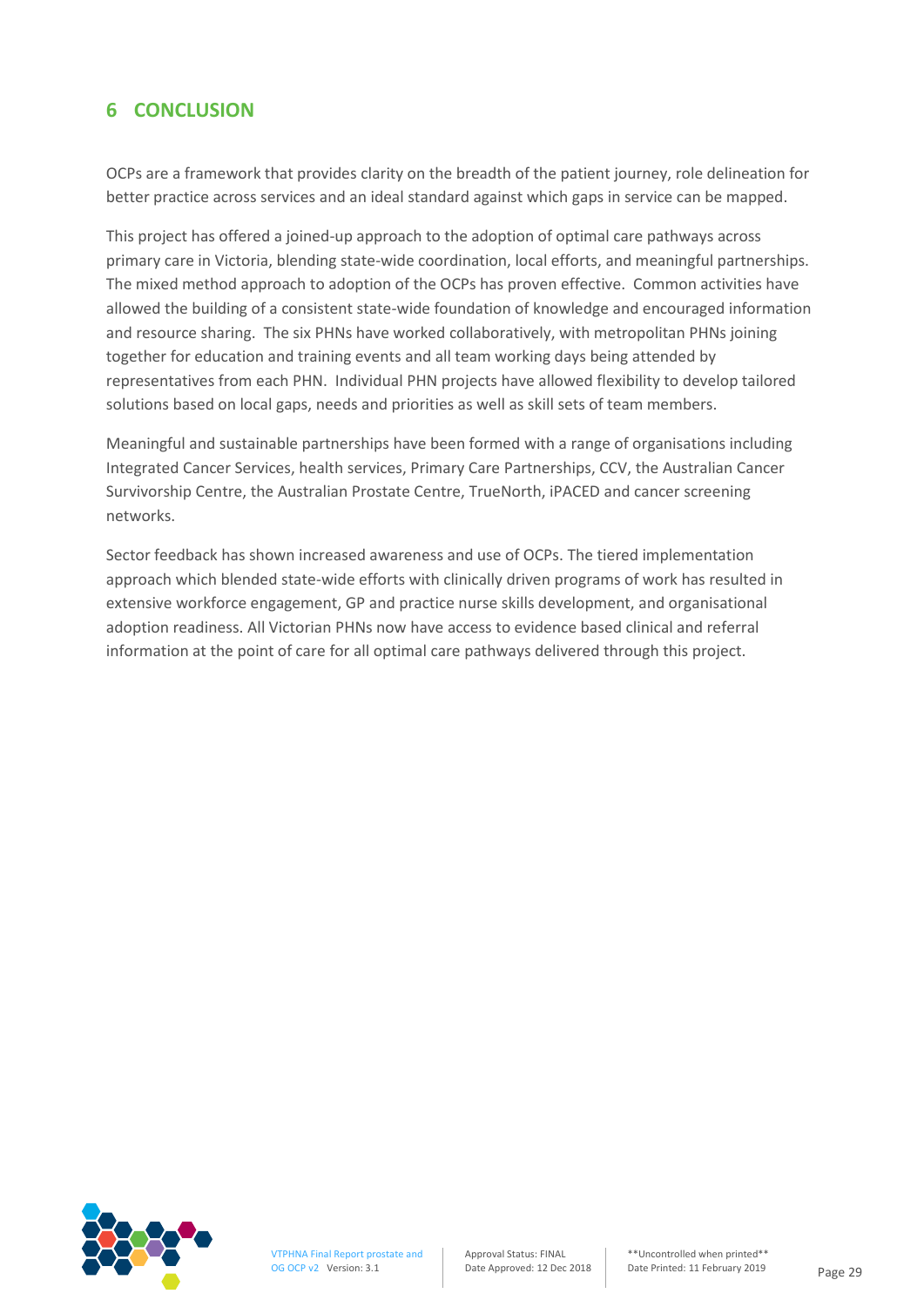## **7 APPENDIX 1: PHN local project reports**

The following reports were provided by each PHN to detail the local projects developed in response to an identified need, priority or service gap along key points of the OCP.

| <b>Title:</b>                           | <b>Prostate Cancer Visiting Education Program (PCVEP)</b>                                                                                                                                                                                                                                                                                                                                                          |  |
|-----------------------------------------|--------------------------------------------------------------------------------------------------------------------------------------------------------------------------------------------------------------------------------------------------------------------------------------------------------------------------------------------------------------------------------------------------------------------|--|
| <b>PHN:</b>                             | <b>EMPHN</b>                                                                                                                                                                                                                                                                                                                                                                                                       |  |
| <b>Brief description of</b><br>project: | Aim was to visit 10-20 general practices with academic detailing<br>$\bullet$<br>style visits<br>One education event using PC visiting program content<br>Components of the visits will include OCP awareness, PSA testing<br>$\bullet$<br>video, I-PACED cards, treatment options video, interactive<br>discussion with a Prostate Cancer Specialist Nurse and follow-up<br>email containing electronic resources |  |
| Aim:                                    | Improve outcomes for men with prostate cancer by engaging with GPs<br>on issues throughout the cancer journey                                                                                                                                                                                                                                                                                                      |  |
| <b>Objectives:</b>                      | Increase GP awareness of prostate cancer OCP and understanding of<br>survivorship issues                                                                                                                                                                                                                                                                                                                           |  |
| <b>Number of practices</b><br>involved: | 11 practice visits                                                                                                                                                                                                                                                                                                                                                                                                 |  |
| <b>Methodology:</b>                     | Commissioning of academic detailing visits by a specialist prostate<br>cancer nurse (PCN)                                                                                                                                                                                                                                                                                                                          |  |
| <b>Measures/data collected:</b>         | Evaluation survey monkey asking for feedback on content, opportunity<br>to interact, resources and duration. Questions were:                                                                                                                                                                                                                                                                                       |  |
|                                         | Profession<br>$\bullet$<br>Are you interested in further information on HealthPathways<br>$\bullet$<br>Melbourne?<br>Rate the following aspects of this event:<br>$\bullet$                                                                                                                                                                                                                                        |  |
|                                         | 1. Opportunity to interact                                                                                                                                                                                                                                                                                                                                                                                         |  |
|                                         | 2. Usefulness of resources                                                                                                                                                                                                                                                                                                                                                                                         |  |
|                                         | 3. Appropriateness of length of session for content covered<br>Rate the usefulness of the I-Paced resource cards<br>Other comments<br>Views of prostate cancer videos.                                                                                                                                                                                                                                             |  |
| <b>Key results</b>                      | 11 PCVEP practice visits were booked. The number of potential visits<br>had to be reduced due to unanticipated staff leave.<br>Visiting started later than we had hoped due to the commissioning<br>process being new to Olivis Newton John (ONJ) Wellness Centre                                                                                                                                                  |  |

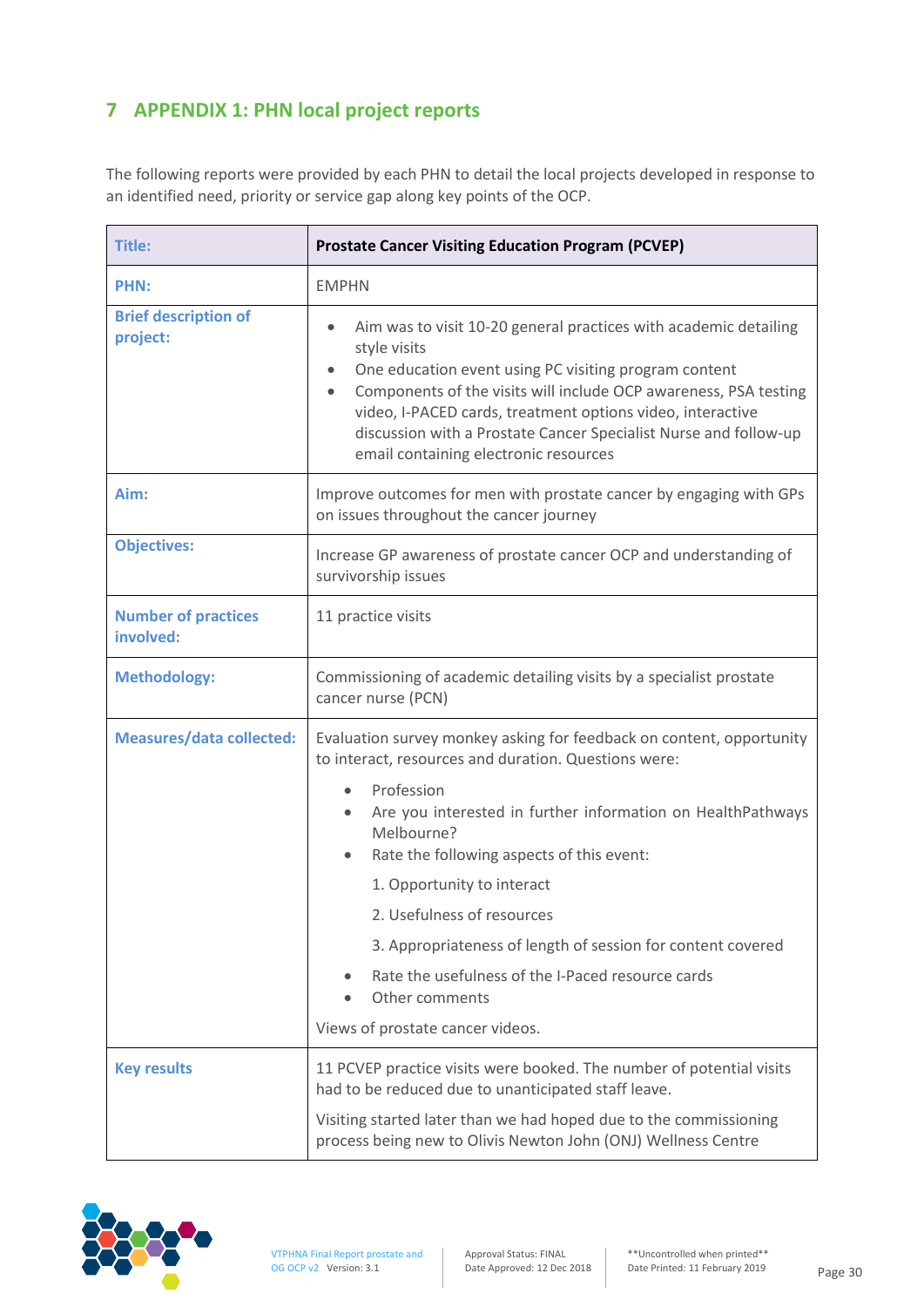|                        | The PCN spoke directly with 21 GPs (as of 25/10/2018)                                                                                                                                                                                                               |
|------------------------|---------------------------------------------------------------------------------------------------------------------------------------------------------------------------------------------------------------------------------------------------------------------|
|                        | No GPs, only 2 practice nurses, responded to the PCVEP evaluation<br>survey monkey meaning no conclusions could be drawn                                                                                                                                            |
|                        | All GPs at the 11 clinics received the follow-up resources email even if<br>they were not present at the PCVEP                                                                                                                                                      |
| <b>Discussion</b>      | Booking the appointments was relatively easy. It can be difficult to<br>bypass the practice manager and speak directly to GPs but the practice<br>managers understood the value of PCVEP and on some occasions<br>moved other appointments.                         |
|                        | Visits were spread across the entire EMPHN catchment.                                                                                                                                                                                                               |
|                        | PCN services at Eastern Health, Monash Health and Urology Specialist<br>Nurse at Epworth were highlighted at the visits.                                                                                                                                            |
|                        | Despite focusing on larger practices, the average number of GPs<br>spoken to at a visit was three. This did enable good in-depth<br>discussion.                                                                                                                     |
|                        | Topics for discussion were varied but included incontinence, sexual<br>health, hormone therapy, exercise, depression, artificial sphincters,<br>chronic disease management.                                                                                         |
|                        | I-PACED resource cards did not have good name recognition but when<br>shown many GPs commented they had received them and particularly<br>liked the PSA discussion tool.                                                                                            |
|                        | Carla knew many of the local practices that referred men to the<br>prostate cancer service and was happy to be able to meet them and<br>encourage them to contact her if needed                                                                                     |
| <b>Comments/issues</b> | The ONJ Manager and the PCN recognised the value of the project for<br>the ONJ, for GPs and for men experiencing prostate cancer.                                                                                                                                   |
|                        | This type of visit relied on bringing a specialist clinician to the GPs. It<br>may not suit every tumour stream.                                                                                                                                                    |
|                        | One GP told the PCN that he wished there were as many Prostate<br>Cancer Specialist Nurses as there were Breast Care Nurses as the need<br>was so great.                                                                                                            |
| <b>Recommendations</b> | The academic detailing nature of the visits have allowed each practice/<br>GP the flexibility to explore their areas of need for information and<br>education with a clinical expert. It is recommended this strategy be<br>used for other suitable tumour streams. |
|                        | The PHN commissioning process was a significant risk to expedient<br>delivery of this project. Recommendation that future VTPHNA<br>contracts give PHNs guidance in using ICS and other local OCP funded<br>organisations preferred provider status.                |

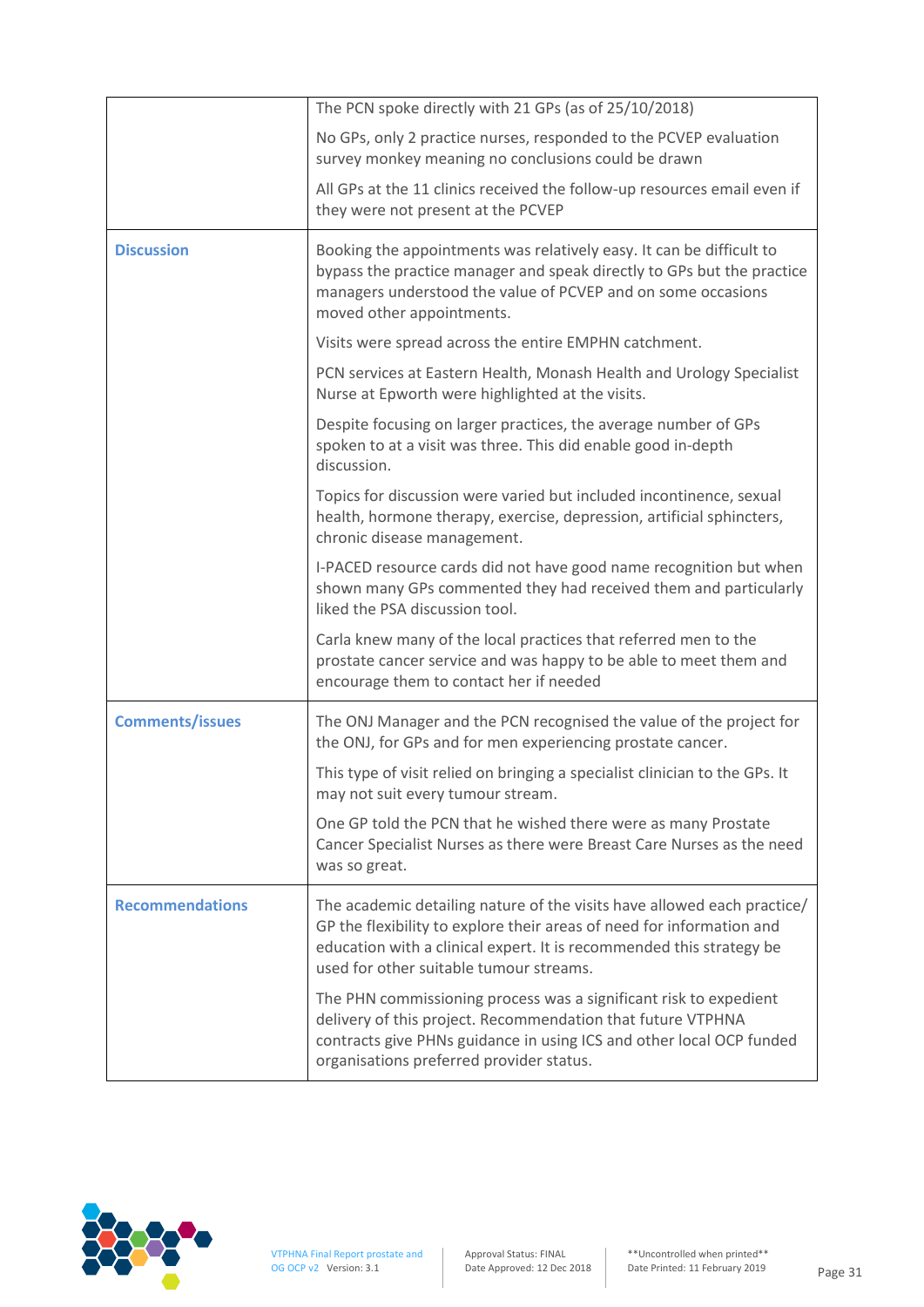| <b>Title:</b>                           | Assisting GPs to help their patients make informed decisions about<br><b>PSA testing</b>                                                                                                                                                                                                                                                                                                                                                                  |
|-----------------------------------------|-----------------------------------------------------------------------------------------------------------------------------------------------------------------------------------------------------------------------------------------------------------------------------------------------------------------------------------------------------------------------------------------------------------------------------------------------------------|
| <b>PHN:</b>                             | <b>GPHN</b>                                                                                                                                                                                                                                                                                                                                                                                                                                               |
| <b>Brief description of</b><br>project: | Although prostate cancer incidence rates in Gippsland are low,<br>mortality rates are high for Gippsland when compared to Australia.                                                                                                                                                                                                                                                                                                                      |
|                                         | Screening for prostate cancer is therefore a highly relevant topic for<br>both GPs and their male patients in the Gippsland region.                                                                                                                                                                                                                                                                                                                       |
|                                         | Patient involvement in the decision-making process and informed<br>consent for PSA testing is recommended. GPs are encouraged to<br>discuss the facts about PSA testing with patients in a balanced way<br>and to supplement discussions with information and resources for<br>the patient to consider prior to deciding.                                                                                                                                 |
|                                         | A pilot package of information and resources was developed for this<br>purpose, aimed mainly at asymptomatic 'average risk' male patients<br>in the 50-69 age group without risk factors for prostate cancer.                                                                                                                                                                                                                                             |
|                                         | The pilot package included print resources such as patient<br>information sheets and fact sheets. It also included links to<br>consumer-focused videos and websites.                                                                                                                                                                                                                                                                                      |
|                                         | Health literacy issues were considered in selecting resources for<br>inclusion. Written information was put through a recognised<br>readability tool ('Hemingway Editor') which indicates the level of<br>education a person needs to have to understand the text. The<br>package included the 'readability rating' for each resource to assist<br>GPs to better match the available information to patients with<br>different levels of health literacy. |
|                                         | Those involved in the development of the package included men<br>from the target patient group, GPs, relevant specialists, nurses,<br>Central West Gippsland Primary Care Partnership and Gippsland<br>Regional Integrated Cancer Services (GRICS).                                                                                                                                                                                                       |
|                                         | GP practices initially targeted for trialling the package were those<br>with the highest rates of PSA testing across the Gippsland region<br>during 2017).                                                                                                                                                                                                                                                                                                |
|                                         | If successful, the completed package will be promoted and made<br>available to all Gippsland GPs to provide to patients in support of<br>their discussions regarding the potential benefits and harms of PSA<br>testing. This would be achieved through:                                                                                                                                                                                                  |
|                                         | A link in the 'Clinical Resources' and/or 'Patient Information'<br>$\bullet$<br>section of the Prostate Cancer Screening pathway on the<br>Gippsland HealthPathways portal.                                                                                                                                                                                                                                                                               |
|                                         | Providing access to the package for GPs via the Gippsland PHN<br>۰<br>website.                                                                                                                                                                                                                                                                                                                                                                            |
|                                         | GP Practice Visits by Gippsland PHN Regional Services Officers (RSOs).                                                                                                                                                                                                                                                                                                                                                                                    |

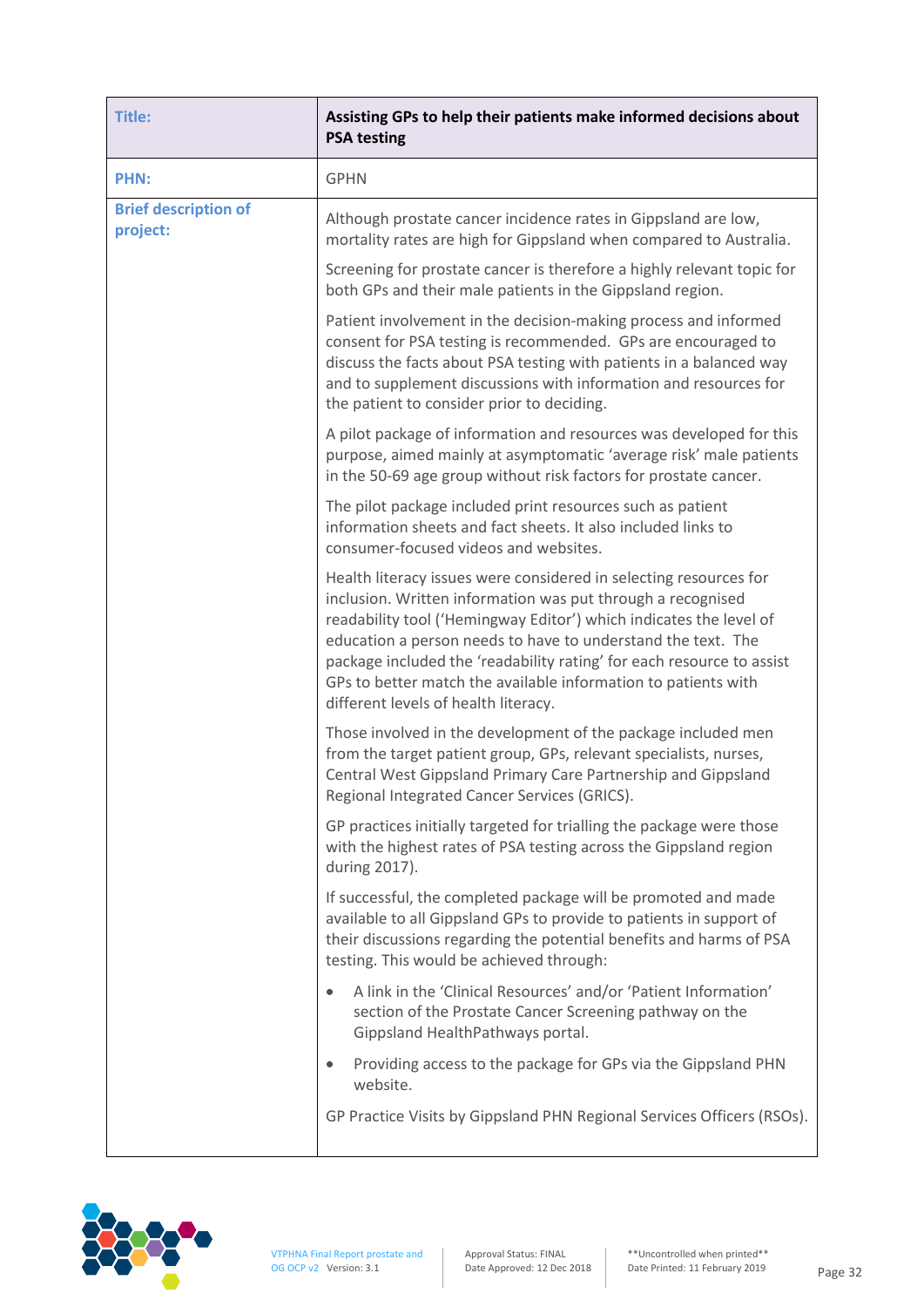| Aim:                                    | To increase patients understanding of prostate cancer, risk factors<br>and PSA testing and assist them to make informed decisions<br>regarding whether or not to undergo a PSA test.<br>To increase the confidence of GPs that patients were involved in an<br>inclusive shared decision-making process and that those electing to<br>have PSA testing had given genuinely informed consent.                                                                                                                                                                                                                                                                                                                                 |
|-----------------------------------------|------------------------------------------------------------------------------------------------------------------------------------------------------------------------------------------------------------------------------------------------------------------------------------------------------------------------------------------------------------------------------------------------------------------------------------------------------------------------------------------------------------------------------------------------------------------------------------------------------------------------------------------------------------------------------------------------------------------------------|
| <b>Objectives:</b>                      | 1. To develop a package of patient-focused information and<br>resources around prostate cancer and PSA testing.<br>To promote and distribute the package to targeted GP practices<br>2.<br>within the Gippsland region for use by GPs when discussing the<br>potential benefits and harms of PSA testing with patients.<br>3. To increase GP confidence that patients have been able to<br>participate effectively in shared decision making and give<br>genuinely informed consent when making the decision to undergo<br>PSA testing.<br>To assist Gippsland men to participate fully in shared decision<br>4.<br>making with their GP and make genuinely informed decisions<br>around whether or not to have PSA testing. |
| <b>Number of practices</b><br>involved: | The project was targeted at General Practices in Gippsland currently<br>supported by the Gippsland PHN Practice Support Team which have a<br>high rate of PSA testing. POLAR GP data from participating Gippsland<br>GP practices showed that 8,848 men had a PSA test done in 2017<br>(active patients residing in Gippsland).<br>The top 10 GP practices all tested more than 300 men during 2017                                                                                                                                                                                                                                                                                                                          |
|                                         | (representing over 56% of the total PSA tests conducted across<br>Gippsland) and were located across the six Gippsland LGAs. These 10<br>GP practices were initially invited to participate in the project.                                                                                                                                                                                                                                                                                                                                                                                                                                                                                                                  |
|                                         | When it was not possible to engage sufficient GP practices from the<br>top 10:                                                                                                                                                                                                                                                                                                                                                                                                                                                                                                                                                                                                                                               |
|                                         | Invitations were extended to the practices on the list with the<br>$\bullet$<br>next highest PSA testing.<br>a wide range of engagement strategies was attempted e.g.<br>٠<br>follow up emails and phone calls, invitations to specific GPs<br>within target practices, invitations sent to the Practice<br>Managers, GPHN Practice Support Officers contacting the<br>practices they covered directly.<br>GPHN GP Advisors, HealthPathways GP Editors and other<br>٠<br>specific GPs suggested by RSOs/GPHN staff were also invited.<br>Ultimately, however, only a very small number of<br>GPs/practices agreed to participate located in three of the six<br>Gippsland LGAs.                                              |
| <b>Methodology:</b>                     | Invitation / Project Information Sheet for target GP practices and<br>other stakeholders developed and distributed.<br>Research and review of all resources. Suitable resources tested for                                                                                                                                                                                                                                                                                                                                                                                                                                                                                                                                   |

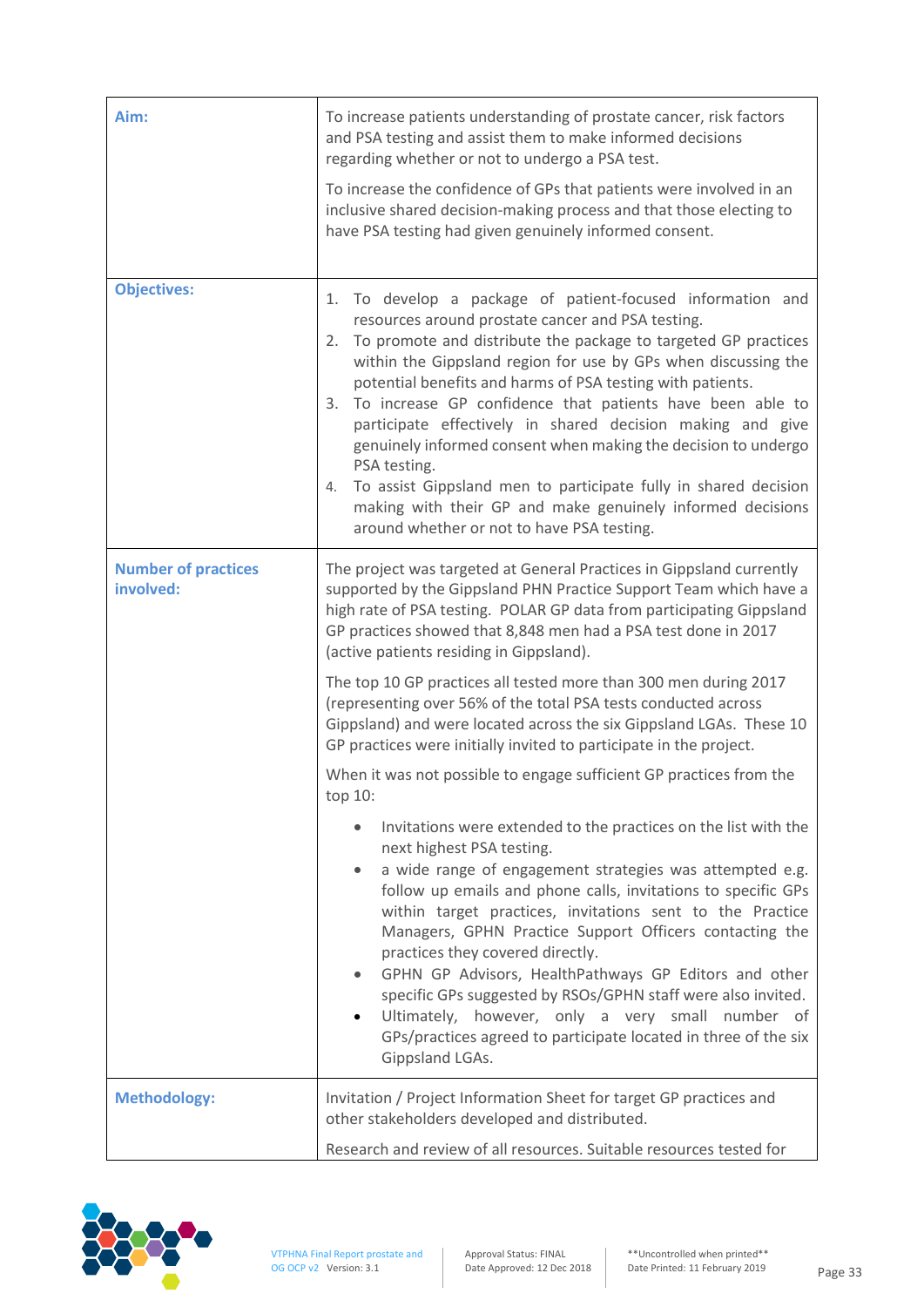|                                    | health literacy rating.                                                                                                                                                                                                                                                                                        |
|------------------------------------|----------------------------------------------------------------------------------------------------------------------------------------------------------------------------------------------------------------------------------------------------------------------------------------------------------------|
|                                    | Evaluation tools developed and distributed. Feedback on potential<br>contents collated and analysed; pilot Pack finalised.                                                                                                                                                                                     |
|                                    | Anonymous Patient Survey developed to be distributed.                                                                                                                                                                                                                                                          |
|                                    | Pre-trial SurveyMonkey survey for participating GPs developed and<br>distributed.                                                                                                                                                                                                                              |
|                                    | Hard-copy of pilot 'PSA Testing Patient Information & Resource Pack'<br>posted and soft copy emailed to participating GPs.                                                                                                                                                                                     |
|                                    | Project ran for 12 weeks from 18 June to 7 Sept.                                                                                                                                                                                                                                                               |
|                                    | Participating GPs were asked to complete the online survey by Fri<br>21/09/18 and all but one had done so by that date.                                                                                                                                                                                        |
|                                    | GP post-trial survey results collated and analysed.                                                                                                                                                                                                                                                            |
| <b>Measures/data collected:</b>    | Satisfaction with the resources by participating GPs and men in the<br>patient target group                                                                                                                                                                                                                    |
|                                    | Responses from patients via anonymous survey                                                                                                                                                                                                                                                                   |
|                                    | Responses from participating GPs to online pre and post-trial surveys                                                                                                                                                                                                                                          |
| <b>Key results and discussion:</b> | GP pre-survey results:                                                                                                                                                                                                                                                                                         |
|                                    | Participating GPs were located across 3 of the 6 Gippsland LGAs -<br>Baw Baw, Latrobe City and South Gippsland. Frequency of discussing<br>PSA testing with patients ranged from 'more than once per week' to<br>'every six months'.                                                                           |
|                                    | Two-thirds of GPs never provided written information or other<br>resources to patients regarding PSA testing.                                                                                                                                                                                                  |
|                                    | Of those GPs who did provide information to patients, the resources<br>listed were Better Health Channel: Prostate Cancer Testing<br>Information Sheet and John Murtagh's Patient Education.                                                                                                                   |
|                                    | Barriers to shared decision-making and informed consent were<br>limited time, uncertainty regarding what information to provide,<br>complexity of information, insufficient training of GPs and a<br>perceived reluctance of patients to taking an active role in decision-<br>making about their health care. |
|                                    | GP confidence that patients were participating fully in the decision-<br>making process about PSA testing averaged 5 out of 10.                                                                                                                                                                                |
|                                    | GP confidence that patients had made an informed decision<br>regarding PSA testing ranged from 5.9 to 10 out of 10 (average 8).                                                                                                                                                                                |
|                                    | Two-thirds of GP indicated a more varied range of information and<br>resources for patients would help foster informed decision making.                                                                                                                                                                        |
|                                    | <b>GP post-trial survey results:</b>                                                                                                                                                                                                                                                                           |
|                                    | Number of PSA testing discussions during the 12-week trial period                                                                                                                                                                                                                                              |

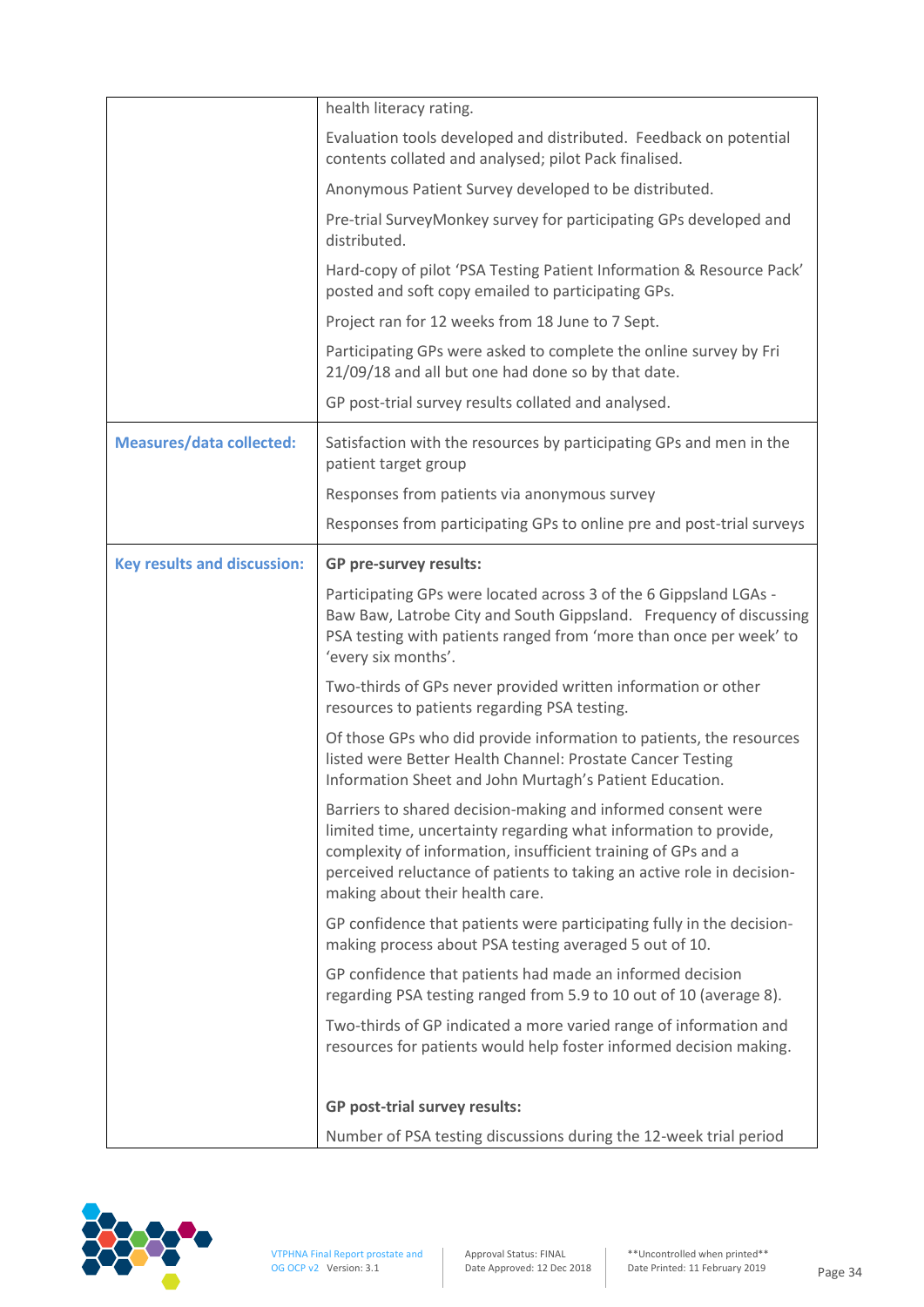|                        | ranged from '6-10' to '21-25'.                                                                                                                                                                                                                                                                             |
|------------------------|------------------------------------------------------------------------------------------------------------------------------------------------------------------------------------------------------------------------------------------------------------------------------------------------------------|
|                        | All GPs indicated that they had provided both written information<br>and other resources from the Pack to patients.                                                                                                                                                                                        |
|                        | Two-thirds of participating GPs had provided all the information<br>sheets and links to other resources in the pack to patients.                                                                                                                                                                           |
|                        | All participating GPs indicated that they were either completely<br>satisfied (66%) or fairly satisfied (33%) with the content of the pack.                                                                                                                                                                |
|                        | Two-thirds of participating GPs indicated that the readability ratings<br>helped them decide which resources to give to patients.                                                                                                                                                                          |
|                        | All GPs agreed that the following resources should be included in the<br>final version of the pack:                                                                                                                                                                                                        |
|                        | RACGP: 'Should I have prostate cancer screening?'<br>$\bullet$<br>SA-PCCOC: Mr PHIP No. 1 'Prostate cancer should I be tested?'<br>٠<br>Andrology Australia videos: What is the prostate? What is the<br>٠<br>PSA test for prostate cancer? How is prostate cancer<br>diagnosed?                           |
|                        | All participating GPs indicated that providing information/resources<br>from the pack helped them feel either much more confident (66%) or<br>somewhat more confident (33%) that they participated in a shared<br>decision-making process with the patient and that patients made an<br>informed decision. |
|                        | <b>Patient survey results:</b>                                                                                                                                                                                                                                                                             |
|                        | Patients rated the usefulness of a variety of resources, provided<br>below in descending order of usefulness.                                                                                                                                                                                              |
|                        | Mr PHIP Prostate Health Improvement Program: Mr PHIP No. 1-<br>Prostate Cancer: Should I be tested? Fairly / Very Useful: 67%                                                                                                                                                                              |
|                        | NHMRC PSA Testing for Prostate Cancer in Asymptomatic Men -<br>Information for Health Practitioners, 67%                                                                                                                                                                                                   |
|                        | RACGP: Should I have prostate cancer screening? 56%                                                                                                                                                                                                                                                        |
|                        | Mr Prostate Health Improvement Program (PHIP): Mr PHIP No. 2 -<br>Interpreting the PSA test for prostate cancer. 44%                                                                                                                                                                                       |
|                        | Andrology Australia: PSA Test Factsheet. 33%                                                                                                                                                                                                                                                               |
|                        | PHN Gippsland videos and websites. 22%                                                                                                                                                                                                                                                                     |
| <b>Comments/issues</b> | The next step is to refine the information pack based on the feedback<br>received from patients, GPs and others and make it available to GPs<br>across Gippsland and other regions in a sustainable manner.                                                                                                |

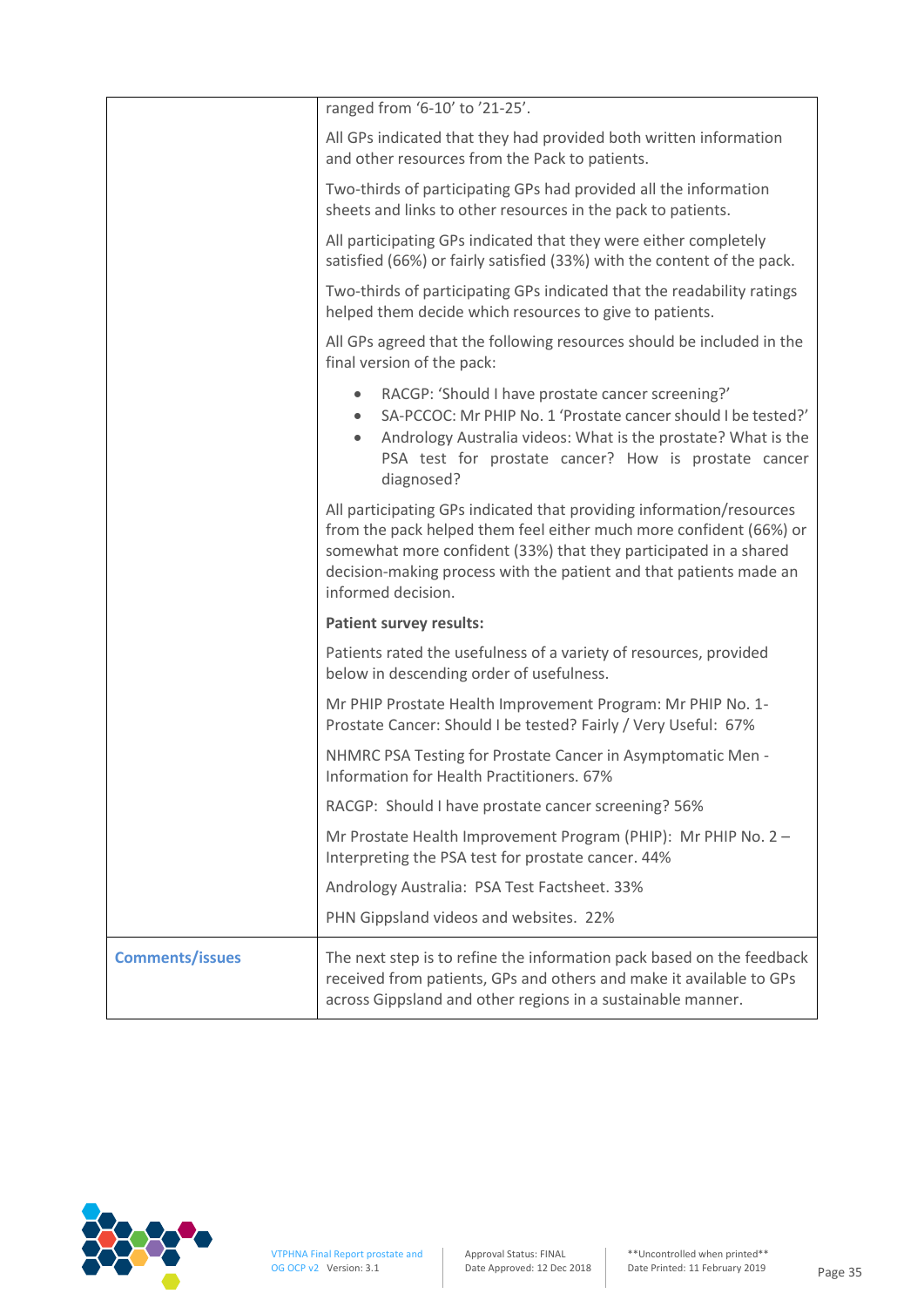| <b>Title:</b>                            | PSA testing in general practice                                                                                                                                                                                                                                                                                                          |  |
|------------------------------------------|------------------------------------------------------------------------------------------------------------------------------------------------------------------------------------------------------------------------------------------------------------------------------------------------------------------------------------------|--|
| <b>PHN:</b>                              | Murray PHN                                                                                                                                                                                                                                                                                                                               |  |
| <b>Brief description of</b><br>project:  | The purpose of this project is to complete a qualitative analysis of<br>current PSA testing practices in general practices in the Murray<br>region to inform an individualised quality improvement approach to<br>embedding opportunities for discussion of PSA testing with<br>appropriate male patients.                               |  |
| Aim:                                     | To detail the current practice regarding discussing PSA testing in<br>general practice and embed systems for enabling routine discussion<br>of PSA testing to facilitate informed decision making.                                                                                                                                       |  |
| <b>Objectives:</b>                       | To determine current processes, opportunities and barriers to<br>informed discussions pertaining to PSA testing in Murray PHN's<br>general practices                                                                                                                                                                                     |  |
| <b>Methodology:</b>                      | The Murray PHN sampled practices from across the region to<br>participate in a qualitative analysis and quality improvement activity<br>on PSA testing in general practice.                                                                                                                                                              |  |
|                                          | This involved:                                                                                                                                                                                                                                                                                                                           |  |
|                                          | 1) Creating a survey to identify current practice processes regarding<br>PSA testing, as well as gaps, barriers and areas to focus on with<br>future projects.<br>2) Disseminating the surveys both manually and electronically.<br>Allowing a 6-week period for surveys completion.<br>3) Collation of results, analysis and reporting. |  |
| <b>Measures used /data</b><br>collected: | Survey questions:                                                                                                                                                                                                                                                                                                                        |  |
|                                          | I am aware of the 2016 Cancer Council Australia evidence-based<br>guidelines for PSA testing                                                                                                                                                                                                                                             |  |
|                                          | I feel confident having conversations with men about PSA<br>testing who are asymptomatic                                                                                                                                                                                                                                                 |  |
|                                          | I feel confident interpreting PSA test results in men who are<br>$\bullet$<br>asymptomatic?                                                                                                                                                                                                                                              |  |
|                                          | Overall, I believe it is beneficial to offer PSA testing in<br>asymptomatic males                                                                                                                                                                                                                                                        |  |
|                                          | On average, how long does it take to facilitate an informed<br>discussion regarding PSA testing in asymptomatic men                                                                                                                                                                                                                      |  |
|                                          | Approximately what proportion of conversations about<br>asymptomatic PSA testing are opportunistic?                                                                                                                                                                                                                                      |  |
|                                          | Approximately what proportion of conversations about<br>asymptomatic PSA testing are routine?                                                                                                                                                                                                                                            |  |

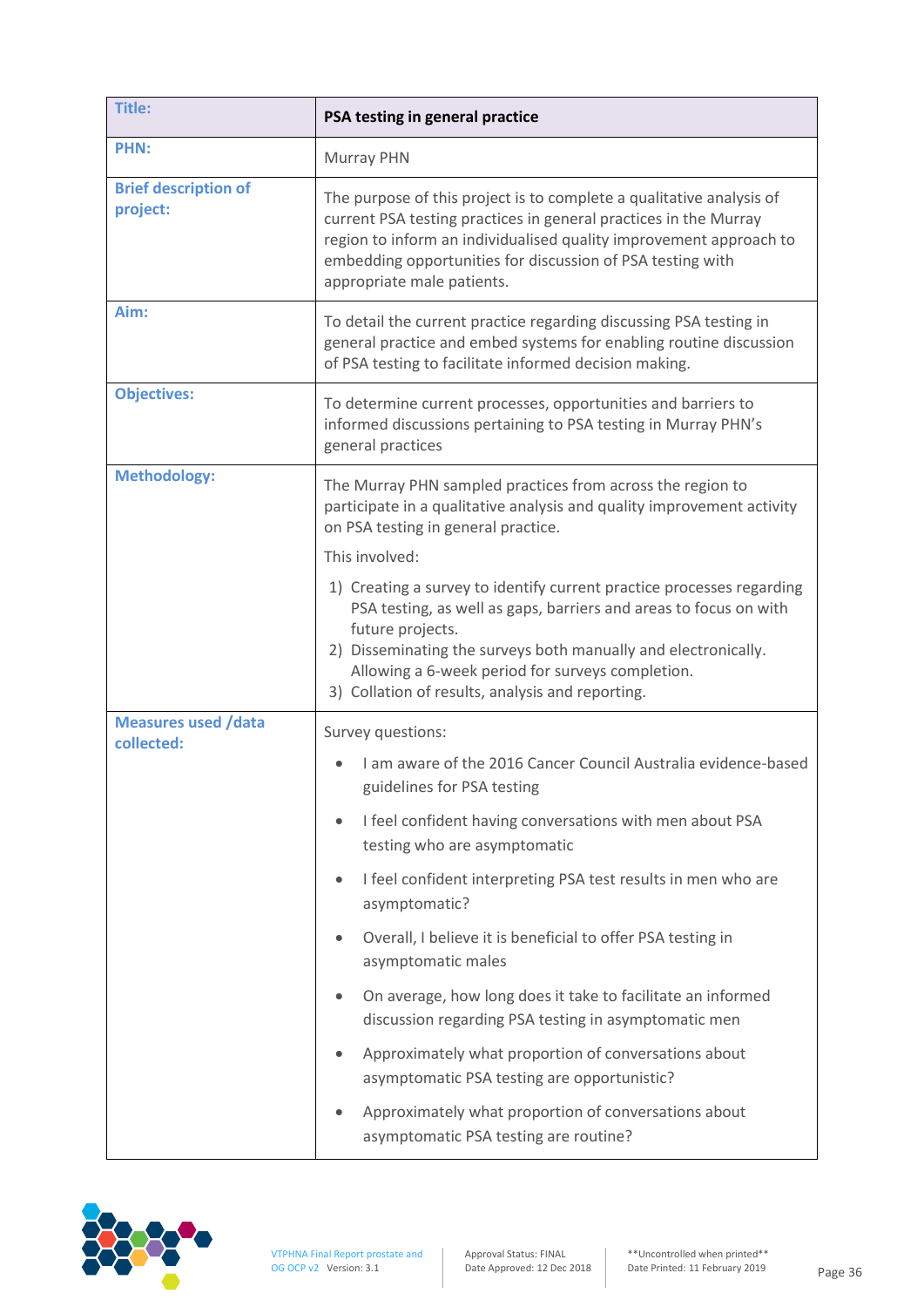|                 | Which elements of routine care, if any, have PSA conversations<br>$\bullet$<br>embedded in?                                                                                                                                                                                                                                             |
|-----------------|-----------------------------------------------------------------------------------------------------------------------------------------------------------------------------------------------------------------------------------------------------------------------------------------------------------------------------------------|
|                 | Do you have any promotional materials on PSA testing in your<br>$\bullet$<br>practice?                                                                                                                                                                                                                                                  |
|                 | Who is well positioned to have conversations regarding the pros<br>$\bullet$<br>and cons of PSA testing?                                                                                                                                                                                                                                |
|                 | What are the barriers to having conversations regarding PSA<br>$\bullet$<br>testing?                                                                                                                                                                                                                                                    |
|                 | Would you be interested in attending professional development<br>$\bullet$<br>that covers PSA testing and the management of abnormal<br>results?                                                                                                                                                                                        |
|                 | What are reasonable solutions to improve the rate of<br>$\bullet$<br>conversations with asymptomatic men about PSA testing?                                                                                                                                                                                                             |
|                 | Has your practice imported OCPs into their software system?<br>$\bullet$                                                                                                                                                                                                                                                                |
|                 | What are the current recall systems when a patient returns an<br>$\bullet$<br>abnormal result?                                                                                                                                                                                                                                          |
|                 | Where do you refer the patient to for specialist appointments?<br>$\bullet$                                                                                                                                                                                                                                                             |
|                 | What is the current method of referral used?<br>$\bullet$                                                                                                                                                                                                                                                                               |
|                 | Do you, or would you like to have access to the below systems?                                                                                                                                                                                                                                                                          |
|                 | Would you like the Murray PHN to contact you regarding any of<br>$\bullet$<br>the above systems?                                                                                                                                                                                                                                        |
| <b>Results:</b> | A total of 49 completed PSA testing surveys were received over the 6-<br>week period.                                                                                                                                                                                                                                                   |
|                 | The need for further education regarding PSA testing for practice<br>nurses was identified and a nurse education component incorporated<br>into an existing OCP event utilising Bendigo Health's prostate cancer<br>nurse.                                                                                                              |
|                 | Feedback from the OCP event indicated an increased awareness and<br>understanding by practice nurses of the role a nurse can play in PSA<br>testing discussions to support the GP and enhance communication<br>with patients. Further education on how to incorporate the nurse<br>role in to the PSA testing discussions was proposed. |
|                 | A short summary of the survey results has been included below:                                                                                                                                                                                                                                                                          |
|                 | 30 respondents identified being more aware than not, of the<br>2016 Cancer Council Australia evidence-based guidelines for PSA<br>testing. Nurses identified as having less or no awareness.                                                                                                                                            |
|                 | 38 respondents felt more confident than not having<br>conversations with men about PSA testing who are                                                                                                                                                                                                                                  |

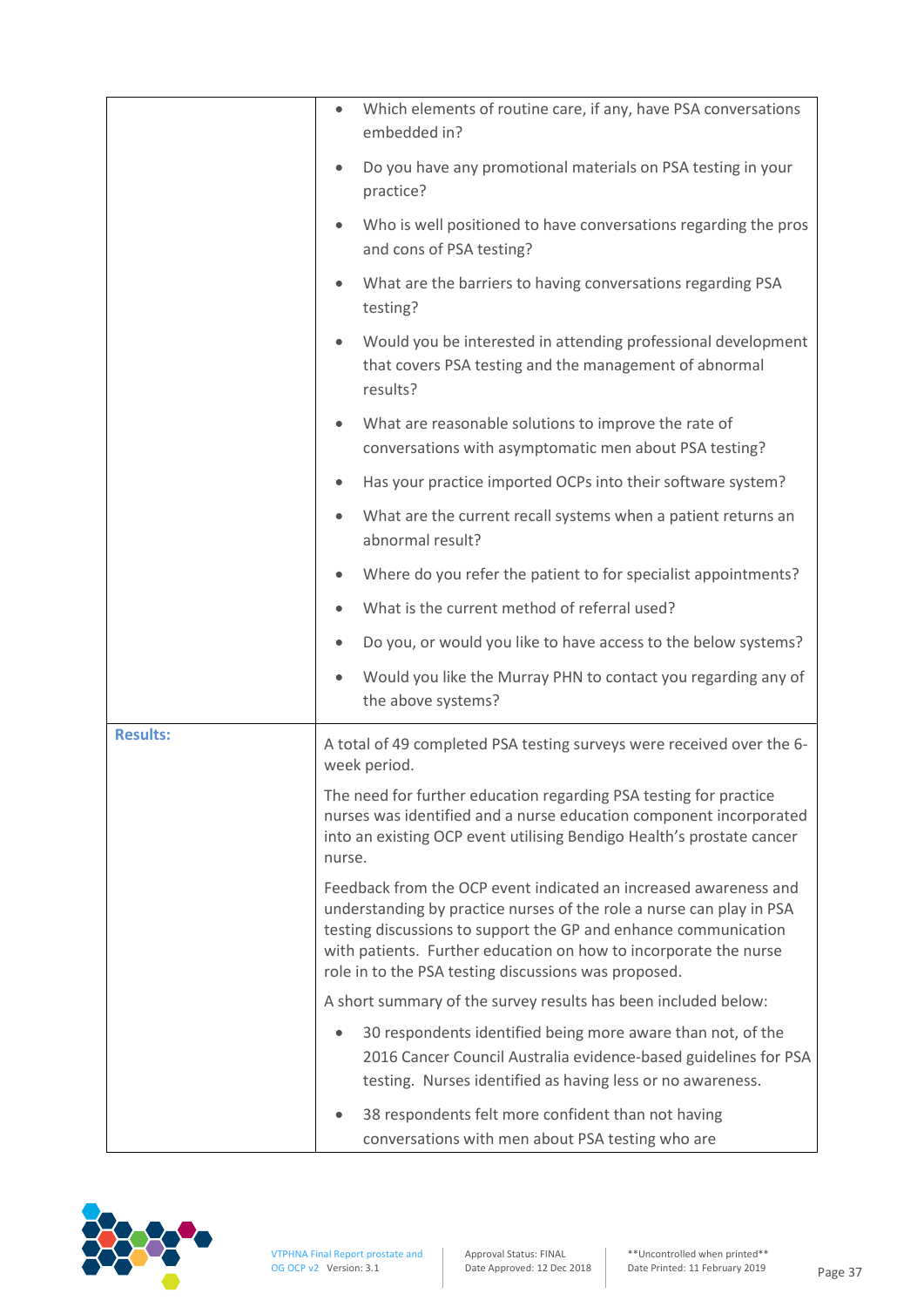|                                              | asymptomatic. Nurses identified as having less or no confidence.                                                                                                                                                                                                                                                               |
|----------------------------------------------|--------------------------------------------------------------------------------------------------------------------------------------------------------------------------------------------------------------------------------------------------------------------------------------------------------------------------------|
|                                              | 33 respondents felt more confident than not interpreting PSA<br>$\bullet$<br>test results in men who were asymptomatic.                                                                                                                                                                                                        |
|                                              | 39 respondents identified having a PSA conversation embedded<br>$\bullet$<br>in to their general practice health assessment or care plan.                                                                                                                                                                                      |
|                                              | Beliefs around the benefits of PSA testing in asymptomatic<br>$\bullet$<br>males were mixed, with 11 respondents stating they were<br>unsure and a further 17 respondents stating that they believed<br>it to be less beneficial.                                                                                              |
|                                              | Practices lacked PSA testing promotional resources in their<br>$\bullet$<br>practices for patients.                                                                                                                                                                                                                            |
|                                              | 95% of respondents felt that GPs were best positioned to have<br>$\bullet$<br>conversations regarding the pros and cons of PSA testing.                                                                                                                                                                                        |
|                                              | Time constraints and the patient's ability to comprehend the<br>$\bullet$<br>complexity of the conversation were the biggest barriers to<br>having conversation regarding PSA testing.                                                                                                                                         |
|                                              | 38 respondents were interested in attending professional<br>$\bullet$<br>development that covers PSA testing and the management of<br>abnormal results.                                                                                                                                                                        |
|                                              | The top reasonable solutions to improving the rate of<br>$\bullet$<br>conversation with asymptomatic men about PSA testing<br>included having readily available online patient resources,<br>setting up a men's clinic and upskilling practice nurses to have<br>the discussion.                                               |
| <b>Comments, issues,</b><br>recommendations: | The response rate to this survey was very good and necessary to<br>better understand what was happening in general practices regarding<br>PSA testing and how the PHN could further support practices.<br>Murray PHN will explore opportunities to provide one on one clinical<br>education visits to practices in the future. |
|                                              |                                                                                                                                                                                                                                                                                                                                |

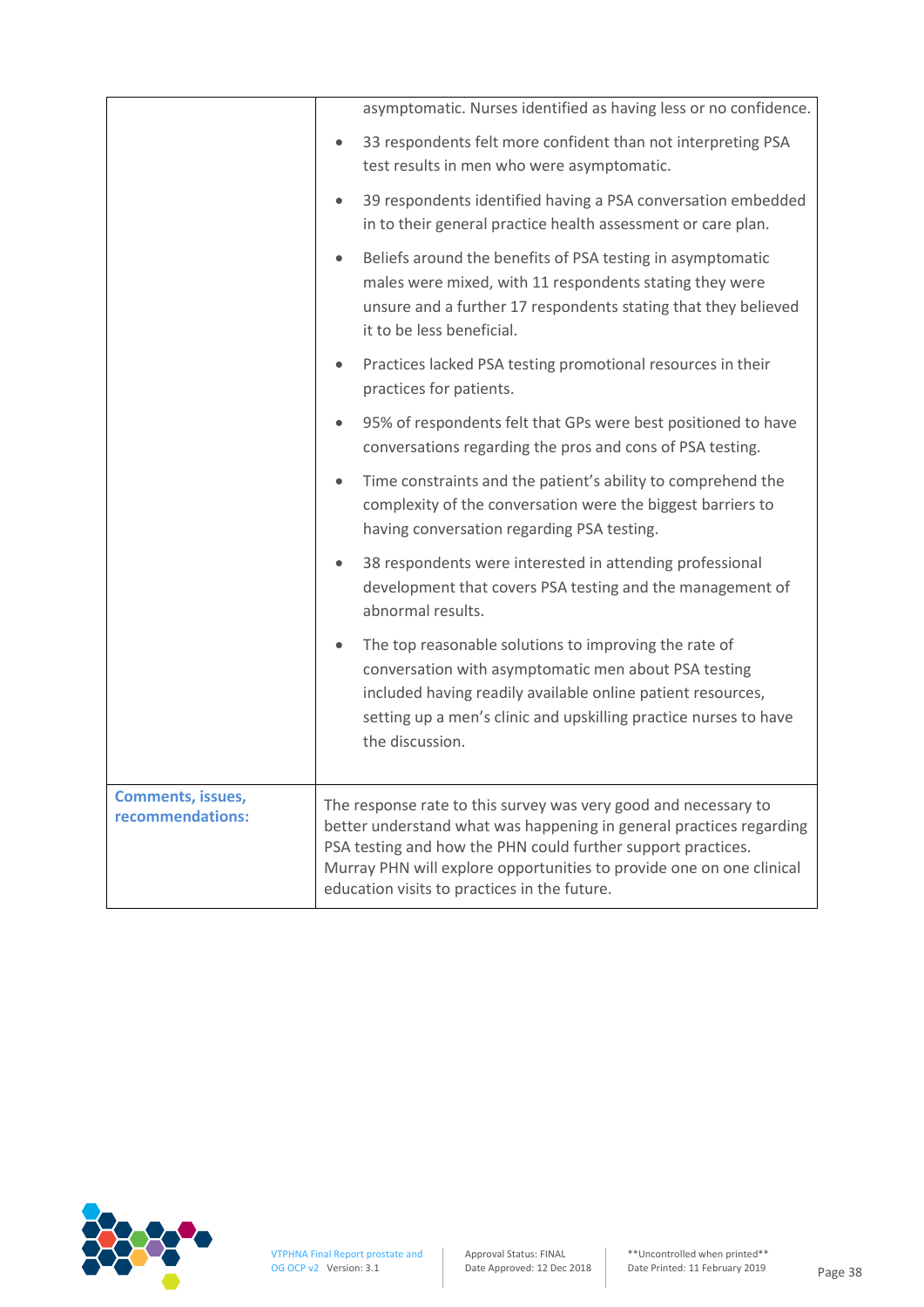| <b>Title:</b>                           | Prostate cancer General Practice capacity building                                                                                                                                                                              |
|-----------------------------------------|---------------------------------------------------------------------------------------------------------------------------------------------------------------------------------------------------------------------------------|
| <b>PHN:</b>                             | <b>NWMPHN</b>                                                                                                                                                                                                                   |
| <b>Brief description of</b><br>project: | This project sought to build the capacity of general practice to respond<br>to prostate cancer across the continuum from early detection to<br>survivorship care.                                                               |
|                                         | Education was developed to improve awareness and use of PSA testing<br>guidelines and to improve the support of men post- prostate cancer<br>treatment in the primary care setting.                                             |
|                                         | Incidence and prevalence rates indicated that Brimbank, Hume and<br>Moonee Valley were areas of high need in relation to prostate cancer.                                                                                       |
| Aim:                                    | The aim of this project was to build the capacity of general practice to<br>respond to prostate cancer across the continuum from PSA testing to<br>survivorship care.                                                           |
| <b>Objectives:</b>                      | To increase awareness of Prostate OCP.                                                                                                                                                                                          |
|                                         | To build capacity of GP staff on PSA testing and survivorship care.                                                                                                                                                             |
|                                         | To evaluate the effectiveness of resources including Health Pathways.                                                                                                                                                           |
| <b>Number of practices</b><br>involved: | Up to 5 practices (depending on gaps and needs identified by<br>practices).                                                                                                                                                     |
| <b>Methodology:</b>                     | Develop insight:                                                                                                                                                                                                                |
|                                         | Conduct a short survey of general practice to understand the capacity<br>and support needs of GPs and PNs in relation to PSA testing and<br>survivorship care                                                                   |
|                                         | Using available data, further identify hotspots within the Brimbank,<br>Hume and Moonee Valley region to target education and training.                                                                                         |
|                                         | Plan and deliver:                                                                                                                                                                                                               |
|                                         | Based on the OCP prostate cancer survey results, plan, implement,<br>deliver and evaluate a small group learning (40 Category 1 points)<br>primary care practitioner prostate education program from August to<br>October 2018. |
|                                         | <b>Review and evaluate:</b>                                                                                                                                                                                                     |
|                                         | Collect pre- and post-project data from participating practices,<br>including audit of patient cases to understand changes in practice.                                                                                         |
|                                         | Analyse the utilisation and effectiveness of resources provided,<br>including HealthPathways.                                                                                                                                   |
| <b>Measures/data collected:</b>         | Survey questions:                                                                                                                                                                                                               |
|                                         | What motivated you to participate in this small group learning?<br>Please rate the following aspects of the small group learning (list                                                                                          |

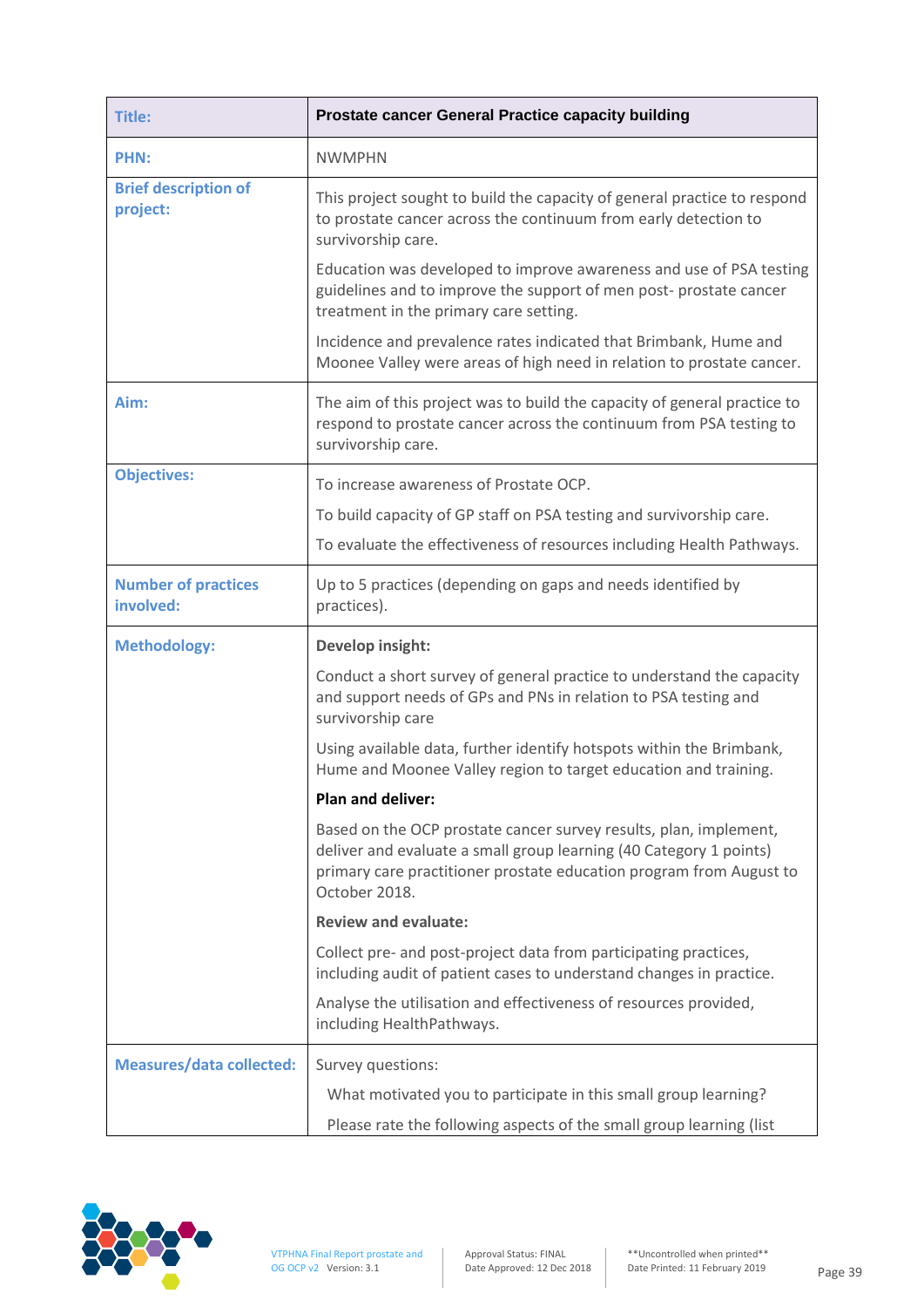|                    | provided)                                                                                                                                                                                                                                                                                                                                                                                                                                         |
|--------------------|---------------------------------------------------------------------------------------------------------------------------------------------------------------------------------------------------------------------------------------------------------------------------------------------------------------------------------------------------------------------------------------------------------------------------------------------------|
|                    | Was the SGL session relevant to your learning needs?                                                                                                                                                                                                                                                                                                                                                                                              |
|                    | Please rate to what degree this program was relevant to your<br>practice.                                                                                                                                                                                                                                                                                                                                                                         |
|                    | What did you hope to gain as a result of participating in this activity?                                                                                                                                                                                                                                                                                                                                                                          |
|                    | Reflecting on the SGL learning outcomes:-                                                                                                                                                                                                                                                                                                                                                                                                         |
|                    | What did you achieve?<br>$\bullet$                                                                                                                                                                                                                                                                                                                                                                                                                |
|                    | How will this impact on your practice?<br>$\bullet$                                                                                                                                                                                                                                                                                                                                                                                               |
|                    | Activity improvement - In what ways could this activity have been<br>improved?                                                                                                                                                                                                                                                                                                                                                                    |
|                    | What changes will you implement in your practice as a result of the<br>activity?                                                                                                                                                                                                                                                                                                                                                                  |
|                    | How will you monitor these changes?                                                                                                                                                                                                                                                                                                                                                                                                               |
|                    | What evaluation process will you use to measure these changes?                                                                                                                                                                                                                                                                                                                                                                                    |
|                    | Please rate the following aspects of the small group learning (list<br>provided)                                                                                                                                                                                                                                                                                                                                                                  |
|                    | Prior to this workshop were you aware of HealthPathways?                                                                                                                                                                                                                                                                                                                                                                                          |
|                    | Would you like to receive a HealthPathways demonstration at your<br>practice?                                                                                                                                                                                                                                                                                                                                                                     |
|                    | Prior to this event were you aware of the Optimal Care Pathways for<br>cancer?                                                                                                                                                                                                                                                                                                                                                                    |
|                    | How did you hear about this event?                                                                                                                                                                                                                                                                                                                                                                                                                |
|                    | I would like to subscribe to receive Practice Nurse related<br>publications and alerts                                                                                                                                                                                                                                                                                                                                                            |
| <b>Key results</b> | Prostate cancer small group learning (SGL) activity                                                                                                                                                                                                                                                                                                                                                                                               |
|                    | Based on the OCP prostate cancer survey feedback, NWMPHN<br>delivered a prostate cancer small group learning activity for primary<br>care practitioners in collaboration with Western Health. Western<br>health provided subject experts including an oncologist, two urologists<br>and a prostate cancer nurse specialist.                                                                                                                       |
|                    | This activity was held across 5 sessions, over two months on Tuesday<br>evenings, from 7 August 2018 to 9 October 2018. Sunshine Hospital<br>was selected as the location as this is within the Brimbank LGA which<br>has the highest incidence of prostate cancer in our region.                                                                                                                                                                 |
|                    | The small group learning involved 10 hours of content starting with a<br>planning session to identify topics and the groups' learning objectives,<br>followed by 8 hours of prostate cancer management and a review<br>session to reflect on learning outcomes. It was a RACGP 40 category 1-<br>point educational activity. To receive the points the GP's had to attend<br>the planning and review sessions and 6 hours of educational content. |

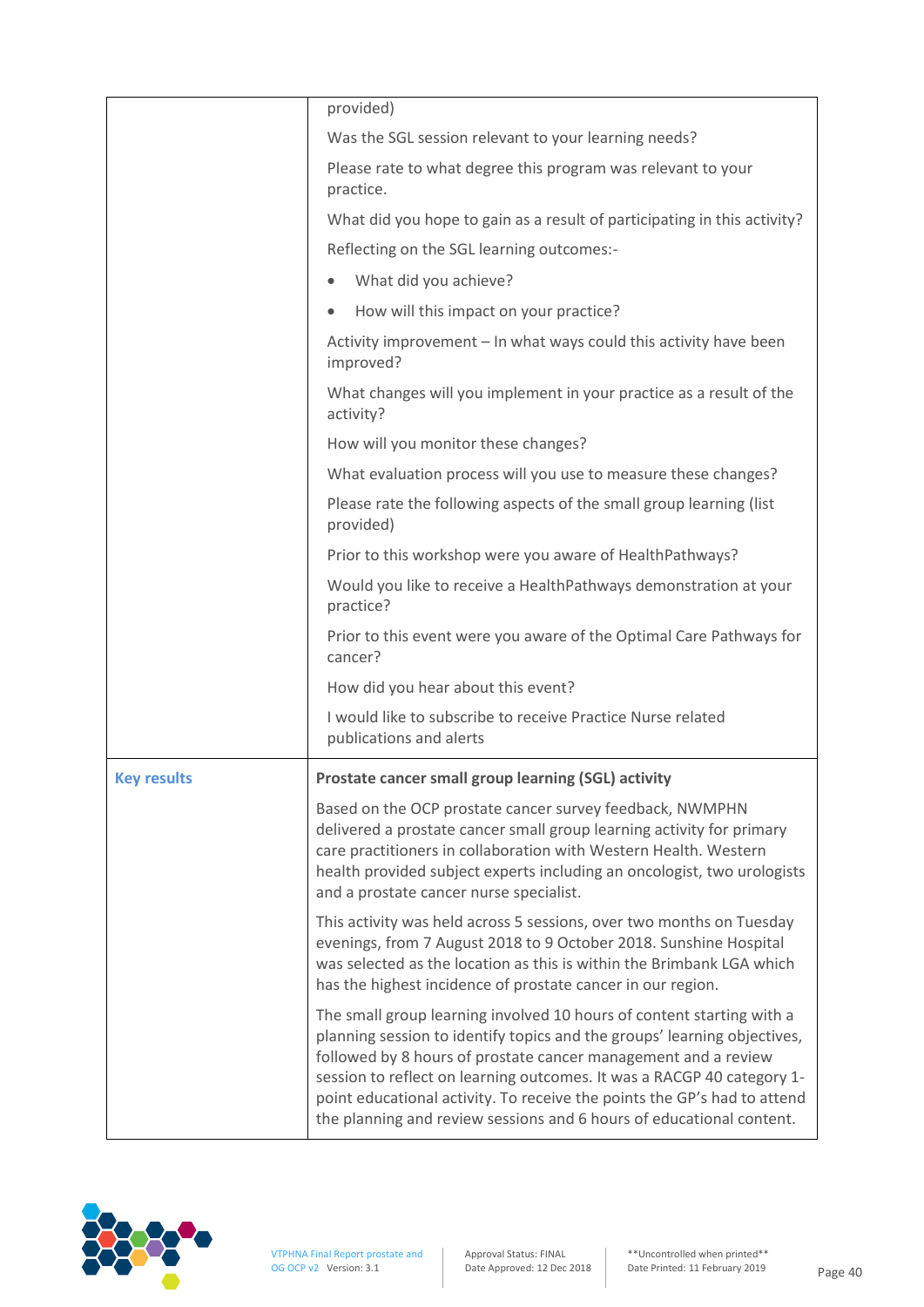| Eight general practitioners participated.                                                                                                                                                                                                                                                                    |
|--------------------------------------------------------------------------------------------------------------------------------------------------------------------------------------------------------------------------------------------------------------------------------------------------------------|
| Format:                                                                                                                                                                                                                                                                                                      |
| Prostate Cancer SGL session 1 - 7 August - facilitated by Dr Jane<br>Crowe, 6 GP participants.                                                                                                                                                                                                               |
| Overview of OCPs, HealthPathways and I-PACED cards (OCP prostate<br>cancer resource pack provided).                                                                                                                                                                                                          |
| Group SGL activity planning. The group brainstormed SGL topics and<br>provided feedback on the groups learning objectives.                                                                                                                                                                                   |
| PSA screening guidelines - this topic involved group discussion on the<br>PSA screening guidelines, making sense of prostate cancer Gleason's<br>scores, PSA case studies, pros and cons of digital rectal examinations.                                                                                     |
| Prostate Cancer SGL session 2 - 21 August - facilitated by Dr Anita<br>Munoz, 7 GP participants.                                                                                                                                                                                                             |
| Group discussion with oncologist. This topic covered the<br>chemotherapy and/or hormone therapy treatment options and<br>management of their side effects.                                                                                                                                                   |
| A GP participant presented a patient case from his clinic, which<br>generated discussion on the timings of management and pros and<br>cons of different therapies.                                                                                                                                           |
| Radiotherapy options for prostate cancer and management of side<br>effects. Dr Munoz presented a case study related to radiotherapy<br>treatments.                                                                                                                                                           |
| Prostate Cancer SGL session 3 - 4 September - facilitated by Dr Anita<br>Munoz, 4 GP participants.                                                                                                                                                                                                           |
| Dr Munoz presented 2 case studies, one managed through active<br>surveillance and the second with surgery (prostatectomy). These case<br>studies were used throughout session as discussion points.                                                                                                          |
| A Urologist provided an overview of prostate cancer statistics, early<br>detection, how to improve management including latest imaging and<br>biopsy techniques and active treatment.                                                                                                                        |
| Additional areas discussed were robotics vs surgeon, role of<br>physiotherapy, Viagra and side effects of treatments.                                                                                                                                                                                        |
| Prostate Cancer SGL session 4 - 18 September - facilitated by Dr<br>Anita Munoz, 4 GP participants.                                                                                                                                                                                                          |
| A prostate cancer nurse specialist presented on survivors: what<br>burdens men the most and what can general practitioners do to help?<br>This covered complications of prostate cancer and treatment side<br>effects and how to manage them, as well as the support services<br>available in the community. |
| The group discussed the role of exercise, diet, advanced care planning                                                                                                                                                                                                                                       |

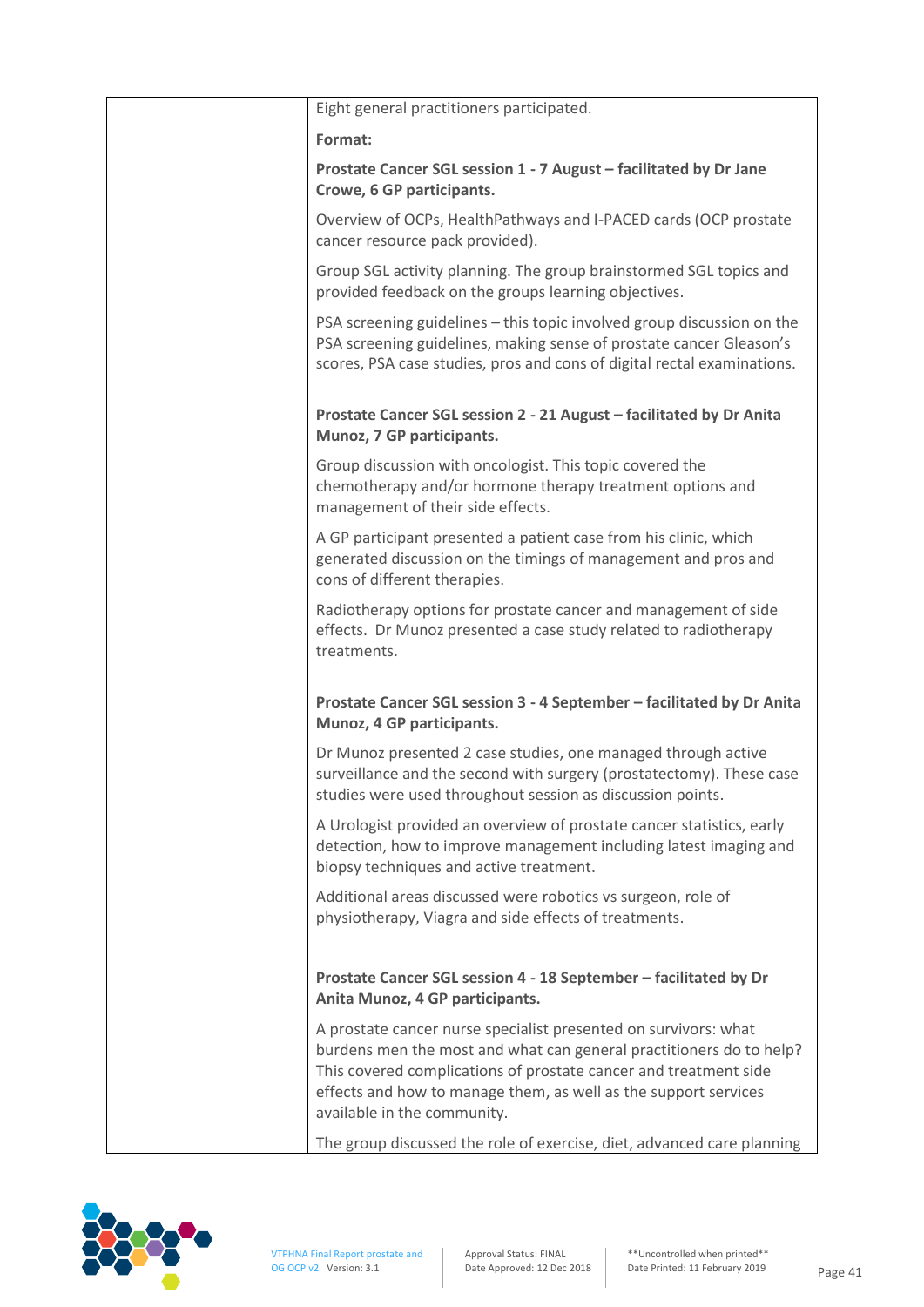|                   | and palliative care.                                                                                                                                                                                                                                                                                                                                                                                                                                                                                                                                                                                                                                                                                                                                                                      |
|-------------------|-------------------------------------------------------------------------------------------------------------------------------------------------------------------------------------------------------------------------------------------------------------------------------------------------------------------------------------------------------------------------------------------------------------------------------------------------------------------------------------------------------------------------------------------------------------------------------------------------------------------------------------------------------------------------------------------------------------------------------------------------------------------------------------------|
|                   | The prostate cancer nurse presented the management of urinary<br>incontinence and sexual dysfunction which included patient resources<br>that can assist with these side effects.                                                                                                                                                                                                                                                                                                                                                                                                                                                                                                                                                                                                         |
|                   | Prostate Cancer SGL session 5 - 9 October - facilitated by Dr Jane<br>Crowe, 3 GP participants.                                                                                                                                                                                                                                                                                                                                                                                                                                                                                                                                                                                                                                                                                           |
|                   | A Urologist provided a presentation on the management of erectile<br>dysfunction in prostate cancer patients. This included the cause,<br>pathophysiology, treatment strategies, penile rehabilitation and<br>psychological support. The presentation was well received with the<br>most discussion centred around impact and how the GP can help.                                                                                                                                                                                                                                                                                                                                                                                                                                        |
|                   | Following this was a reflection session, where participants reflected on<br>the learnings, the key messages and what practice changes they were<br>intending to make. The main practices changes centred around PSA<br>discussions with patients and talking to patient about sexual and<br>urinary dysfunction.                                                                                                                                                                                                                                                                                                                                                                                                                                                                          |
| <b>Discussion</b> | The small group learning format enabled GPs to learn, share their<br>knowledge and discuss the prostate cancer management issues that<br>they face in their practices. This was supported by two excellent GP<br>facilitators to ensure the discussion remained focused on the main<br>prostate cancer management issues and the groups learning<br>objectives. Subject matter experts presented topics, reviewed case<br>studies with participants and answered questions in an informal<br>setting which promoted discussion. The format of the SGL was<br>adapted to the group's preference of a formal topic presentation from<br>the subject matter experts, then discussion on the key messages,<br>reinforced by case study discussions.                                           |
|                   | The SGL was a large time commitment for participants and the<br>preference for future education was to hold sessions over a shorter<br>period to maintain commitment rather than spread sessions over a<br>long period of time and risk the GPs disengaging from the process.                                                                                                                                                                                                                                                                                                                                                                                                                                                                                                             |
|                   | The SGL effectively utilised patient case studies, group discussion and<br>peer learning to review the management of patients against the<br>guideline recommendations. This methodology demonstrated<br>evidence of participating GPs intention to change their management in<br>line with screening guidelines and OCP recommended pathways. The<br>largest practice change demonstrated was, when and how PSA testing<br>was conducted. Following the presentations and group discussion, the<br>participants reported they would discuss the benefits and risks of PSA<br>testing with their patients before testing. Improved confidence and<br>knowledge on how to manage prostate cancer and treatment side<br>effects was also a major practice change discussed by participants. |
|                   | Resources relevant to each topic were provided at each session of the<br>SGL. The most useful resources identified by the participants were                                                                                                                                                                                                                                                                                                                                                                                                                                                                                                                                                                                                                                               |

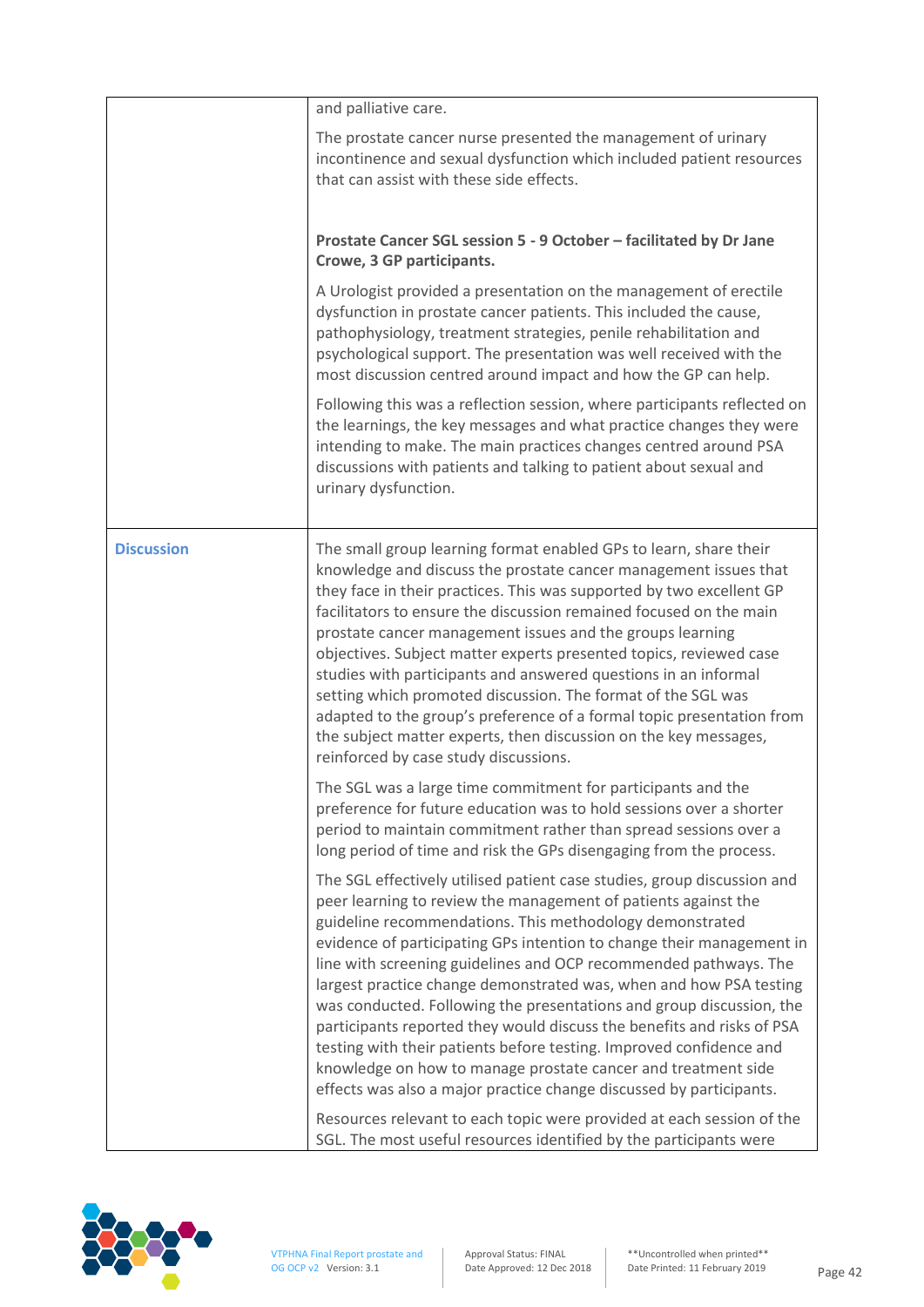|                        | HealthPathways and the prostate cancer i-PACED resource card.<br>HealthPathways was already used by most participants. The SGL<br>evaluation indicated that HealthPathways was a resource that<br>participants would use following discussion on the benefits and<br>accessibility of HealthPathways. The prostate cancer I-PACED resource<br>card was also highlighted as an effective resource, especially when<br>discussing the benefits and risks of PSA testing. This card was seen as a<br>comprehensive and concise resource for prostate cancer.                                                                                                                                                  |
|------------------------|------------------------------------------------------------------------------------------------------------------------------------------------------------------------------------------------------------------------------------------------------------------------------------------------------------------------------------------------------------------------------------------------------------------------------------------------------------------------------------------------------------------------------------------------------------------------------------------------------------------------------------------------------------------------------------------------------------|
|                        | In addition, the SGL evaluations showed the following:                                                                                                                                                                                                                                                                                                                                                                                                                                                                                                                                                                                                                                                     |
|                        | All the SGL session achieved 100% rating on: -<br>SGL relevant to learning needs<br>$\circ$<br>relevance to practice<br>$\bigcirc$<br>Participant OCP awareness was very high with 71% indicating they<br>$\bullet$<br>were aware and 29% not aware<br>Feedback from the SGL evaluations was very positive and included<br>$\bullet$<br>the following comments:<br>improved or extend knowledge, improved confidence,<br>$\circ$<br>advise patients appropriately, reinforce knowledge,<br>understanding of patient issues, understanding treatment<br>side effects and how to manage, new approaches to care,<br>educate patients about options, quality care and holistic<br>care and talk to colleagues |
|                        | Overall the prostate cancer small group learning utilised peer support,<br>group discussion and key messages to enhance the participants<br>learning and skills, to build general practice prostate cancer capacity.<br>The SGL was very successful with the participants indicating that they<br>enjoyed the interaction and informal small group learning with peers.                                                                                                                                                                                                                                                                                                                                    |
| <b>Comments/issues</b> | Though unplanned having two GP facilitators was positive, as they<br>provided different perspectives on some of the discussion points.                                                                                                                                                                                                                                                                                                                                                                                                                                                                                                                                                                     |
|                        | Small group learning was ideal for comprehensively exploring subjects<br>and increasing participants depth of knowledge in an informal setting.<br>The main drawback is that reach is small, and it is resource intensive. It<br>is hoped that the participants will share the knowledge and resources<br>with their colleagues. To facilitate this NWMPHN is providing an<br>electronic resource pack that the participants can share with their<br>colleagues.                                                                                                                                                                                                                                           |

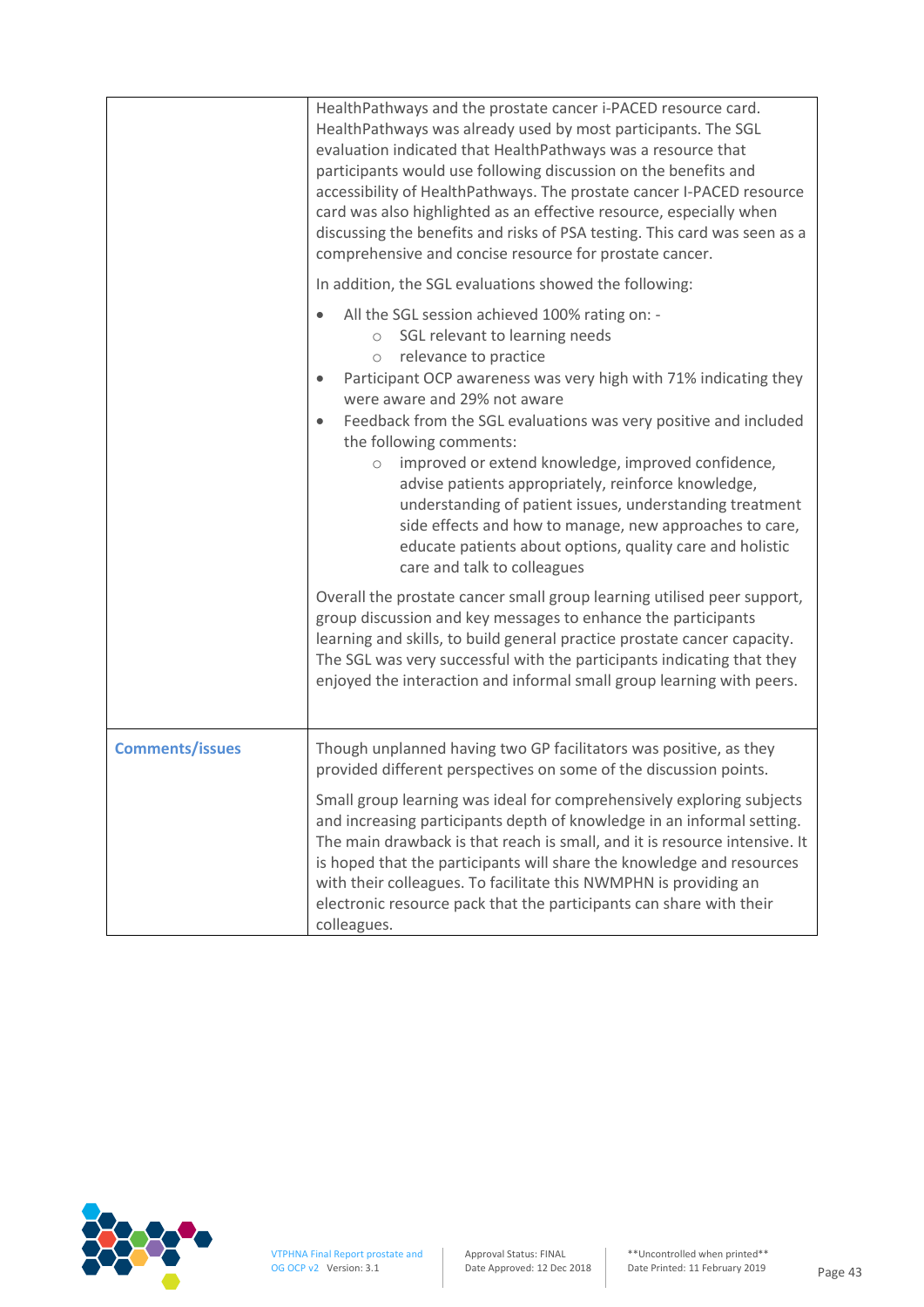| Title:                                  | Cancer in General Practice - Prostate Cancer                                                                                                                                                                                                                                                                                                                                                                                                    |
|-----------------------------------------|-------------------------------------------------------------------------------------------------------------------------------------------------------------------------------------------------------------------------------------------------------------------------------------------------------------------------------------------------------------------------------------------------------------------------------------------------|
| <b>PHN:</b>                             | <b>SEMPHN</b>                                                                                                                                                                                                                                                                                                                                                                                                                                   |
| <b>Brief description of</b><br>project: | In 2017, more than 200 000 Australian men will be living with<br>prostate cancer, 80% of them long term survivors. One in five men<br>can expect to be diagnosed with prostate cancer by the age of 85. By<br>2020, more than 30 000 Australian men will be diagnosed with<br>prostate cancer each year.                                                                                                                                        |
|                                         | Sexual Health is the leading quality of life issue reported by men with<br>prostate cancer. Sexual bother is more frequently reported as a<br>moderate big problem when compared with urinary and bowel<br>related issues two years after a prostatectomy or radiotherapy<br>treatment.                                                                                                                                                         |
|                                         | General Practice have an important role in identifying and caring for<br>patients diagnosed with cancer, including prostate cancer.                                                                                                                                                                                                                                                                                                             |
|                                         | SEMPHN has a e-learning platform called Practice Coaching. It is an<br>online platform primarily used by practice managers and practice<br>nurses and is a well utilised education resource.                                                                                                                                                                                                                                                    |
|                                         | A Cancer in General Practice Coaching module was developed aimed<br>at practice nurses, General Practitioners and Allied Health<br>practitioners interested in increasing their knowledge and confidence<br>in identifying and managing patients with prostate cancer. It focussed<br>on identification and management of prostate cancer and<br>understanding the survivorship issues of men post prostate cancer<br>treatment.                |
| Aim:                                    | The aim of the project is to increase primary care clinician's capability<br>to identify and respond effectively to common needs of cancer<br>patients, specifically men who have had prostate cancer.                                                                                                                                                                                                                                          |
| <b>Objectives:</b>                      | To improve Primary Health Care Clinicians:                                                                                                                                                                                                                                                                                                                                                                                                      |
|                                         | Understanding of the key risk factors for developing prostate<br>cancer<br>Understanding of the PSA testing guidelines and how to<br>$\bullet$<br>initiate a conversation with men about the pros and cons of<br>PSA testing<br>Understanding of the different treatment options available to<br>$\bullet$<br>men with prostate cancer along with their potential side<br>effects<br>confidence in identifying and managing survivorship issues |
| <b>Number of practices</b><br>involved: | Promotion will occur via email, articles posted onto Practice Nurses<br>and Practice Managers basecamps and in SEMPHN network news.                                                                                                                                                                                                                                                                                                             |
|                                         | The aim is for 30 health professionals to complete the training in the<br>first month it is live.                                                                                                                                                                                                                                                                                                                                               |

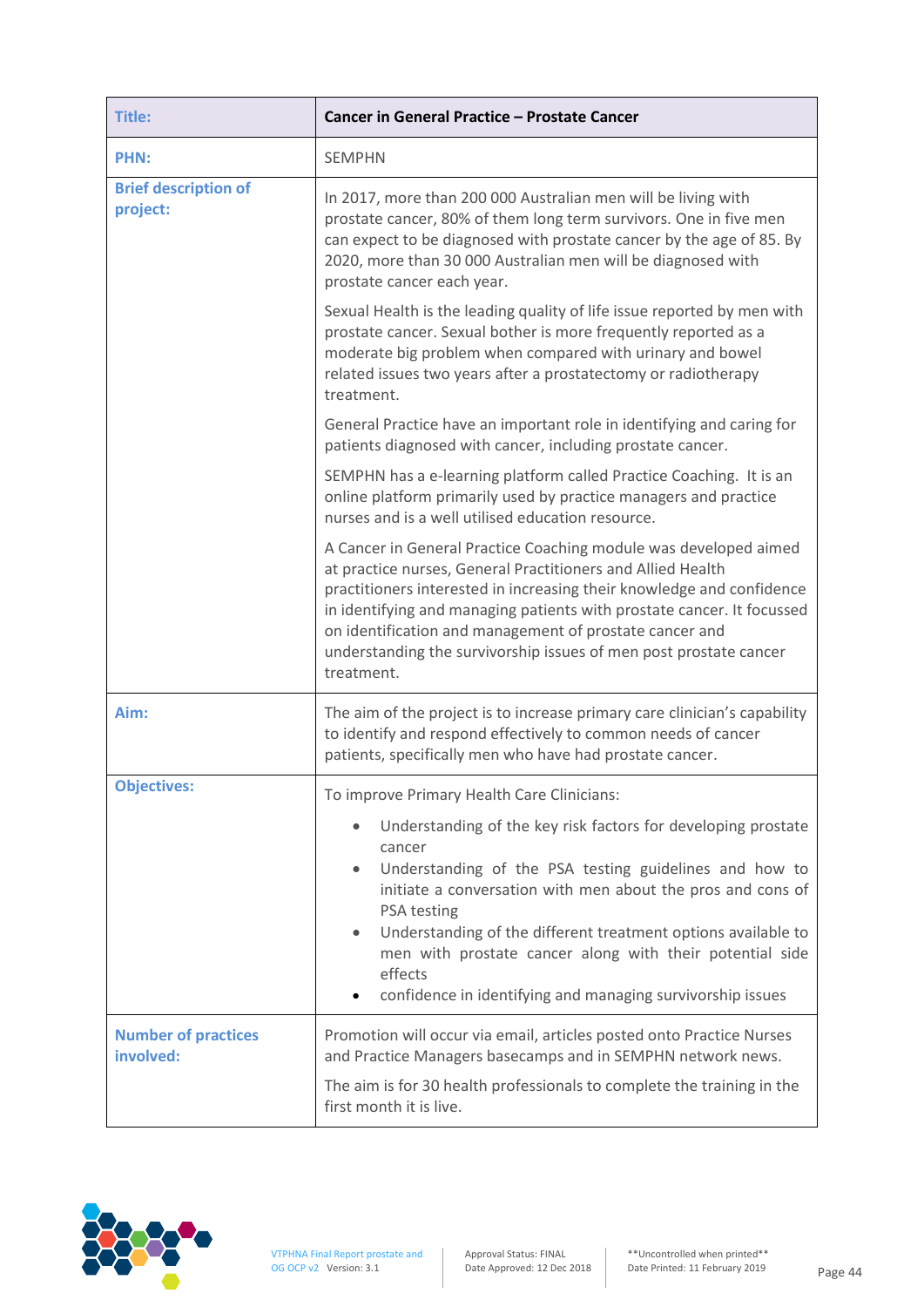| <b>Methodology:</b>                      | Content was developed utilising existing resources and identifying<br>potential gaps. Specific lessons were developed in consultation with<br>subject matter experts and general practice staff to ensure the<br>content was useful on a practical level. The content was formatted to<br>fit the 'look' and function of the existing practice coaching modules.<br>Consultation took place with a number of health professionals |
|------------------------------------------|-----------------------------------------------------------------------------------------------------------------------------------------------------------------------------------------------------------------------------------------------------------------------------------------------------------------------------------------------------------------------------------------------------------------------------------|
|                                          | including:                                                                                                                                                                                                                                                                                                                                                                                                                        |
|                                          | 2 x GPs<br>$\bullet$<br>2 x practice nurses<br>۰<br>SMICS prostate cancer lead<br>$\bullet$<br>Australian Cancer Survivorship Centre<br>٠<br><b>Prostate Cancer Nurse</b><br>$\bullet$<br><b>PHN</b> staff<br>$\bullet$                                                                                                                                                                                                           |
|                                          | Additional activities included:                                                                                                                                                                                                                                                                                                                                                                                                   |
|                                          | Presentation development<br>٠<br>Voice recording with GP and patient<br>$\bullet$<br>Script development and writing for animated lesson<br>$\bullet$                                                                                                                                                                                                                                                                              |
|                                          | Six lessons have been developed to make up the module:                                                                                                                                                                                                                                                                                                                                                                            |
|                                          | PSA Screening (video)<br>٠<br>What to do with an abnormal PSA result (voice over slide)<br>$\bullet$<br>Prostate cancer treatment options (video)<br>$\bullet$<br>When is surgery or radiotherapy the best treatment option?<br>$\bullet$<br>(video)<br>Short term, long term and late side effects of prostate cancer<br>$\bullet$<br>treatment (video)<br>Sexual bother and incontinence issues (animation)<br>$\bullet$        |
|                                          | SEMPHN would like to acknowledge VTPHNA and EMPHN in allowing<br>the recently developed OCP Prostate cancer videos to be used in the<br>practice coaching module.                                                                                                                                                                                                                                                                 |
| <b>Measures used /data</b><br>collected: | Practice coaching software tracks uptake and completion of the<br>modules and profession of participants.                                                                                                                                                                                                                                                                                                                         |
|                                          | A survey will be sent to participants who complete this module via<br>survey monkey. The evaluation results will be reported in Tranche 3.                                                                                                                                                                                                                                                                                        |
| <b>Results:</b>                          | The content and a resource list have been developed and is with the<br>developer. Promotional articles have been developed ready for the<br>launch.                                                                                                                                                                                                                                                                               |
| <b>Discussion of results:</b>            | There was a delay with the development of the lesson 6 and the<br>launch of the module due to unforeseen family circumstances of the<br>Prostate Cancer Nurse participating in the development of that<br>module.                                                                                                                                                                                                                 |
|                                          | The module is scheduled to 'go live' the week of 12 November 2018.                                                                                                                                                                                                                                                                                                                                                                |

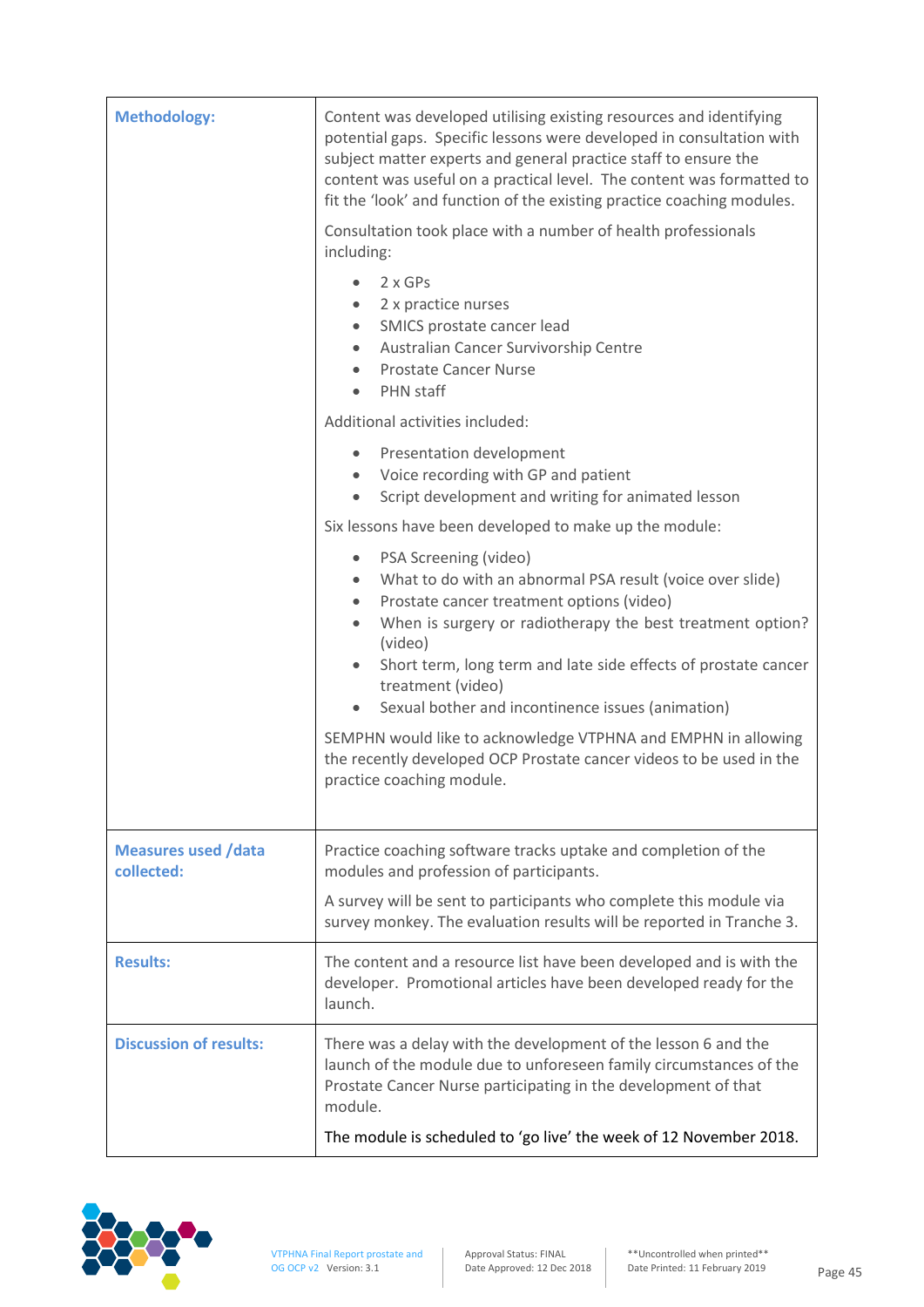| <b>Title:</b>                           | Optimal Care Pathways for Prostate Cancer - Supportive Care: A focus<br>on urinary, bowel and sexual health                                                                                                                                           |
|-----------------------------------------|-------------------------------------------------------------------------------------------------------------------------------------------------------------------------------------------------------------------------------------------------------|
| PHN:                                    | <b>WVPHN</b>                                                                                                                                                                                                                                          |
| <b>Brief description of</b><br>project: | This project focussed on upskilling primary health care professionals in<br>general practice (i.e. PNs and GPs) in:                                                                                                                                   |
|                                         | The OCP for prostate cancer                                                                                                                                                                                                                           |
|                                         | Use of a Clinician-led Decisional Tool that identifies supportive care<br>needs                                                                                                                                                                       |
|                                         | Referral pathways for supportive care                                                                                                                                                                                                                 |
|                                         | Concurrently, supportive care offerings, within and beyond the region,<br>will be mapped in HealthPathways and communicated to primary health<br>care professionals within general practice.                                                          |
| Aim:                                    | To build primary health care professionals' awareness of supportive care<br>needs of men following treatment for prostate cancer and how to refer<br>to services.                                                                                     |
| <b>Objectives:</b>                      | To build awareness in primary health care professionals in:                                                                                                                                                                                           |
|                                         | The seven steps involved in the OCP for prostate cancer                                                                                                                                                                                               |
|                                         | A clinician-led decisional tool for measuring quality of life                                                                                                                                                                                         |
|                                         | The three common problems (i.e. urinary, bowel and sexual<br>$\qquad \qquad -$<br>health) experienced after prostate cancer treatment                                                                                                                 |
|                                         | The supportive care offerings in the local area                                                                                                                                                                                                       |
|                                         | To build confidence in primary health care professionals in:                                                                                                                                                                                          |
|                                         | Providing supportive care to men with prostate cancer post-<br>treatment in terms of urinary and/ or bowel incontinence, and<br>sexual health                                                                                                         |
|                                         | Using the Quality of Life tool - Expanded Prostate Cancer Index<br>Composite for Clinical Practice (EPIC-CP); a one-page, 16-item<br>questionnaire to measure urinary incontinence, urinary irritation,<br>bowel, sexual, and hormonal HRQOL domains. |
|                                         | Accessing the HealthPathways                                                                                                                                                                                                                          |
|                                         | Knowing where and how to refer patients with urinary, bowel and/or<br>sexual health problems post treatment                                                                                                                                           |
| <b>Number of practices</b><br>involved: | Project to be rolled out across Western Victoria PHN with a specific focus<br>depending on supportive care offerings in each sub-region.                                                                                                              |
| <b>Methodology:</b>                     | Continuing professional development workshops to be delivered by                                                                                                                                                                                      |

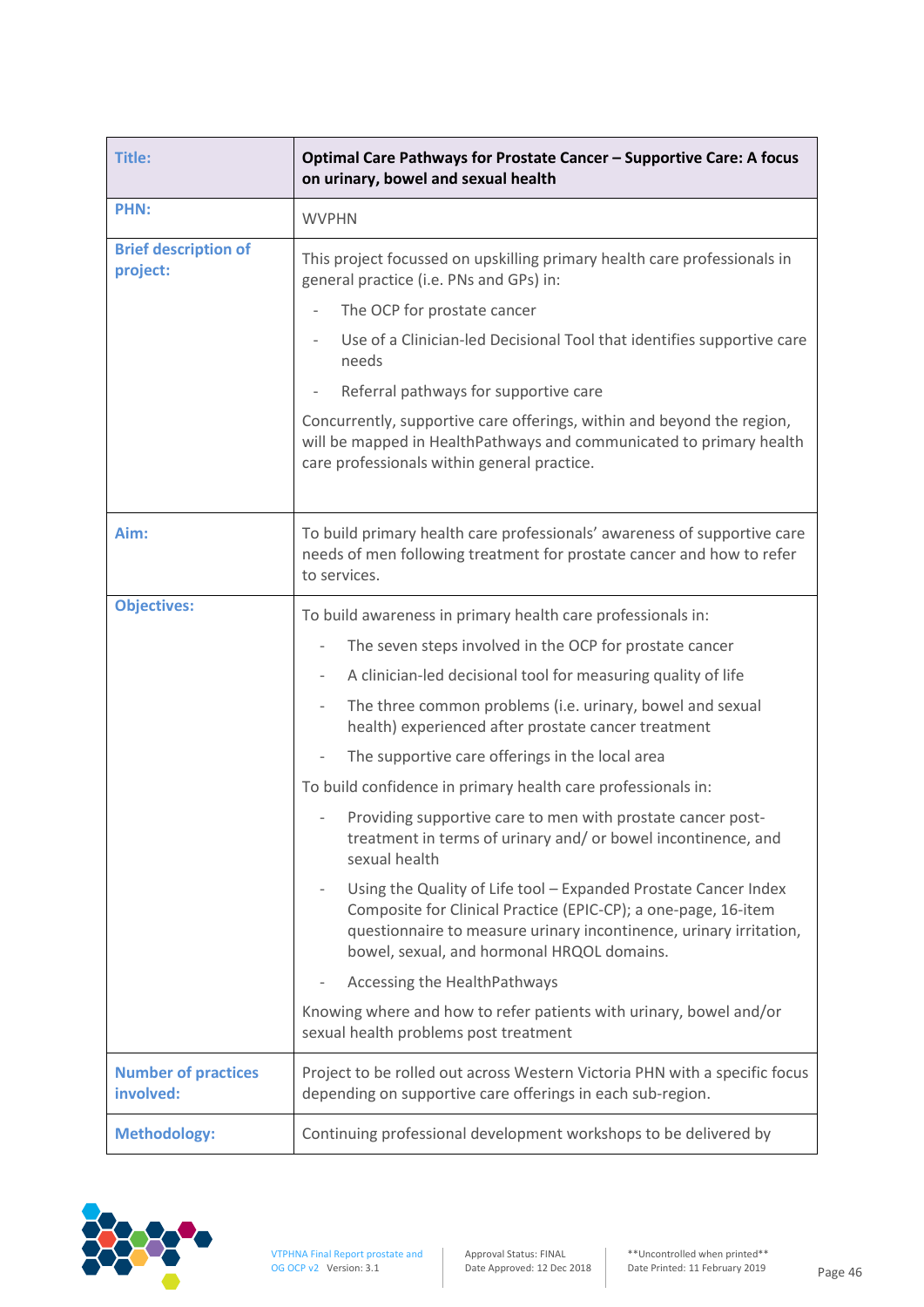|                            | Cancer Lead WVPHN and Prostate Cancer Nurse BRICC, targeting GPs<br>and PNs.                                                                                                                                                                                                                                                                                    |
|----------------------------|-----------------------------------------------------------------------------------------------------------------------------------------------------------------------------------------------------------------------------------------------------------------------------------------------------------------------------------------------------------------|
|                            | Information to be covered:                                                                                                                                                                                                                                                                                                                                      |
|                            | The OCP for prostate cancer<br>$\bullet$<br>The three most common problems (i.e. urinary, bowel and sexual<br>health) experienced after prostate cancer treatment<br>The EPIC-CP QoL tool<br>$\bullet$<br>How to access HealthPathways and referrals to local supportive<br>$\bullet$<br>care offerings<br>An overview of the supportive care on offer at BRICC |
|                            | Cancer Support Nurses in the Western Victoria PHN region were<br>contacted to discuss:                                                                                                                                                                                                                                                                          |
|                            | Promotion of OCP for prostate cancer in primary health<br>$\bullet$<br>Referral to cancer nurse supportive care in HealthPathways<br>Promotion of EPIC-CP QoL tool to primary health care<br>professionals                                                                                                                                                      |
|                            | An article was published in the WestVic news, including:                                                                                                                                                                                                                                                                                                        |
|                            | The OCP for prostate cancer<br>$\bullet$<br>Urinary, bowel and sexual health issues after prostate cancer<br>$\bullet$<br>treatment<br>The EPIC-CP QoL tool<br>How to access HealthPathways and referrals to local supportive<br>$\bullet$<br>care offerings with main focus on cancer support nurses in each<br>sub-region                                     |
| <b>Measures used /data</b> | Pre-evaluation workshop:                                                                                                                                                                                                                                                                                                                                        |
| collected:                 | Measure awareness of primary health care professionals in<br>the following:                                                                                                                                                                                                                                                                                     |
|                            | OCP for prostate cancer and seven steps involved<br>ш                                                                                                                                                                                                                                                                                                           |
|                            | Three common problems (i.e. urinary, bowel and sexual<br>٠<br>health) experienced after prostate cancer treatment                                                                                                                                                                                                                                               |
|                            | Supportive care needs<br>٠                                                                                                                                                                                                                                                                                                                                      |
|                            | Measure confidence of primary health care professionals in the<br>$\overline{\phantom{a}}$<br>following:                                                                                                                                                                                                                                                        |
|                            | Providing supportive care in terms of urinary, bowel and<br>٠<br>sexual health                                                                                                                                                                                                                                                                                  |
|                            | Using EPIC-CP<br>٠                                                                                                                                                                                                                                                                                                                                              |
|                            | <b>Using HealthPathways</b><br>٠                                                                                                                                                                                                                                                                                                                                |
|                            | Knowing where and how to refer patients with urinary,<br>٠                                                                                                                                                                                                                                                                                                      |